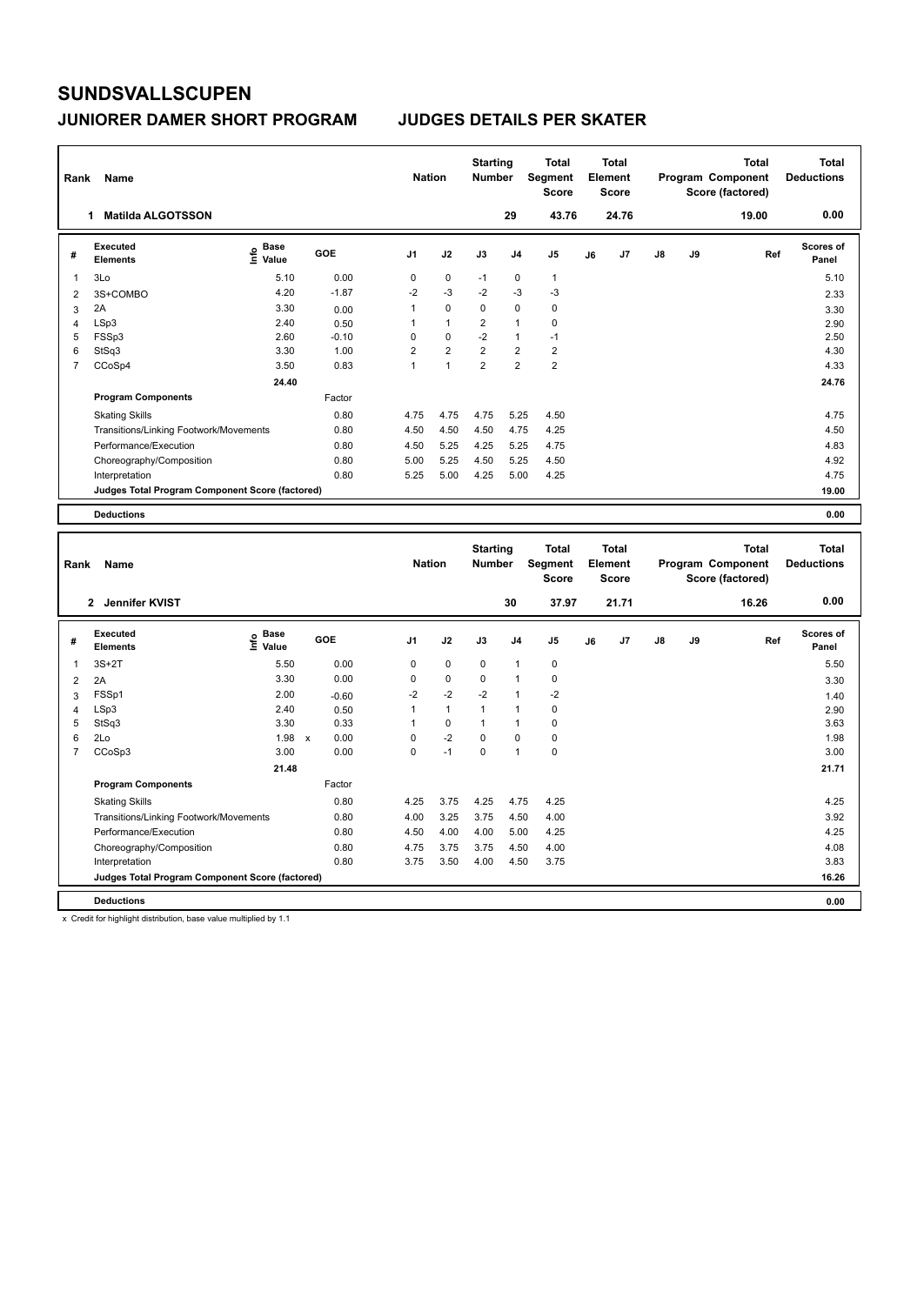| Rank           | Name                                            |      |                      |            |                | <b>Nation</b> |                | <b>Starting</b><br><b>Number</b> |                | <b>Total</b><br>Segment<br><b>Score</b> |    | Total<br>Element<br><b>Score</b> |               |    | Total<br>Program Component<br>Score (factored) | Total<br><b>Deductions</b> |
|----------------|-------------------------------------------------|------|----------------------|------------|----------------|---------------|----------------|----------------------------------|----------------|-----------------------------------------|----|----------------------------------|---------------|----|------------------------------------------------|----------------------------|
|                | <b>Elin HALLBERG</b><br>3                       |      |                      |            |                |               |                |                                  | 12             | 37.06                                   |    | 18.38                            |               |    | 18.68                                          | 0.00                       |
| #              | Executed<br><b>Elements</b>                     | lnfo | <b>Base</b><br>Value | <b>GOE</b> | J <sub>1</sub> |               | J2             | J3                               | J <sub>4</sub> | J <sub>5</sub>                          | J6 | J7                               | $\mathsf{J}8$ | J9 | Ref                                            | Scores of<br>Panel         |
| $\mathbf{1}$   | 3Lo<<+COMBO                                     | <<   | 1.80                 | $-0.90$    | -3             |               | $-3$           | $-3$                             | $-3$           | $-3$                                    |    |                                  |               |    |                                                | 0.90                       |
| 2              | 2Lo                                             |      | 1.80                 | 0.60       | $\overline{2}$ |               | $\overline{2}$ | $\overline{2}$                   | $\overline{2}$ | $\overline{2}$                          |    |                                  |               |    |                                                | 2.40                       |
| 3              | FSSp3                                           |      | 2.60                 | 0.50       |                |               | $\mathbf{1}$   | 2                                | $\mathbf{1}$   | 1                                       |    |                                  |               |    |                                                | 3.10                       |
| 4              | 2A<<                                            | <<   | 1.21 x               | $-0.60$    | -3             |               | $-3$           | $-3$                             | $-3$           | $-3$                                    |    |                                  |               |    |                                                | 0.61                       |
| 5              | StSq3                                           |      | 3.30                 | 1.00       | $\overline{2}$ |               | $\overline{2}$ | $\overline{2}$                   | $\overline{2}$ | $\mathbf{1}$                            |    |                                  |               |    |                                                | 4.30                       |
| 6              | CCoSp4                                          |      | 3.50                 | 0.50       | 1              |               | $\mathbf{1}$   | $\mathbf{1}$                     | $\mathbf{1}$   | $\mathbf{1}$                            |    |                                  |               |    |                                                | 4.00                       |
| $\overline{7}$ | LSp3                                            |      | 2.40                 | 0.67       | 1              |               | $\overline{1}$ | $\overline{2}$                   | $\overline{2}$ | $\overline{1}$                          |    |                                  |               |    |                                                | 3.07                       |
|                |                                                 |      | 16.61                |            |                |               |                |                                  |                |                                         |    |                                  |               |    |                                                | 18.38                      |
|                | <b>Program Components</b>                       |      |                      | Factor     |                |               |                |                                  |                |                                         |    |                                  |               |    |                                                |                            |
|                | <b>Skating Skills</b>                           |      |                      | 0.80       | 4.75           |               | 4.50           | 5.00                             | 4.75           | 4.25                                    |    |                                  |               |    |                                                | 4.67                       |
|                | Transitions/Linking Footwork/Movements          |      |                      | 0.80       | 4.50           |               | 4.50           | 4.50                             | 4.75           | 4.25                                    |    |                                  |               |    |                                                | 4.50                       |
|                | Performance/Execution                           |      |                      | 0.80       | 5.00           |               | 4.75           | 4.75                             | 5.00           | 4.25                                    |    |                                  |               |    |                                                | 4.83                       |
|                | Choreography/Composition                        |      |                      | 0.80       | 4.75           |               | 4.75           | 4.50                             | 4.75           | 4.50                                    |    |                                  |               |    |                                                | 4.67                       |
|                | Interpretation                                  |      |                      | 0.80       | 4.75           |               | 4.50           | 4.75                             | 5.00           | 4.00                                    |    |                                  |               |    |                                                | 4.67                       |
|                | Judges Total Program Component Score (factored) |      |                      |            |                |               |                |                                  |                |                                         |    |                                  |               |    |                                                | 18.68                      |
|                | <b>Deductions</b>                               |      |                      |            |                |               |                |                                  |                |                                         |    |                                  |               |    |                                                | 0.00                       |

| Rank           | Name                                            |                    |         | <b>Nation</b>  |              | <b>Starting</b><br><b>Number</b> |                | <b>Total</b><br>Segment<br><b>Score</b> |    | Total<br>Element<br><b>Score</b> |    |    | Total<br>Program Component<br>Score (factored) | <b>Total</b><br><b>Deductions</b> |
|----------------|-------------------------------------------------|--------------------|---------|----------------|--------------|----------------------------------|----------------|-----------------------------------------|----|----------------------------------|----|----|------------------------------------------------|-----------------------------------|
|                | 4 Nora FALK                                     |                    |         |                |              |                                  | 35             | 36.41                                   |    | 20.07                            |    |    | 16.34                                          | 0.00                              |
| #              | Executed<br><b>Elements</b>                     | $\frac{6}{5}$ Base | GOE     | J <sub>1</sub> | J2           | J3                               | J <sub>4</sub> | J5                                      | J6 | J <sub>7</sub>                   | J8 | J9 | Ref                                            | Scores of<br>Panel                |
| 1              | 2A                                              | 3.30               | 0.17    | 0              | 0            | $\mathbf{1}$                     | $\mathbf 0$    | $\mathbf{1}$                            |    |                                  |    |    |                                                | 3.47                              |
| 2              | $3T+1T$                                         | 4.50               | $-2.10$ | $-3$           | $-3$         | $-3$                             | $-3$           | $-3$                                    |    |                                  |    |    |                                                | 2.40                              |
| 3              | 2Lo                                             | 1.80               | 0.00    | 0              | $-2$         | 0                                | 0              | 0                                       |    |                                  |    |    |                                                | 1.80                              |
| 4              | FSSp3                                           | 2.60               | 0.00    | $\Omega$       | 0            | $\Omega$                         | $\mathbf{1}$   | 0                                       |    |                                  |    |    |                                                | 2.60                              |
| 5              | LSp1                                            | 1.50               | 0.50    | 1              | $\Omega$     | 1                                | $\mathbf{1}$   | 1                                       |    |                                  |    |    |                                                | 2.00                              |
| 6              | StSq3                                           | 3.30               | 0.50    |                | $\mathbf{1}$ | 1                                | $\overline{2}$ | 1                                       |    |                                  |    |    |                                                | 3.80                              |
| $\overline{7}$ | CCoSp4                                          | 3.50               | 0.50    | 0              | $\mathbf{1}$ | 1                                | $\mathbf{1}$   | 1                                       |    |                                  |    |    |                                                | 4.00                              |
|                |                                                 | 20.50              |         |                |              |                                  |                |                                         |    |                                  |    |    |                                                | 20.07                             |
|                | <b>Program Components</b>                       |                    | Factor  |                |              |                                  |                |                                         |    |                                  |    |    |                                                |                                   |
|                | <b>Skating Skills</b>                           |                    | 0.80    | 3.75           | 4.00         | 4.25                             | 4.25           | 4.25                                    |    |                                  |    |    |                                                | 4.17                              |
|                | Transitions/Linking Footwork/Movements          |                    | 0.80    | 3.50           | 3.75         | 3.75                             | 4.25           | 4.00                                    |    |                                  |    |    |                                                | 3.83                              |
|                | Performance/Execution                           |                    | 0.80    | 4.00           | 4.25         | 4.00                             | 4.50           | 4.25                                    |    |                                  |    |    |                                                | 4.17                              |
|                | Choreography/Composition                        |                    | 0.80    | 3.75           | 4.25         | 4.25                             | 4.25           | 4.25                                    |    |                                  |    |    |                                                | 4.25                              |
|                | Interpretation                                  |                    | 0.80    | 3.75           | 4.00         | 4.00                             | 4.00           | 4.00                                    |    |                                  |    |    |                                                | 4.00                              |
|                | Judges Total Program Component Score (factored) |                    |         |                |              |                                  |                |                                         |    |                                  |    |    |                                                | 16.34                             |
|                | <b>Deductions</b>                               |                    |         |                |              |                                  |                |                                         |    |                                  |    |    |                                                | 0.00                              |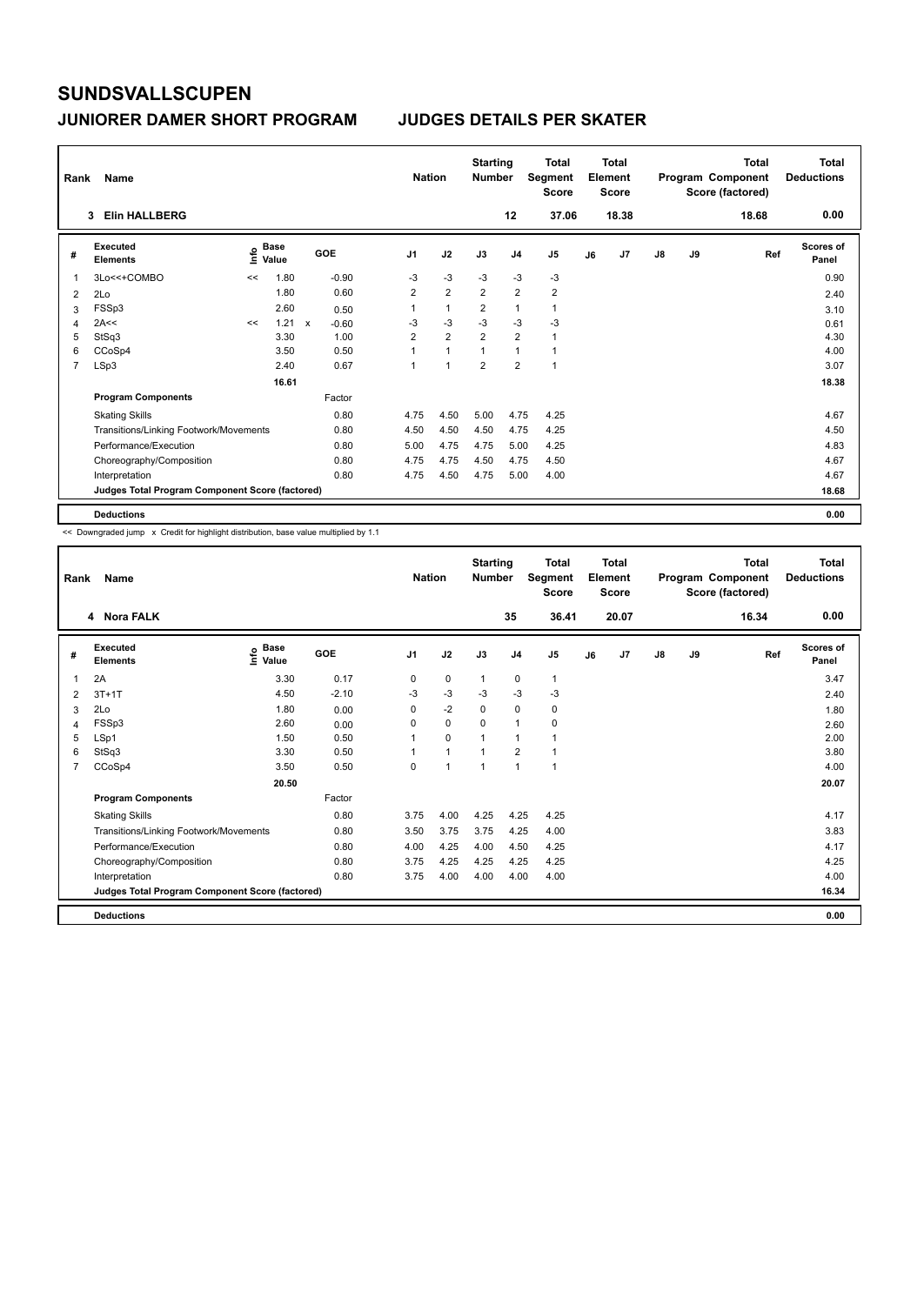### **JUNIORER DAMER SHORT PROGRAM JUDGES DETAILS PER SKATER**

| Rank           | Name                                            |                                  |              |         | <b>Nation</b>  |              | <b>Starting</b><br><b>Number</b> |                | <b>Total</b><br>Segment<br><b>Score</b> |    | Total<br>Element<br><b>Score</b> |               |    | <b>Total</b><br>Program Component<br>Score (factored) | <b>Total</b><br><b>Deductions</b> |
|----------------|-------------------------------------------------|----------------------------------|--------------|---------|----------------|--------------|----------------------------------|----------------|-----------------------------------------|----|----------------------------------|---------------|----|-------------------------------------------------------|-----------------------------------|
|                | 5 Lydia BRUHN                                   |                                  |              |         |                |              |                                  | 4              | 34.92                                   |    | 18.78                            |               |    | 16.14                                                 | 0.00                              |
| #              | Executed<br><b>Elements</b>                     | <b>Base</b><br>e Base<br>⊆ Value |              | GOE     | J <sub>1</sub> | J2           | J3                               | J <sub>4</sub> | J <sub>5</sub>                          | J6 | J7                               | $\mathsf{J}8$ | J9 | Ref                                                   | <b>Scores of</b><br>Panel         |
| 1              | 2A                                              | 3.30                             |              | 0.50    | 1              | $\mathbf{1}$ | $\overline{1}$                   | $\overline{1}$ | $\mathbf{1}$                            |    |                                  |               |    |                                                       | 3.80                              |
| 2              | 3S<<+COMBO                                      | 1.30<br><<                       |              | $-0.60$ | $-3$           | $-3$         | $-3$                             | $-3$           | $-3$                                    |    |                                  |               |    |                                                       | 0.70                              |
| 3              | CCoSp4                                          | 3.50                             |              | 0.50    | 1              | $\mathbf{1}$ | 1                                | $\mathbf 0$    | $\mathbf{1}$                            |    |                                  |               |    |                                                       | 4.00                              |
| 4              | 2Lo                                             | 1.98                             | $\mathsf{x}$ | 0.00    | 0              | $\mathbf 0$  | 0                                | $\mathbf 0$    | $\mathbf 0$                             |    |                                  |               |    |                                                       | 1.98                              |
| 5              | LSp2                                            | 1.90                             |              | 0.00    | 0              | $\Omega$     | $\Omega$                         | $\Omega$       |                                         |    |                                  |               |    |                                                       | 1.90                              |
| 6              | StSq3                                           | 3.30                             |              | 0.33    | 1              | $\mathbf 0$  | 1                                | $\mathbf 0$    | 1                                       |    |                                  |               |    |                                                       | 3.63                              |
| $\overline{7}$ | FSSp3                                           | 2.60                             |              | 0.17    | $-1$           | $\mathbf 0$  | 1                                | $\mathbf 0$    | 1                                       |    |                                  |               |    |                                                       | 2.77                              |
|                |                                                 | 17.88                            |              |         |                |              |                                  |                |                                         |    |                                  |               |    |                                                       | 18.78                             |
|                | <b>Program Components</b>                       |                                  |              | Factor  |                |              |                                  |                |                                         |    |                                  |               |    |                                                       |                                   |
|                | <b>Skating Skills</b>                           |                                  |              | 0.80    | 4.50           | 4.25         | 4.25                             | 3.75           | 4.00                                    |    |                                  |               |    |                                                       | 4.17                              |
|                | Transitions/Linking Footwork/Movements          |                                  |              | 0.80    | 4.25           | 3.75         | 3.75                             | 3.75           | 4.00                                    |    |                                  |               |    |                                                       | 3.83                              |
|                | Performance/Execution                           |                                  |              | 0.80    | 4.50           | 4.25         | 4.00                             | 4.00           | 4.00                                    |    |                                  |               |    |                                                       | 4.08                              |
|                | Choreography/Composition                        |                                  |              | 0.80    | 4.75           | 4.50         | 3.75                             | 4.00           | 4.00                                    |    |                                  |               |    |                                                       | 4.17                              |
|                | Interpretation                                  |                                  |              | 0.80    | 4.50           | 4.00         | 4.00                             | 3.75           | 3.50                                    |    |                                  |               |    |                                                       | 3.92                              |
|                | Judges Total Program Component Score (factored) |                                  |              |         |                |              |                                  |                |                                         |    |                                  |               |    |                                                       | 16.14                             |
|                | <b>Deductions</b>                               |                                  |              |         |                |              |                                  |                |                                         |    |                                  |               |    |                                                       | 0.00                              |

<< Downgraded jump x Credit for highlight distribution, base value multiplied by 1.1

| Rank | Name                                            |                          |                            |              |         |                | <b>Nation</b> |                      | <b>Starting</b><br><b>Number</b> |                | Total<br>Segment<br><b>Score</b> |    | Total<br>Element<br><b>Score</b> |               |    | Total<br>Program Component<br>Score (factored) | <b>Total</b><br><b>Deductions</b> |
|------|-------------------------------------------------|--------------------------|----------------------------|--------------|---------|----------------|---------------|----------------------|----------------------------------|----------------|----------------------------------|----|----------------------------------|---------------|----|------------------------------------------------|-----------------------------------|
|      | Gabriella JOSEFSSON<br>6                        |                          |                            |              |         |                |               |                      |                                  | 11             | 34.83                            |    | 17.57                            |               |    | 17.26                                          | 0.00                              |
| #    | Executed<br><b>Elements</b>                     |                          | $\sum_{k=1}^{\infty}$ Pase |              | GOE     | J <sub>1</sub> |               | J2                   | J3                               | J <sub>4</sub> | J5                               | J6 | J7                               | $\mathsf{J}8$ | J9 | Ref                                            | Scores of<br>Panel                |
| 1    | 3T<+COMBO                                       | $\prec$                  | 2.90                       |              | $-2.10$ | $-3$           |               | $-3$                 | $-3$                             | $-3$           | $-3$                             |    |                                  |               |    |                                                | 0.80                              |
| 2    | 2Lo                                             |                          | 1.80                       |              | 0.30    | $\overline{2}$ |               | $\mathbf{1}$         | 1                                | $\mathbf{1}$   | 1                                |    |                                  |               |    |                                                | 2.10                              |
| 3    | FSSp3                                           |                          | 2.60                       |              | 0.50    |                |               | $\mathbf{1}$         | 1                                | 1              | 0                                |    |                                  |               |    |                                                | 3.10                              |
| 4    | LSp3                                            |                          | 2.40                       |              | 0.17    |                |               | 0                    | 1                                | 0              | $-1$                             |    |                                  |               |    |                                                | 2.57                              |
| 5    | StSq3                                           |                          | 3.30                       |              | 0.50    |                |               | $\mathbf{1}$         | $\overline{2}$                   | $\mathbf{1}$   | 1                                |    |                                  |               |    |                                                | 3.80                              |
| 6    | 2A<                                             | $\overline{\phantom{a}}$ | 2.53                       | $\mathsf{x}$ | $-1.33$ | $-2$           |               | $-3$                 | $-3$                             | $-2$           | $-3$                             |    |                                  |               |    |                                                | 1.20                              |
| 7    | CCoSp4                                          |                          | 3.50                       |              | 0.50    | 1              |               | $\blacktriangleleft$ | $\overline{2}$                   | $\mathbf{1}$   | 0                                |    |                                  |               |    |                                                | 4.00                              |
|      |                                                 |                          | 19.03                      |              |         |                |               |                      |                                  |                |                                  |    |                                  |               |    |                                                | 17.57                             |
|      | <b>Program Components</b>                       |                          |                            |              | Factor  |                |               |                      |                                  |                |                                  |    |                                  |               |    |                                                |                                   |
|      | <b>Skating Skills</b>                           |                          |                            |              | 0.80    | 4.25           |               | 4.50                 | 4.25                             | 4.50           | 4.00                             |    |                                  |               |    |                                                | 4.33                              |
|      | Transitions/Linking Footwork/Movements          |                          |                            |              | 0.80    | 4.25           |               | 4.00                 | 4.00                             | 4.25           | 3.75                             |    |                                  |               |    |                                                | 4.08                              |
|      | Performance/Execution                           |                          |                            |              | 0.80    | 4.75           |               | 4.50                 | 4.50                             | 4.25           | 4.00                             |    |                                  |               |    |                                                | 4.42                              |
|      | Choreography/Composition                        |                          |                            |              | 0.80    | 4.50           |               | 4.75                 | 4.75                             | 4.50           | 3.75                             |    |                                  |               |    |                                                | 4.58                              |
|      | Interpretation                                  |                          |                            |              | 0.80    | 4.00           |               | 4.25                 | 4.25                             | 4.50           | 3.75                             |    |                                  |               |    |                                                | 4.17                              |
|      | Judges Total Program Component Score (factored) |                          |                            |              |         |                |               |                      |                                  |                |                                  |    |                                  |               |    |                                                | 17.26                             |
|      | <b>Deductions</b>                               |                          |                            |              |         |                |               |                      |                                  |                |                                  |    |                                  |               |    |                                                | 0.00                              |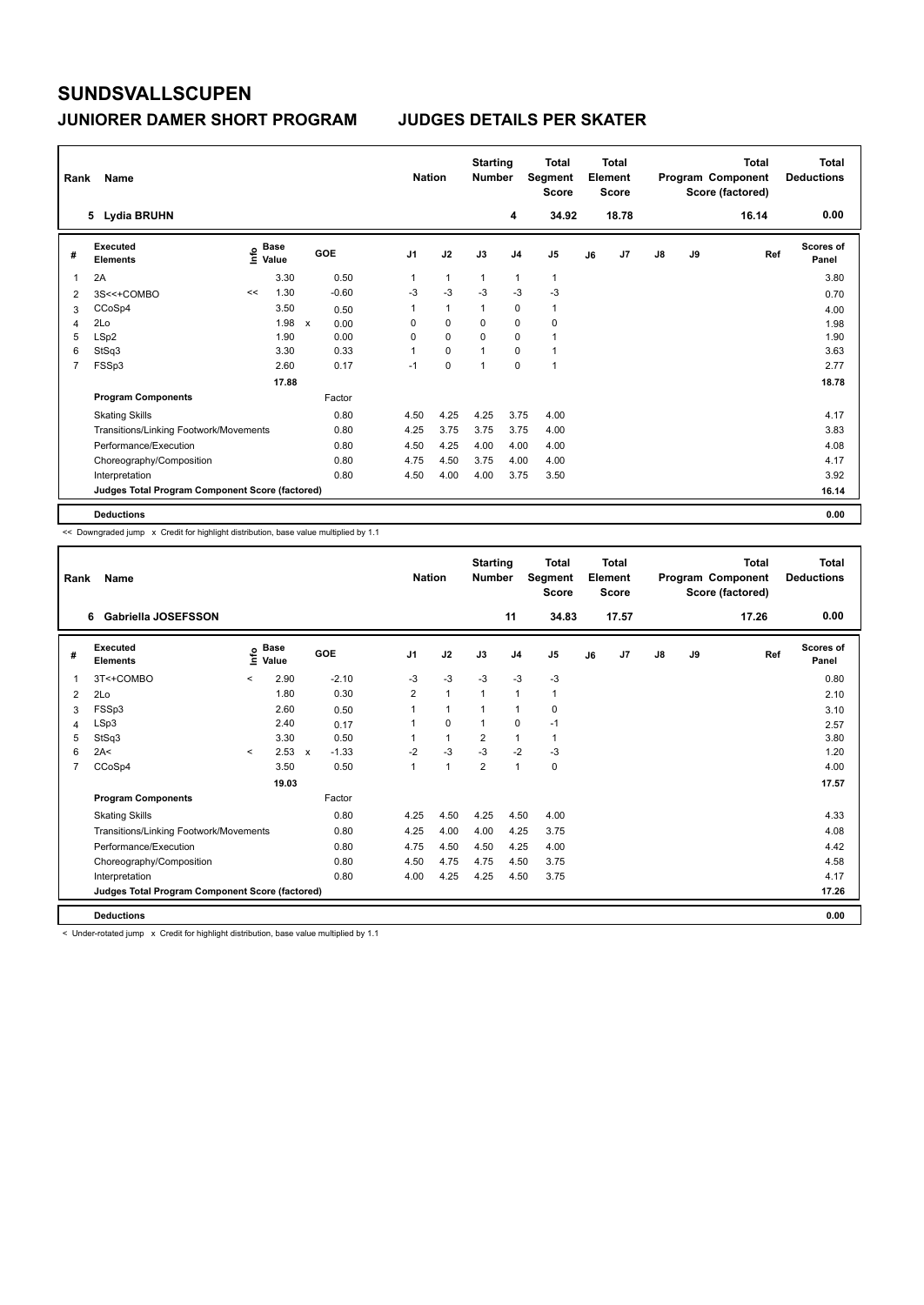### **JUNIORER DAMER SHORT PROGRAM JUDGES DETAILS PER SKATER**

| Rank | Name                                            |         |                                             |                           |                   | <b>Nation</b>  |                | <b>Starting</b><br><b>Number</b> |                | <b>Total</b><br>Segment<br><b>Score</b> |    | Total<br>Element<br><b>Score</b> |               |    | Total<br>Program Component<br>Score (factored) | Total<br><b>Deductions</b> |
|------|-------------------------------------------------|---------|---------------------------------------------|---------------------------|-------------------|----------------|----------------|----------------------------------|----------------|-----------------------------------------|----|----------------------------------|---------------|----|------------------------------------------------|----------------------------|
|      | Natasja REMSTEDT<br>7                           |         |                                             |                           |                   |                |                |                                  | 24             | 34.52                                   |    | 18.34                            |               |    | 18.18                                          | 2.00                       |
| #    | Executed<br><b>Elements</b>                     |         | <b>Base</b><br>e <sup>Base</sup><br>⊆ Value |                           | <b>GOE</b>        | J <sub>1</sub> | J2             | J3                               | J <sub>4</sub> | J <sub>5</sub>                          | J6 | J7                               | $\mathsf{J}8$ | J9 | Ref                                            | <b>Scores of</b><br>Panel  |
| 1    | 2A                                              |         | 3.30                                        |                           | $-1.50$           | $-3$           | $-3$           | $-3$                             | $-3$           | $-3$                                    |    |                                  |               |    |                                                | 1.80                       |
| 2    | LSp3                                            |         | 2.40                                        |                           | 0.00              | 0              | $\mathbf 0$    | 0                                | $\mathbf{1}$   | 0                                       |    |                                  |               |    |                                                | 2.40                       |
| 3    | StSq3                                           |         | 3.30                                        |                           | 1.00              | 2              | $\overline{2}$ | $\overline{\mathbf{c}}$          | $\overline{1}$ | $\overline{2}$                          |    |                                  |               |    |                                                | 4.30                       |
| 4    | 3T<+COMBO                                       | $\prec$ | 3.19                                        | $\mathsf{x}$              | $-2.10$           | $-3$           | $-3$           | $-3$                             | $-3$           | $-3$                                    |    |                                  |               |    |                                                | 1.09                       |
| 5    | 2Lo                                             |         | 1.98                                        | $\boldsymbol{\mathsf{x}}$ | 0.10              | 1              | $-1$           | 0                                | 0              | 1                                       |    |                                  |               |    |                                                | 2.08                       |
| 6    | FSSp4                                           |         | 3.00                                        |                           | 0.50              | 1              | $\mathbf{1}$   | 0                                | 1              | 1                                       |    |                                  |               |    |                                                | 3.50                       |
| 7    | CCoSp3                                          |         | 3.00                                        |                           | 0.17              | 0              | $\mathbf 0$    | $\overline{1}$                   | $\overline{2}$ | $\mathbf 0$                             |    |                                  |               |    |                                                | 3.17                       |
|      |                                                 |         | 20.17                                       |                           |                   |                |                |                                  |                |                                         |    |                                  |               |    |                                                | 18.34                      |
|      | <b>Program Components</b>                       |         |                                             |                           | Factor            |                |                |                                  |                |                                         |    |                                  |               |    |                                                |                            |
|      | <b>Skating Skills</b>                           |         |                                             |                           | 0.80              | 5.00           | 5.00           | 4.50                             | 4.75           | 4.25                                    |    |                                  |               |    |                                                | 4.75                       |
|      | Transitions/Linking Footwork/Movements          |         |                                             |                           | 0.80              | 4.75           | 4.75           | 4.25                             | 4.50           | 4.50                                    |    |                                  |               |    |                                                | 4.58                       |
|      | Performance/Execution                           |         |                                             |                           | 0.80              | 4.75           | 4.50           | 4.00                             | 4.50           | 4.00                                    |    |                                  |               |    |                                                | 4.33                       |
|      | Choreography/Composition                        |         |                                             |                           | 0.80              | 5.50           | 4.75           | 4.25                             | 4.75           | 4.25                                    |    |                                  |               |    |                                                | 4.58                       |
|      | Interpretation                                  |         |                                             |                           | 0.80              | 5.00           | 4.75           | 4.00                             | 4.50           | 4.25                                    |    |                                  |               |    |                                                | 4.50                       |
|      | Judges Total Program Component Score (factored) |         |                                             |                           |                   |                |                |                                  |                |                                         |    |                                  |               |    |                                                | 18.18                      |
|      | <b>Deductions</b>                               |         |                                             |                           | $-2.00$<br>Falls: |                |                |                                  |                |                                         |    |                                  |               |    |                                                | $-2.00$                    |

< Under-rotated jump x Credit for highlight distribution, base value multiplied by 1.1

| Rank           | Name                                            |                    |       |         | <b>Nation</b>  |              | <b>Starting</b><br><b>Number</b> |                | <b>Total</b><br>Segment<br><b>Score</b> |    | Total<br>Element<br><b>Score</b> |               |    | Total<br>Program Component<br>Score (factored) | <b>Total</b><br><b>Deductions</b> |
|----------------|-------------------------------------------------|--------------------|-------|---------|----------------|--------------|----------------------------------|----------------|-----------------------------------------|----|----------------------------------|---------------|----|------------------------------------------------|-----------------------------------|
|                | <b>Victoria ENGLUND</b><br>8                    |                    |       |         |                |              |                                  | 14             | 33.94                                   |    | 18.26                            |               |    | 15.68                                          | 0.00                              |
| #              | Executed<br><b>Elements</b>                     | $\frac{e}{E}$ Base |       | GOE     | J <sub>1</sub> | J2           | J3                               | J <sub>4</sub> | J5                                      | J6 | J <sub>7</sub>                   | $\mathsf{J}8$ | J9 | Ref                                            | Scores of<br>Panel                |
| 1              | 2A                                              |                    | 3.30  | 0.50    | 1              | $\mathbf{1}$ | 1                                | $\mathbf 0$    | $\mathbf{1}$                            |    |                                  |               |    |                                                | 3.80                              |
| 2              | $3T < +2T$                                      | <<                 | 2.60  | $-0.40$ | $-2$           | $-3$         | $-2$                             | $-2$           | $-1$                                    |    |                                  |               |    |                                                | 2.20                              |
| 3              | 2Lo                                             |                    | 1.80  | 0.20    |                | 0            | 1                                | 0              | 1                                       |    |                                  |               |    |                                                | 2.00                              |
| 4              | FSSp1                                           |                    | 2.00  | $-0.60$ | $-2$           | $-2$         | $-2$                             | $-2$           | $-2$                                    |    |                                  |               |    |                                                | 1.40                              |
| 5              | CCoSp3                                          |                    | 3.00  | 0.00    | 0              | $\Omega$     | $\Omega$                         | $-1$           | 0                                       |    |                                  |               |    |                                                | 3.00                              |
| 6              | StSq3                                           |                    | 3.30  | 0.33    | $\Omega$       | $\mathbf{1}$ |                                  | 0              | 1                                       |    |                                  |               |    |                                                | 3.63                              |
| $\overline{7}$ | LSp2                                            |                    | 1.90  | 0.33    | $-1$           | 0            | 1                                | $\mathbf{1}$   | 1                                       |    |                                  |               |    |                                                | 2.23                              |
|                |                                                 |                    | 17.90 |         |                |              |                                  |                |                                         |    |                                  |               |    |                                                | 18.26                             |
|                | <b>Program Components</b>                       |                    |       | Factor  |                |              |                                  |                |                                         |    |                                  |               |    |                                                |                                   |
|                | <b>Skating Skills</b>                           |                    |       | 0.80    | 4.00           | 4.25         | 4.25                             | 4.00           | 4.25                                    |    |                                  |               |    |                                                | 4.17                              |
|                | Transitions/Linking Footwork/Movements          |                    |       | 0.80    | 3.50           | 3.75         | 3.75                             | 3.75           | 4.00                                    |    |                                  |               |    |                                                | 3.75                              |
|                | Performance/Execution                           |                    |       | 0.80    | 3.75           | 4.25         | 4.00                             | 4.00           | 4.00                                    |    |                                  |               |    |                                                | 4.00                              |
|                | Choreography/Composition                        |                    |       | 0.80    | 3.75           | 4.25         | 4.00                             | 4.00           | 4.00                                    |    |                                  |               |    |                                                | 4.00                              |
|                | Interpretation                                  |                    |       | 0.80    | 3.25           | 3.75         | 3.75                             | 4.00           | 3.50                                    |    |                                  |               |    |                                                | 3.67                              |
|                | Judges Total Program Component Score (factored) |                    |       |         |                |              |                                  |                |                                         |    |                                  |               |    |                                                | 15.68                             |
|                | <b>Deductions</b>                               |                    |       |         |                |              |                                  |                |                                         |    |                                  |               |    |                                                | 0.00                              |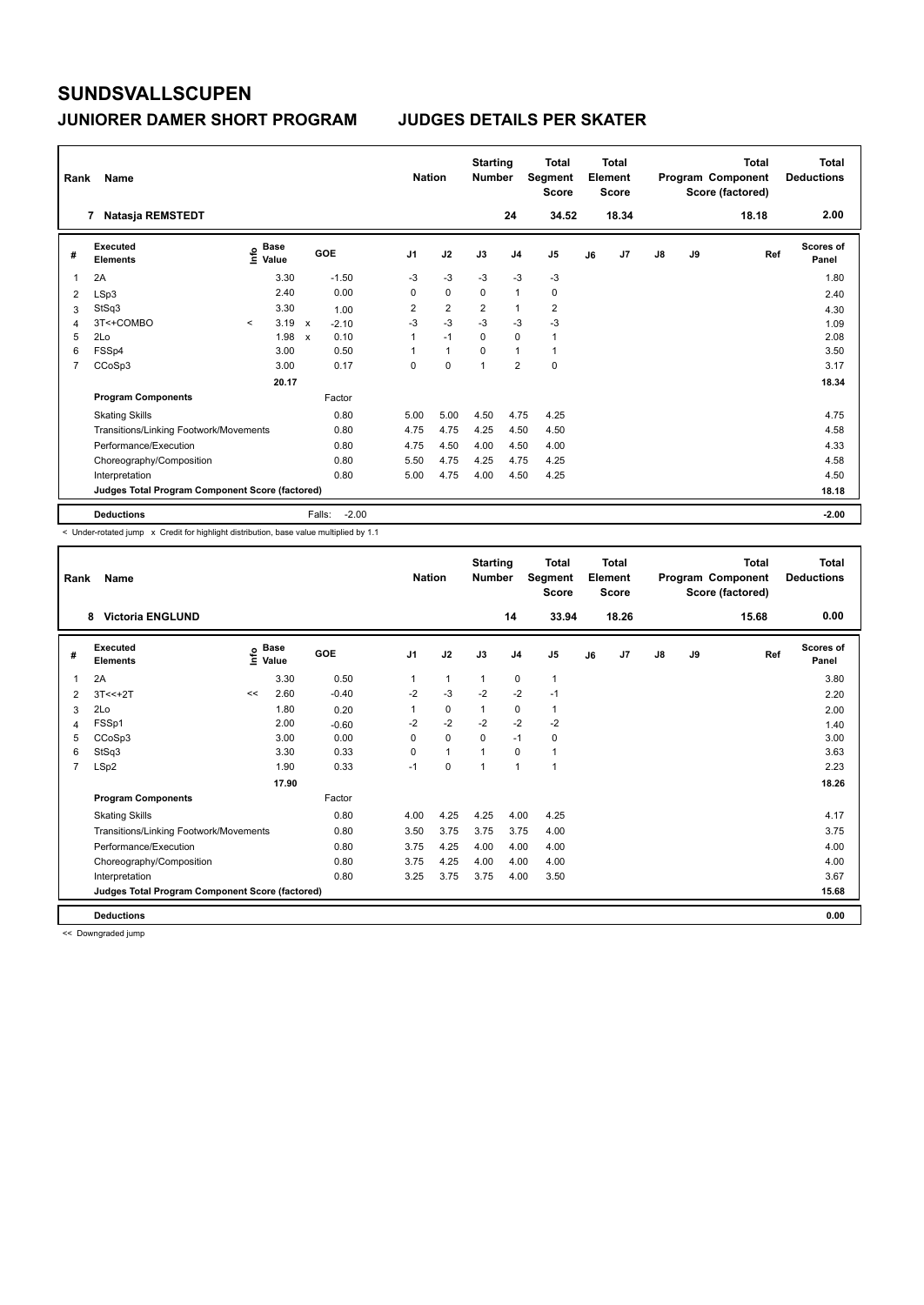| Rank           | Name                                            |                                  |                   | <b>Nation</b>            |                          | <b>Starting</b><br><b>Number</b> |                          | <b>Total</b><br>Segment<br><b>Score</b> |    | Total<br>Element<br><b>Score</b> |               |    | <b>Total</b><br>Program Component<br>Score (factored) | Total<br><b>Deductions</b> |
|----------------|-------------------------------------------------|----------------------------------|-------------------|--------------------------|--------------------------|----------------------------------|--------------------------|-----------------------------------------|----|----------------------------------|---------------|----|-------------------------------------------------------|----------------------------|
|                | Sallianna ÖZTURK<br>9                           |                                  |                   |                          |                          |                                  | $\mathbf{2}$             | 33.53                                   |    | 18.27                            |               |    | 16.26                                                 | 1.00                       |
| #              | Executed<br><b>Elements</b>                     | <b>Base</b><br>e Base<br>⊆ Value | GOE               | J <sub>1</sub>           | J2                       | J3                               | J <sub>4</sub>           | J <sub>5</sub>                          | J6 | J7                               | $\mathsf{J}8$ | J9 | Ref                                                   | Scores of<br>Panel         |
| 1              | $3S+2T$                                         | 5.50                             | $-1.17$           | $-1$                     | $-2$                     | $-2$                             | $-2$                     | $-1$                                    |    |                                  |               |    |                                                       | 4.33                       |
| $\overline{2}$ | 2Lo                                             | 1.80                             | $-0.20$           | $-2$                     | $-2$                     | $\mathbf{1}$                     | $\mathbf{1}$             | $-1$                                    |    |                                  |               |    |                                                       | 1.60                       |
| 3              | <b>FSSp</b>                                     | 0.00                             | 0.00              | $\overline{\phantom{a}}$ | $\overline{\phantom{a}}$ | $\overline{\phantom{a}}$         | $\overline{\phantom{a}}$ | $\overline{\phantom{a}}$                |    |                                  |               |    |                                                       | 0.00                       |
| 4              | 2A                                              | 3.30                             | $-1.50$           | $-3$                     | $-3$                     | $-3$                             | $-3$                     | $-3$                                    |    |                                  |               |    |                                                       | 1.80                       |
| 5              | LSp3                                            | 2.40                             | 0.67              | 1                        | $\mathbf{1}$             | $\overline{2}$                   | $\mathbf{1}$             | $\overline{2}$                          |    |                                  |               |    |                                                       | 3.07                       |
| 6              | StSq3                                           | 3.30                             | 0.50              | 1                        | $\mathbf{1}$             | $\overline{2}$                   | $\mathbf{1}$             | $\mathbf{1}$                            |    |                                  |               |    |                                                       | 3.80                       |
| 7              | CCoSp4                                          | 3.50                             | 0.17              | 0                        | $\mathbf 0$              | $\overline{2}$                   | $\mathbf 0$              | $\mathbf{1}$                            |    |                                  |               |    |                                                       | 3.67                       |
|                |                                                 | 19.80                            |                   |                          |                          |                                  |                          |                                         |    |                                  |               |    |                                                       | 18.27                      |
|                | <b>Program Components</b>                       |                                  | Factor            |                          |                          |                                  |                          |                                         |    |                                  |               |    |                                                       |                            |
|                | <b>Skating Skills</b>                           |                                  | 0.80              | 4.25                     | 4.25                     | 4.25                             | 4.25                     | 4.25                                    |    |                                  |               |    |                                                       | 4.25                       |
|                | Transitions/Linking Footwork/Movements          |                                  | 0.80              | 3.75                     | 3.75                     | 3.50                             | 4.00                     | 4.00                                    |    |                                  |               |    |                                                       | 3.83                       |
|                | Performance/Execution                           |                                  | 0.80              | 4.25                     | 4.00                     | 4.00                             | 4.25                     | 4.00                                    |    |                                  |               |    |                                                       | 4.08                       |
|                | Choreography/Composition                        |                                  | 0.80              | 4.00                     | 4.00                     | 4.25                             | 4.50                     | 4.25                                    |    |                                  |               |    |                                                       | 4.17                       |
|                | Interpretation                                  |                                  | 0.80              | 3.75                     | 4.00                     | 4.25                             | 4.25                     | 3.75                                    |    |                                  |               |    |                                                       | 4.00                       |
|                | Judges Total Program Component Score (factored) |                                  |                   |                          |                          |                                  |                          |                                         |    |                                  |               |    |                                                       | 16.26                      |
|                | <b>Deductions</b>                               |                                  | $-1.00$<br>Falls: |                          |                          |                                  |                          |                                         |    |                                  |               |    |                                                       | $-1.00$                    |
|                |                                                 |                                  |                   |                          |                          | <b>Starting</b>                  |                          | <b>Total</b>                            |    | <b>Total</b>                     |               |    | <b>Total</b>                                          | <b>Total</b>               |

| Rank           | Name                                            |         |                      |              |                   | <b>Nation</b>  |                | ətartırıy<br><b>Number</b> |                | τυιαι<br>Segment<br><b>Score</b> |    | τυιαι<br>Element<br><b>Score</b> |               |    | ιυιαι<br>Program Component<br>Score (factored) | πυιαι<br><b>Deductions</b> |
|----------------|-------------------------------------------------|---------|----------------------|--------------|-------------------|----------------|----------------|----------------------------|----------------|----------------------------------|----|----------------------------------|---------------|----|------------------------------------------------|----------------------------|
|                | <b>Elin SIEVERT</b><br>10                       |         |                      |              |                   |                |                |                            | 10             | 33.32                            |    | 18.10                            |               |    | 16.22                                          | 1.00                       |
| #              | Executed<br><b>Elements</b>                     | ١m      | <b>Base</b><br>Value |              | GOE               | J <sub>1</sub> | J2             | J3                         | J <sub>4</sub> | J <sub>5</sub>                   | J6 | J <sub>7</sub>                   | $\mathsf{J}8$ | J9 | Ref                                            | Scores of<br>Panel         |
| $\overline{1}$ | $3S<+2T$                                        | $\prec$ | 4.20                 |              | $-1.63$           | $-2$           | $-3$           | $-3$                       | $-2$           | $-2$                             |    |                                  |               |    |                                                | 2.57                       |
| 2              | 2Lo                                             |         | 1.80                 |              | 0.20              | 1              | $\mathbf 0$    |                            | $\mathbf 0$    | $\overline{1}$                   |    |                                  |               |    |                                                | 2.00                       |
| 3              | FSSp4                                           |         | 3.00                 |              | 0.33              | 0              | $\mathbf{1}$   |                            | $\mathbf{1}$   | 0                                |    |                                  |               |    |                                                | 3.33                       |
| 4              | LSp3                                            |         | 2.40                 |              | 0.67              | $\overline{2}$ | $\mathbf{1}$   |                            | $\overline{2}$ | $\mathbf{1}$                     |    |                                  |               |    |                                                | 3.07                       |
| 5              | 2A<                                             | $\prec$ | 2.53                 | $\mathsf{x}$ | $-1.50$           | $-3$           | $-3$           | $-3$                       | $-3$           | $-3$                             |    |                                  |               |    |                                                | 1.03                       |
| 6              | CCoSp3                                          |         | 3.00                 |              | 0.00              | 0              | $\mathbf 0$    | 0                          | $\mathbf 0$    | 0                                |    |                                  |               |    |                                                | 3.00                       |
| 7              | StSq2                                           |         | 2.60                 |              | 0.50              | 1              | $\overline{1}$ | 1                          | $\overline{1}$ | $\mathbf{1}$                     |    |                                  |               |    |                                                | 3.10                       |
|                |                                                 |         | 19.53                |              |                   |                |                |                            |                |                                  |    |                                  |               |    |                                                | 18.10                      |
|                | <b>Program Components</b>                       |         |                      |              | Factor            |                |                |                            |                |                                  |    |                                  |               |    |                                                |                            |
|                | <b>Skating Skills</b>                           |         |                      |              | 0.80              | 4.25           | 4.25           | 4.00                       | 4.25           | 4.00                             |    |                                  |               |    |                                                | 4.17                       |
|                | Transitions/Linking Footwork/Movements          |         |                      |              | 0.80              | 3.75           | 4.00           | 3.50                       | 4.00           | 4.00                             |    |                                  |               |    |                                                | 3.92                       |
|                | Performance/Execution                           |         |                      |              | 0.80              | 4.50           | 4.25           | 3.75                       | 4.50           | 3.75                             |    |                                  |               |    |                                                | 4.17                       |
|                | Choreography/Composition                        |         |                      |              | 0.80              | 3.75           | 4.50           | 3.50                       | 4.50           | 3.50                             |    |                                  |               |    |                                                | 3.92                       |
|                | Interpretation                                  |         |                      |              | 0.80              | 4.25           | 4.00           | 4.00                       | 4.75           | 3.25                             |    |                                  |               |    |                                                | 4.08                       |
|                | Judges Total Program Component Score (factored) |         |                      |              |                   |                |                |                            |                |                                  |    |                                  |               |    |                                                | 16.22                      |
|                | <b>Deductions</b>                               |         |                      |              | $-1.00$<br>Falls: |                |                |                            |                |                                  |    |                                  |               |    |                                                | $-1.00$                    |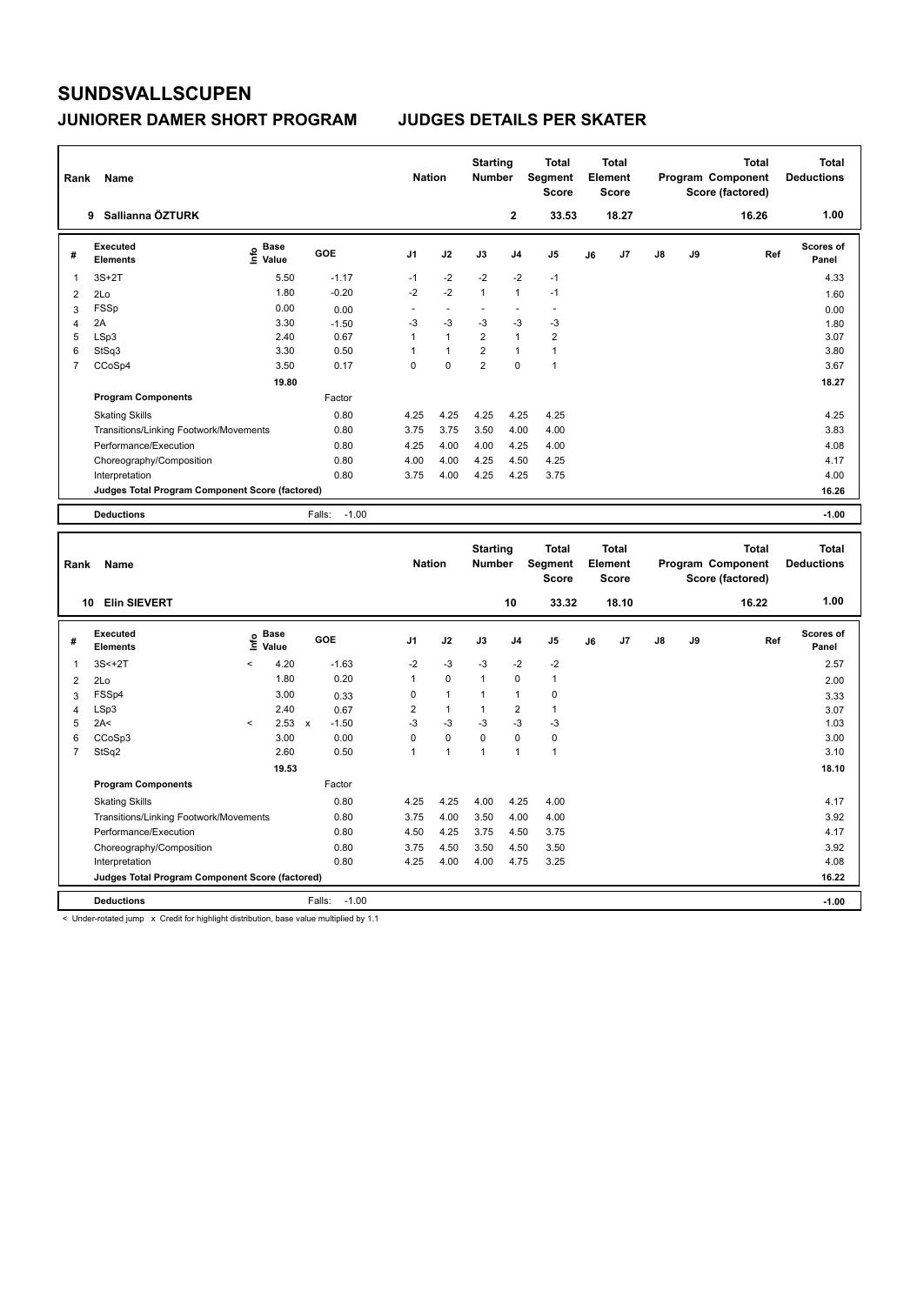| Rank           | Name                                            |         |                                  |              |         |                | <b>Nation</b> | <b>Starting</b><br><b>Number</b> |                | Total<br>Segment<br><b>Score</b> |    | <b>Total</b><br>Element<br><b>Score</b> |               |    | Total<br>Program Component<br>Score (factored) | <b>Total</b><br><b>Deductions</b> |
|----------------|-------------------------------------------------|---------|----------------------------------|--------------|---------|----------------|---------------|----------------------------------|----------------|----------------------------------|----|-----------------------------------------|---------------|----|------------------------------------------------|-----------------------------------|
|                | <b>Myrtel SALDEEN</b><br>11                     |         |                                  |              |         |                |               |                                  | 34             | 33.14                            |    | 16.52                                   |               |    | 16.62                                          | 0.00                              |
| #              | Executed<br><b>Elements</b>                     |         | <b>Base</b><br>e Base<br>⊆ Value | GOE          |         | J <sub>1</sub> | J2            | J3                               | J <sub>4</sub> | J <sub>5</sub>                   | J6 | J7                                      | $\mathsf{J}8$ | J9 | Ref                                            | Scores of<br>Panel                |
| 1              | 2A                                              |         | 3.30                             |              | 0.00    | 1              | $\mathbf 0$   | 0                                | 0              | 0                                |    |                                         |               |    |                                                | 3.30                              |
| 2              | $3S < +1T$                                      | $\prec$ | 3.30                             |              | $-2.10$ | -3             | $-3$          | $-3$                             | $-3$           | $-3$                             |    |                                         |               |    |                                                | 1.20                              |
| 3              | FSSp1                                           |         | 2.00                             |              | $-0.30$ | $-2$           | $-1$          | $-2$                             | 0              | 0                                |    |                                         |               |    |                                                | 1.70                              |
| 4              | 2Lo                                             |         | 1.98                             | $\mathsf{x}$ | 0.00    | 0              | $\mathbf 0$   | $\mathbf 0$                      | $\mathbf 0$    | $\mathbf{1}$                     |    |                                         |               |    |                                                | 1.98                              |
| 5              | CCoSp4                                          |         | 3.50                             |              | 0.17    | 1              | $\mathbf 0$   | $\overline{1}$                   | $\mathbf 0$    | $-1$                             |    |                                         |               |    |                                                | 3.67                              |
| 6              | StSq2                                           |         | 2.60                             |              | 0.17    | 0              | $\mathbf 0$   | $\overline{2}$                   | $\Omega$       | $\mathbf{1}$                     |    |                                         |               |    |                                                | 2.77                              |
| $\overline{7}$ | LSp2                                            |         | 1.90                             |              | 0.00    | 0              | $\mathbf 0$   | 1                                | $\mathbf 0$    | $\mathbf 0$                      |    |                                         |               |    |                                                | 1.90                              |
|                |                                                 |         | 18.58                            |              |         |                |               |                                  |                |                                  |    |                                         |               |    |                                                | 16.52                             |
|                | <b>Program Components</b>                       |         |                                  |              | Factor  |                |               |                                  |                |                                  |    |                                         |               |    |                                                |                                   |
|                | <b>Skating Skills</b>                           |         |                                  |              | 0.80    | 4.00           | 4.00          | 4.50                             | 3.75           | 4.00                             |    |                                         |               |    |                                                | 4.00                              |
|                | Transitions/Linking Footwork/Movements          |         |                                  |              | 0.80    | 4.25           | 3.75          | 4.00                             | 3.75           | 4.00                             |    |                                         |               |    |                                                | 3.92                              |
|                | Performance/Execution                           |         |                                  |              | 0.80    | 4.50           | 4.00          | 4.50                             | 4.00           | 4.25                             |    |                                         |               |    |                                                | 4.25                              |
|                | Choreography/Composition                        |         |                                  |              | 0.80    | 4.75           | 4.25          | 4.75                             | 3.75           | 4.25                             |    |                                         |               |    |                                                | 4.42                              |
|                | Interpretation                                  |         |                                  |              | 0.80    | 4.50           | 4.00          | 4.50                             | 3.75           | 4.00                             |    |                                         |               |    |                                                | 4.17                              |
|                | Judges Total Program Component Score (factored) |         |                                  |              |         |                |               |                                  |                |                                  |    |                                         |               |    |                                                | 16.62                             |
|                | <b>Deductions</b>                               |         |                                  |              |         |                |               |                                  |                |                                  |    |                                         |               |    |                                                | 0.00                              |

< Under-rotated jump x Credit for highlight distribution, base value multiplied by 1.1

| Rank         | Name                                            |    |                                           |     |         | <b>Nation</b>  |          | <b>Starting</b><br><b>Number</b> |                | Total<br>Segment<br><b>Score</b> |    | Total<br>Element<br><b>Score</b> |    |    | Total<br>Program Component<br>Score (factored) | <b>Total</b><br><b>Deductions</b> |
|--------------|-------------------------------------------------|----|-------------------------------------------|-----|---------|----------------|----------|----------------------------------|----------------|----------------------------------|----|----------------------------------|----|----|------------------------------------------------|-----------------------------------|
|              | Linnea BOHWALLI<br>12                           |    |                                           |     |         |                |          |                                  | 15             | 32.82                            |    | 17.98                            |    |    | 14.84                                          | 0.00                              |
| #            | Executed<br><b>Elements</b>                     |    | $\frac{e}{E}$ Base<br>$\frac{E}{E}$ Value | GOE |         | J <sub>1</sub> | J2       | J3                               | J <sub>4</sub> | J <sub>5</sub>                   | J6 | J <sub>7</sub>                   | J8 | J9 | Ref                                            | <b>Scores of</b><br>Panel         |
| $\mathbf{1}$ | 2A                                              |    | 3.30                                      |     | 0.50    | $\overline{2}$ | 0        | $\mathbf{1}$                     | $\mathbf{1}$   | $\mathbf{1}$                     |    |                                  |    |    |                                                | 3.80                              |
| 2            | 3S<<+COMBO                                      | << | 1.30                                      |     | $-0.60$ | $-3$           | $-3$     | $-3$                             | $-3$           | $-3$                             |    |                                  |    |    |                                                | 0.70                              |
| 3            | FSSp3                                           |    | 2.60                                      |     | $-0.30$ | $-3$           | 0        | $-2$                             | 0              | $-1$                             |    |                                  |    |    |                                                | 2.30                              |
| 4            | LSp2                                            |    | 1.90                                      |     | 0.00    | $\Omega$       | $\Omega$ | $\Omega$                         | $\mathbf 0$    | 0                                |    |                                  |    |    |                                                | 1.90                              |
| 5            | 2Lo                                             |    | $1.98 \times$                             |     | 0.00    | $\Omega$       | 0        | $\Omega$                         | $\mathbf 0$    | 0                                |    |                                  |    |    |                                                | 1.98                              |
| 6            | StSq3                                           |    | 3.30                                      |     | 0.50    |                | 1        | 1                                | $\Omega$       | 1                                |    |                                  |    |    |                                                | 3.80                              |
| 7            | CCoSp4                                          |    | 3.50                                      |     | 0.00    | $-2$           | 0        | $\Omega$                         | 0              | 0                                |    |                                  |    |    |                                                | 3.50                              |
|              |                                                 |    | 17.88                                     |     |         |                |          |                                  |                |                                  |    |                                  |    |    |                                                | 17.98                             |
|              | <b>Program Components</b>                       |    |                                           |     | Factor  |                |          |                                  |                |                                  |    |                                  |    |    |                                                |                                   |
|              | <b>Skating Skills</b>                           |    |                                           |     | 0.80    | 3.75           | 4.00     | 3.75                             | 3.75           | 4.00                             |    |                                  |    |    |                                                | 3.83                              |
|              | Transitions/Linking Footwork/Movements          |    |                                           |     | 0.80    | 3.50           | 3.50     | 3.25                             | 3.50           | 3.50                             |    |                                  |    |    |                                                | 3.50                              |
|              | Performance/Execution                           |    |                                           |     | 0.80    | 4.00           | 4.00     | 3.50                             | 3.75           | 3.75                             |    |                                  |    |    |                                                | 3.83                              |
|              | Choreography/Composition                        |    |                                           |     | 0.80    | 4.00           | 3.75     | 3.50                             | 4.00           | 3.75                             |    |                                  |    |    |                                                | 3.83                              |
|              | Interpretation                                  |    |                                           |     | 0.80    | 3.50           | 3.75     | 3.50                             | 3.75           | 3.25                             |    |                                  |    |    |                                                | 3.58                              |
|              | Judges Total Program Component Score (factored) |    |                                           |     |         |                |          |                                  |                |                                  |    |                                  |    |    |                                                | 14.84                             |
|              | <b>Deductions</b>                               |    |                                           |     |         |                |          |                                  |                |                                  |    |                                  |    |    |                                                | 0.00                              |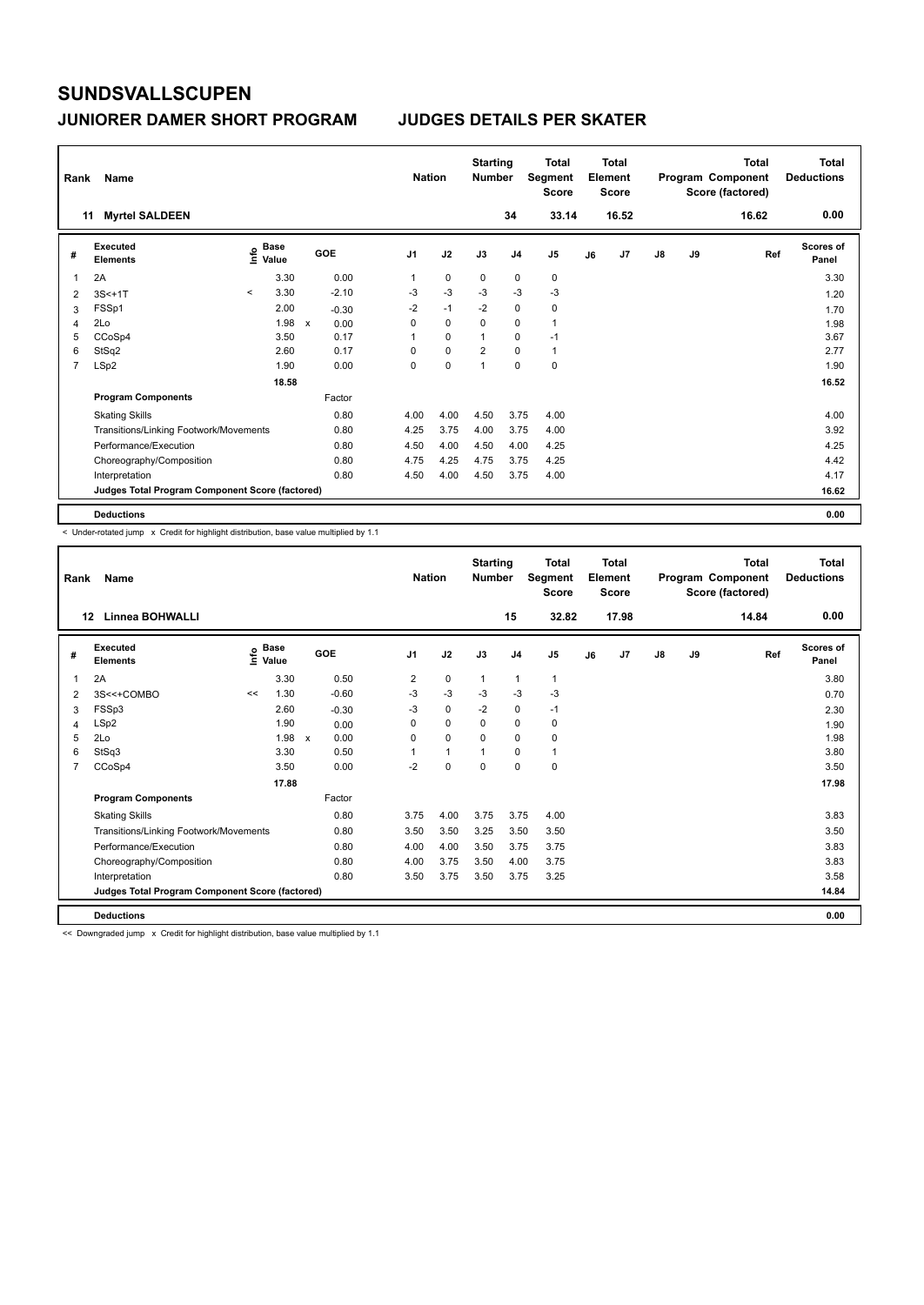| Rank | Name                                            |                   |       |              |         |                | <b>Nation</b> |              | <b>Starting</b><br><b>Number</b> |                | <b>Total</b><br>Segment<br><b>Score</b> |    | <b>Total</b><br>Element<br><b>Score</b> |               |    | Total<br>Program Component<br>Score (factored) | <b>Total</b><br><b>Deductions</b> |
|------|-------------------------------------------------|-------------------|-------|--------------|---------|----------------|---------------|--------------|----------------------------------|----------------|-----------------------------------------|----|-----------------------------------------|---------------|----|------------------------------------------------|-----------------------------------|
|      | Sabina LÖÖF<br>13                               |                   |       |              |         |                |               |              |                                  | 13             | 31.56                                   |    | 17.88                                   |               |    | 13.68                                          | 0.00                              |
| #    | <b>Executed</b><br><b>Elements</b>              | e Base<br>⊆ Value | Base  | GOE          |         | J <sub>1</sub> |               | J2           | J3                               | J <sub>4</sub> | J <sub>5</sub>                          | J6 | J <sub>7</sub>                          | $\mathsf{J}8$ | J9 | Ref                                            | <b>Scores of</b><br>Panel         |
| 1    | 2A                                              |                   | 3.30  |              | $-1.00$ | $-2$           |               | $-2$         | $-2$                             | $-2$           | $-2$                                    |    |                                         |               |    |                                                | 2.30                              |
| 2    | $2T+3T<<$                                       | <<                | 2.60  |              | $-0.60$ | $-3$           |               | $-3$         | $-3$                             | $-3$           | $-3$                                    |    |                                         |               |    |                                                | 2.00                              |
| 3    | CCoSp3                                          |                   | 3.00  |              | 0.50    | 1              |               | $\mathbf{1}$ | 1                                | 0              | $\mathbf{1}$                            |    |                                         |               |    |                                                | 3.50                              |
| 4    | StSq2                                           |                   | 2.60  |              | 0.00    | 0              |               | $\mathbf 0$  | 1                                | 0              | 0                                       |    |                                         |               |    |                                                | 2.60                              |
| 5    | FSSp4                                           |                   | 3.00  |              | 0.00    | $-1$           |               | $\mathbf 0$  | $\Omega$                         | $\Omega$       | $\mathbf 0$                             |    |                                         |               |    |                                                | 3.00                              |
| 6    | 2Lo                                             |                   | 1.98  | $\mathsf{x}$ | $-0.40$ | $-2$           |               | $-2$         | $-1$                             | 0              | $-1$                                    |    |                                         |               |    |                                                | 1.58                              |
| 7    | LSp3                                            |                   | 2.40  |              | 0.50    | 1              |               | 1            | 1                                | $\overline{1}$ | $\overline{1}$                          |    |                                         |               |    |                                                | 2.90                              |
|      |                                                 |                   | 18.88 |              |         |                |               |              |                                  |                |                                         |    |                                         |               |    |                                                | 17.88                             |
|      | <b>Program Components</b>                       |                   |       |              | Factor  |                |               |              |                                  |                |                                         |    |                                         |               |    |                                                |                                   |
|      | <b>Skating Skills</b>                           |                   |       |              | 0.80    | 3.25           |               | 3.75         | 3.75                             | 3.75           | 3.50                                    |    |                                         |               |    |                                                | 3.67                              |
|      | Transitions/Linking Footwork/Movements          |                   |       |              | 0.80    | 2.75           |               | 3.00         | 3.25                             | 3.25           | 3.25                                    |    |                                         |               |    |                                                | 3.17                              |
|      | Performance/Execution                           |                   |       |              | 0.80    | 3.50           |               | 3.75         | 3.50                             | 3.75           | 3.75                                    |    |                                         |               |    |                                                | 3.67                              |
|      | Choreography/Composition                        |                   |       |              | 0.80    | 3.25           |               | 3.50         | 3.25                             | 3.25           | 3.50                                    |    |                                         |               |    |                                                | 3.33                              |
|      | Interpretation                                  |                   |       |              | 0.80    | 2.25           |               | 3.25         | 3.50                             | 3.25           | 3.25                                    |    |                                         |               |    |                                                | 3.25                              |
|      | Judges Total Program Component Score (factored) |                   |       |              |         |                |               |              |                                  |                |                                         |    |                                         |               |    |                                                | 13.68                             |
|      | <b>Deductions</b>                               |                   |       |              |         |                |               |              |                                  |                |                                         |    |                                         |               |    |                                                | 0.00                              |

<< Downgraded jump x Credit for highlight distribution, base value multiplied by 1.1

| 1.00<br>31.05<br>17.51<br><b>Olivia JENGARD</b><br>21<br>14.54<br>14<br>$\frac{e}{E}$ Base<br>$\frac{e}{E}$ Value<br>Executed<br><b>Scores of</b><br>GOE<br>J2<br>J <sub>1</sub><br>J3<br>J <sub>4</sub><br>J9<br>J <sub>5</sub><br>J <sub>7</sub><br>$\mathsf{J}8$<br>Ref<br>J6<br>#<br><b>Elements</b><br>Panel<br>$\mathbf 0$<br>2A<br>3.30<br>$-0.17$<br>3.13<br>0<br>$-1$<br>$-1$<br>0<br>1<br>$-3$<br>$-3$<br>$-0.60$<br>$-3$<br>$-3$<br>$-3$<br>1.30<br>3S<<+COMBO<br><<<br>0.70<br>2<br>LSp3<br>$\mathbf 0$<br>2.40<br>1<br>1<br>1<br>0.50<br>3<br>2.90<br>$-1$<br>$-2$<br>FSSp4<br>3.00<br>$-2$<br>$-2$<br>$\mathbf 0$<br>$-0.50$<br>2.50<br>4<br>0.00<br>$\Omega$<br>$\Omega$<br>StSq2<br>2.60<br>0<br>$\Omega$<br>0<br>2.60<br>5<br>$\mathbf 0$<br>2Lo<br>1.98<br>0.20<br>1<br>2.18<br>0<br>6<br>1<br>$\mathsf{x}$<br>CCoSp4<br>3.50<br>0.00<br>$\mathbf 0$<br>$\Omega$<br>$\mathbf 0$<br>3.50<br>0<br>$\overline{7}$<br>$\overline{1}$<br>17.51<br>18.08<br>Factor<br><b>Program Components</b><br><b>Skating Skills</b><br>0.80<br>3.50<br>4.00<br>3.50<br>3.75<br>4.00<br>3.75<br>0.80<br>3.75<br>3.58<br>Transitions/Linking Footwork/Movements<br>3.50<br>3.00<br>3.50<br>3.75<br>Performance/Execution<br>3.75<br>0.80<br>3.75<br>3.75<br>3.25<br>3.75<br>4.00<br>3.67<br>Choreography/Composition<br>0.80<br>3.75<br>3.75<br>3.50<br>3.75<br>3.00<br>0.80<br>3.50<br>3.42<br>3.25<br>3.25<br>3.50<br>3.50<br>Interpretation<br>14.54<br>Judges Total Program Component Score (factored)<br>Falls:<br>$-1.00$<br><b>Deductions</b><br>$-1.00$ | Rank | Name |  |  | <b>Nation</b> | <b>Starting</b><br><b>Number</b> | <b>Total</b><br>Segment<br><b>Score</b> | <b>Total</b><br>Element<br><b>Score</b> |  | Total<br>Program Component<br>Score (factored) | <b>Total</b><br><b>Deductions</b> |
|----------------------------------------------------------------------------------------------------------------------------------------------------------------------------------------------------------------------------------------------------------------------------------------------------------------------------------------------------------------------------------------------------------------------------------------------------------------------------------------------------------------------------------------------------------------------------------------------------------------------------------------------------------------------------------------------------------------------------------------------------------------------------------------------------------------------------------------------------------------------------------------------------------------------------------------------------------------------------------------------------------------------------------------------------------------------------------------------------------------------------------------------------------------------------------------------------------------------------------------------------------------------------------------------------------------------------------------------------------------------------------------------------------------------------------------------------------------------------------------------------------------------------------------------------------------|------|------|--|--|---------------|----------------------------------|-----------------------------------------|-----------------------------------------|--|------------------------------------------------|-----------------------------------|
|                                                                                                                                                                                                                                                                                                                                                                                                                                                                                                                                                                                                                                                                                                                                                                                                                                                                                                                                                                                                                                                                                                                                                                                                                                                                                                                                                                                                                                                                                                                                                                |      |      |  |  |               |                                  |                                         |                                         |  |                                                |                                   |
|                                                                                                                                                                                                                                                                                                                                                                                                                                                                                                                                                                                                                                                                                                                                                                                                                                                                                                                                                                                                                                                                                                                                                                                                                                                                                                                                                                                                                                                                                                                                                                |      |      |  |  |               |                                  |                                         |                                         |  |                                                |                                   |
|                                                                                                                                                                                                                                                                                                                                                                                                                                                                                                                                                                                                                                                                                                                                                                                                                                                                                                                                                                                                                                                                                                                                                                                                                                                                                                                                                                                                                                                                                                                                                                |      |      |  |  |               |                                  |                                         |                                         |  |                                                |                                   |
|                                                                                                                                                                                                                                                                                                                                                                                                                                                                                                                                                                                                                                                                                                                                                                                                                                                                                                                                                                                                                                                                                                                                                                                                                                                                                                                                                                                                                                                                                                                                                                |      |      |  |  |               |                                  |                                         |                                         |  |                                                |                                   |
|                                                                                                                                                                                                                                                                                                                                                                                                                                                                                                                                                                                                                                                                                                                                                                                                                                                                                                                                                                                                                                                                                                                                                                                                                                                                                                                                                                                                                                                                                                                                                                |      |      |  |  |               |                                  |                                         |                                         |  |                                                |                                   |
|                                                                                                                                                                                                                                                                                                                                                                                                                                                                                                                                                                                                                                                                                                                                                                                                                                                                                                                                                                                                                                                                                                                                                                                                                                                                                                                                                                                                                                                                                                                                                                |      |      |  |  |               |                                  |                                         |                                         |  |                                                |                                   |
|                                                                                                                                                                                                                                                                                                                                                                                                                                                                                                                                                                                                                                                                                                                                                                                                                                                                                                                                                                                                                                                                                                                                                                                                                                                                                                                                                                                                                                                                                                                                                                |      |      |  |  |               |                                  |                                         |                                         |  |                                                |                                   |
|                                                                                                                                                                                                                                                                                                                                                                                                                                                                                                                                                                                                                                                                                                                                                                                                                                                                                                                                                                                                                                                                                                                                                                                                                                                                                                                                                                                                                                                                                                                                                                |      |      |  |  |               |                                  |                                         |                                         |  |                                                |                                   |
|                                                                                                                                                                                                                                                                                                                                                                                                                                                                                                                                                                                                                                                                                                                                                                                                                                                                                                                                                                                                                                                                                                                                                                                                                                                                                                                                                                                                                                                                                                                                                                |      |      |  |  |               |                                  |                                         |                                         |  |                                                |                                   |
|                                                                                                                                                                                                                                                                                                                                                                                                                                                                                                                                                                                                                                                                                                                                                                                                                                                                                                                                                                                                                                                                                                                                                                                                                                                                                                                                                                                                                                                                                                                                                                |      |      |  |  |               |                                  |                                         |                                         |  |                                                |                                   |
|                                                                                                                                                                                                                                                                                                                                                                                                                                                                                                                                                                                                                                                                                                                                                                                                                                                                                                                                                                                                                                                                                                                                                                                                                                                                                                                                                                                                                                                                                                                                                                |      |      |  |  |               |                                  |                                         |                                         |  |                                                |                                   |
|                                                                                                                                                                                                                                                                                                                                                                                                                                                                                                                                                                                                                                                                                                                                                                                                                                                                                                                                                                                                                                                                                                                                                                                                                                                                                                                                                                                                                                                                                                                                                                |      |      |  |  |               |                                  |                                         |                                         |  |                                                |                                   |
|                                                                                                                                                                                                                                                                                                                                                                                                                                                                                                                                                                                                                                                                                                                                                                                                                                                                                                                                                                                                                                                                                                                                                                                                                                                                                                                                                                                                                                                                                                                                                                |      |      |  |  |               |                                  |                                         |                                         |  |                                                |                                   |
|                                                                                                                                                                                                                                                                                                                                                                                                                                                                                                                                                                                                                                                                                                                                                                                                                                                                                                                                                                                                                                                                                                                                                                                                                                                                                                                                                                                                                                                                                                                                                                |      |      |  |  |               |                                  |                                         |                                         |  |                                                |                                   |
|                                                                                                                                                                                                                                                                                                                                                                                                                                                                                                                                                                                                                                                                                                                                                                                                                                                                                                                                                                                                                                                                                                                                                                                                                                                                                                                                                                                                                                                                                                                                                                |      |      |  |  |               |                                  |                                         |                                         |  |                                                |                                   |
|                                                                                                                                                                                                                                                                                                                                                                                                                                                                                                                                                                                                                                                                                                                                                                                                                                                                                                                                                                                                                                                                                                                                                                                                                                                                                                                                                                                                                                                                                                                                                                |      |      |  |  |               |                                  |                                         |                                         |  |                                                |                                   |
|                                                                                                                                                                                                                                                                                                                                                                                                                                                                                                                                                                                                                                                                                                                                                                                                                                                                                                                                                                                                                                                                                                                                                                                                                                                                                                                                                                                                                                                                                                                                                                |      |      |  |  |               |                                  |                                         |                                         |  |                                                |                                   |
|                                                                                                                                                                                                                                                                                                                                                                                                                                                                                                                                                                                                                                                                                                                                                                                                                                                                                                                                                                                                                                                                                                                                                                                                                                                                                                                                                                                                                                                                                                                                                                |      |      |  |  |               |                                  |                                         |                                         |  |                                                |                                   |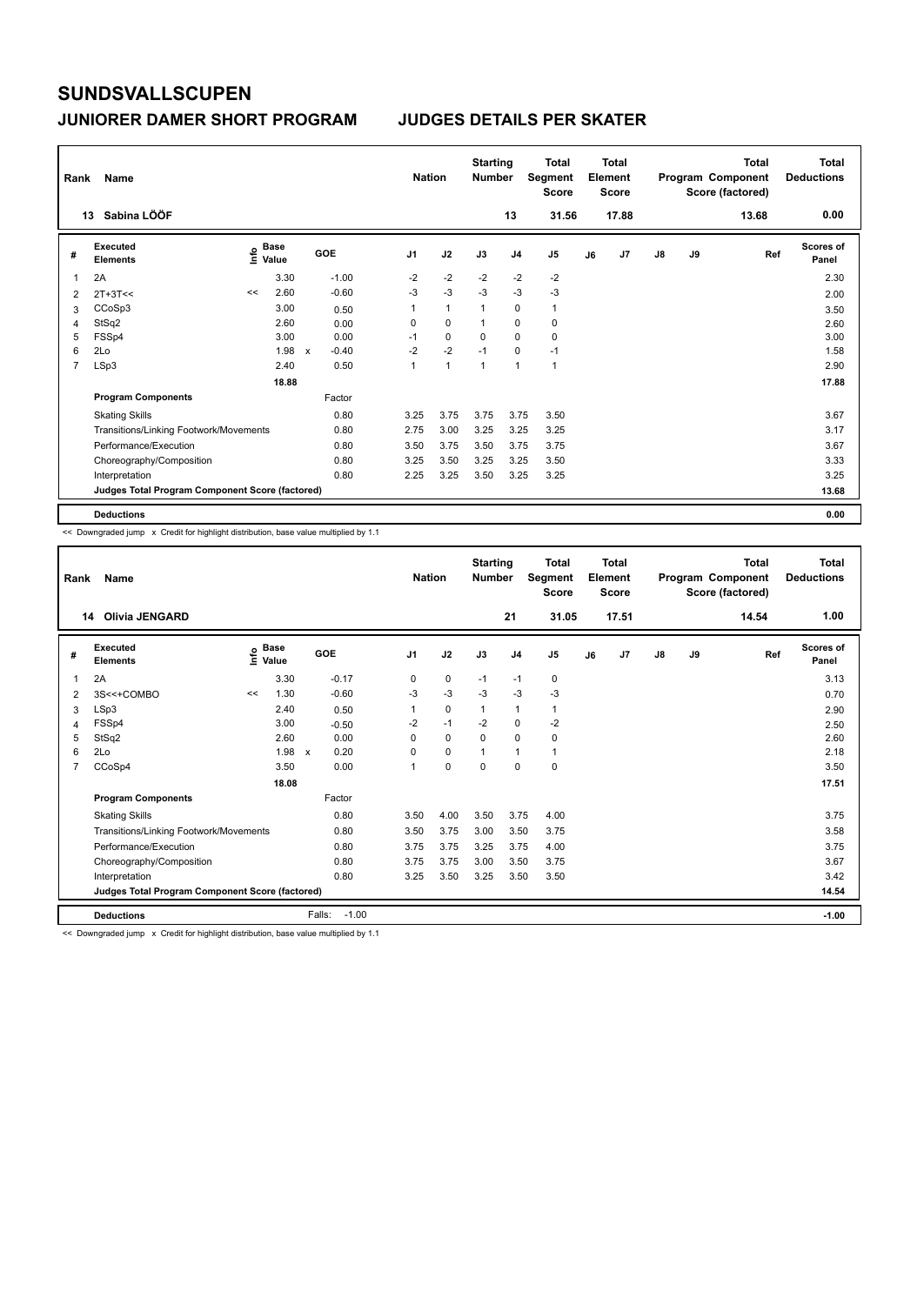| Rank           | Name                                            |         |                      |              |            | <b>Nation</b>  |              | <b>Starting</b><br><b>Number</b> |                | <b>Total</b><br>Segment<br><b>Score</b> |    | Total<br>Element<br><b>Score</b> |               |    | Total<br>Program Component<br>Score (factored) | Total<br><b>Deductions</b> |
|----------------|-------------------------------------------------|---------|----------------------|--------------|------------|----------------|--------------|----------------------------------|----------------|-----------------------------------------|----|----------------------------------|---------------|----|------------------------------------------------|----------------------------|
|                | <b>Anna HALLGREN</b><br>15                      |         |                      |              |            |                |              |                                  | $\overline{7}$ | 31.00                                   |    | 15.78                            |               |    | 15.22                                          | 0.00                       |
| #              | Executed<br><b>Elements</b>                     | Info    | <b>Base</b><br>Value |              | <b>GOE</b> | J <sub>1</sub> | J2           | J3                               | J <sub>4</sub> | J <sub>5</sub>                          | J6 | J7                               | $\mathsf{J}8$ | J9 | Ref                                            | Scores of<br>Panel         |
| $\mathbf{1}$   | 3S<<+COMBO                                      | <<      | 1.30                 |              | $-0.60$    | -3             | $-3$         | $-3$                             | $-3$           | $-3$                                    |    |                                  |               |    |                                                | 0.70                       |
| 2              | 2A<                                             | $\prec$ | 2.30                 |              | $-0.83$    | $-1$           | $-2$         | $-2$                             | $-1$           | $-2$                                    |    |                                  |               |    |                                                | 1.47                       |
| 3              | FSSp3                                           |         | 2.60                 |              | 0.50       |                | $\mathbf 0$  | 1                                | $\mathbf{1}$   | $\mathbf{1}$                            |    |                                  |               |    |                                                | 3.10                       |
| 4              | StSq2                                           |         | 2.60                 |              | $-0.10$    | 0              | $\mathbf 0$  | $-1$                             | $\mathbf 0$    | $-2$                                    |    |                                  |               |    |                                                | 2.50                       |
| 5              | LSp3                                            |         | 2.40                 |              | 0.50       | 1              | $\mathbf{1}$ | $\overline{2}$                   | $\mathbf{1}$   | $\mathbf{1}$                            |    |                                  |               |    |                                                | 2.90                       |
| 6              | 2Lo                                             |         | 1.98                 | $\mathsf{x}$ | $-0.70$    | $-2$           | $-2$         | $-3$                             | $-3$           | $-2$                                    |    |                                  |               |    |                                                | 1.28                       |
| $\overline{7}$ | CCoSp4                                          |         | 3.50                 |              | 0.33       | $\mathbf{1}$   | $\mathbf 0$  | $\mathbf{1}$                     | $\mathbf 0$    | $\mathbf{1}$                            |    |                                  |               |    |                                                | 3.83                       |
|                |                                                 |         | 16.68                |              |            |                |              |                                  |                |                                         |    |                                  |               |    |                                                | 15.78                      |
|                | <b>Program Components</b>                       |         |                      |              | Factor     |                |              |                                  |                |                                         |    |                                  |               |    |                                                |                            |
|                | <b>Skating Skills</b>                           |         |                      |              | 0.80       | 4.50           | 4.00         | 3.75                             | 4.00           | 3.75                                    |    |                                  |               |    |                                                | 3.92                       |
|                | Transitions/Linking Footwork/Movements          |         |                      |              | 0.80       | 4.00           | 3.75         | 3.25                             | 3.75           | 3.50                                    |    |                                  |               |    |                                                | 3.67                       |
|                | Performance/Execution                           |         |                      |              | 0.80       | 4.25           | 4.00         | 3.50                             | 4.00           | 3.75                                    |    |                                  |               |    |                                                | 3.92                       |
|                | Choreography/Composition                        |         |                      |              | 0.80       | 4.00           | 4.00         | 3.25                             | 4.00           | 3.50                                    |    |                                  |               |    |                                                | 3.83                       |
|                | Interpretation                                  |         |                      |              | 0.80       | 3.75           | 3.75         | 3.50                             | 3.75           | 3.25                                    |    |                                  |               |    |                                                | 3.67                       |
|                | Judges Total Program Component Score (factored) |         |                      |              |            |                |              |                                  |                |                                         |    |                                  |               |    |                                                | 15.22                      |
|                | <b>Deductions</b>                               |         |                      |              |            |                |              |                                  |                |                                         |    |                                  |               |    |                                                | 0.00                       |

< Under-rotated jump << Downgraded jump x Credit for highlight distribution, base value multiplied by 1.1

| Rank<br>16     | Name<br>Ida LEPENICA                            |    |                                           |         | <b>Nation</b>  |              | <b>Starting</b><br><b>Number</b> | 32             | <b>Total</b><br>Segment<br><b>Score</b><br>30.44 |    | <b>Total</b><br>Element<br><b>Score</b><br>15.90 |               |    | <b>Total</b><br>Program Component<br>Score (factored)<br>14.54 | Total<br><b>Deductions</b><br>0.00 |
|----------------|-------------------------------------------------|----|-------------------------------------------|---------|----------------|--------------|----------------------------------|----------------|--------------------------------------------------|----|--------------------------------------------------|---------------|----|----------------------------------------------------------------|------------------------------------|
| #              | Executed<br><b>Elements</b>                     |    | $\frac{e}{E}$ Base<br>$\frac{e}{E}$ Value | GOE     | J <sub>1</sub> | J2           | J3                               | J <sub>4</sub> | J <sub>5</sub>                                   | J6 | J7                                               | $\mathsf{J}8$ | J9 | Ref                                                            | Scores of<br>Panel                 |
| 1              | 2Lo                                             |    | 1.80                                      | 0.10    | 1              | $-1$         | $\mathbf 0$                      | $\mathbf 0$    | 1                                                |    |                                                  |               |    |                                                                | 1.90                               |
| 2              | 2A<<                                            | << | 1.10                                      | $-0.60$ | -3             | $-3$         | $-3$                             | $-3$           | $-3$                                             |    |                                                  |               |    |                                                                | 0.50                               |
| 3              | FSSp4                                           |    | 3.00                                      | 0.00    | 1              | 0            | $\Omega$                         | 0              | 0                                                |    |                                                  |               |    |                                                                | 3.00                               |
| 4              | $2T+3T<<$                                       | << | 2.60                                      | $-0.60$ | $-3$           | $-3$         | $-3$                             | $-3$           | $-3$                                             |    |                                                  |               |    |                                                                | 2.00                               |
| 5              | LSp3                                            |    | 2.40                                      | 0.50    | 1              | $\mathbf{1}$ | $\mathbf{1}$                     | $\mathbf{1}$   | 1                                                |    |                                                  |               |    |                                                                | 2.90                               |
| 6              | StSq2                                           |    | 2.60                                      | 0.00    | 0              | $\mathbf 0$  | 0                                | 0              | 0                                                |    |                                                  |               |    |                                                                | 2.60                               |
| $\overline{7}$ | CCoSp3                                          |    | 3.00                                      | 0.00    | 0              | $\mathbf 0$  | 0                                | $\mathbf 0$    | 0                                                |    |                                                  |               |    |                                                                | 3.00                               |
|                |                                                 |    | 16.50                                     |         |                |              |                                  |                |                                                  |    |                                                  |               |    |                                                                | 15.90                              |
|                | <b>Program Components</b>                       |    |                                           | Factor  |                |              |                                  |                |                                                  |    |                                                  |               |    |                                                                |                                    |
|                | <b>Skating Skills</b>                           |    |                                           | 0.80    | 4.00           | 4.00         | 3.75                             | 3.50           | 4.00                                             |    |                                                  |               |    |                                                                | 3.92                               |
|                | Transitions/Linking Footwork/Movements          |    |                                           | 0.80    | 3.50           | 3.50         | 3.50                             | 3.25           | 3.50                                             |    |                                                  |               |    |                                                                | 3.50                               |
|                | Performance/Execution                           |    |                                           | 0.80    | 3.75           | 3.75         | 3.50                             | 3.50           | 3.75                                             |    |                                                  |               |    |                                                                | 3.67                               |
|                | Choreography/Composition                        |    |                                           | 0.80    | 3.75           | 4.00         | 3.25                             | 3.50           | 3.50                                             |    |                                                  |               |    |                                                                | 3.58                               |
|                | Interpretation                                  |    |                                           | 0.80    | 3.50           | 3.50         | 3.50                             | 3.25           | 3.50                                             |    |                                                  |               |    |                                                                | 3.50                               |
|                | Judges Total Program Component Score (factored) |    |                                           |         |                |              |                                  |                |                                                  |    |                                                  |               |    |                                                                | 14.54                              |
|                | <b>Deductions</b>                               |    |                                           |         |                |              |                                  |                |                                                  |    |                                                  |               |    |                                                                | 0.00                               |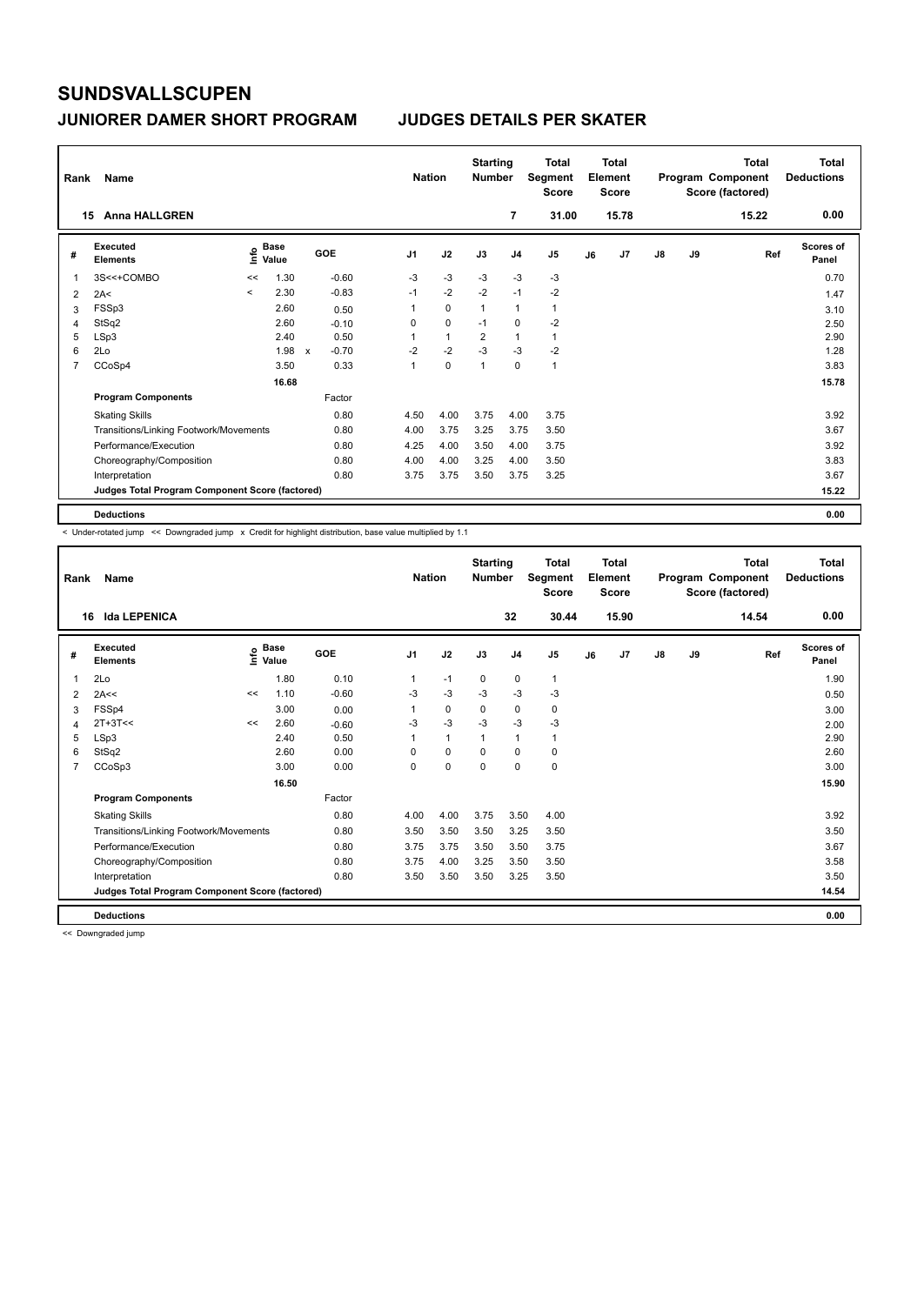| Rank           | Name                                            |         |                      |         | <b>Nation</b>  |              | <b>Starting</b><br><b>Number</b> |                | <b>Total</b><br>Segment<br><b>Score</b> |    | Total<br>Element<br><b>Score</b> |               |    | <b>Total</b><br>Program Component<br>Score (factored) | <b>Total</b><br><b>Deductions</b> |
|----------------|-------------------------------------------------|---------|----------------------|---------|----------------|--------------|----------------------------------|----------------|-----------------------------------------|----|----------------------------------|---------------|----|-------------------------------------------------------|-----------------------------------|
|                | Matilda LÖFGREN<br>17                           |         |                      |         |                |              |                                  | 26             | 30.34                                   |    | 15.80                            |               |    | 14.54                                                 | 0.00                              |
| #              | Executed<br><b>Elements</b>                     | Info    | <b>Base</b><br>Value | GOE     | J <sub>1</sub> | J2           | J3                               | J <sub>4</sub> | J <sub>5</sub>                          | J6 | J7                               | $\mathsf{J}8$ | J9 | Ref                                                   | <b>Scores of</b><br>Panel         |
| $\mathbf 1$    | 3S<<+COMBO                                      | <<      | 1.30                 | $-0.60$ | $-3$           | $-3$         | $-3$                             | -3             | -3                                      |    |                                  |               |    |                                                       | 0.70                              |
| $\overline{2}$ | 2A<                                             | $\prec$ | 2.30                 | $-1.00$ | $-2$           | $-2$         | $-2$                             | $-1$           | $-2$                                    |    |                                  |               |    |                                                       | 1.30                              |
| 3              | FSSp4                                           |         | 3.00                 | 0.50    |                | $\mathbf 0$  | $\overline{1}$                   | $\mathbf{1}$   | $\mathbf{1}$                            |    |                                  |               |    |                                                       | 3.50                              |
| 4              | 2Lo                                             |         | 1.80                 | $-0.50$ | $-2$           | $-2$         | $-1$                             | $-2$           | 0                                       |    |                                  |               |    |                                                       | 1.30                              |
| 5              | CCoSp3                                          |         | 3.00                 | 0.17    | 0              | $\mathbf 0$  | $\mathbf{1}$                     | $\mathbf 0$    | $\mathbf{1}$                            |    |                                  |               |    |                                                       | 3.17                              |
| 6              | LSp3                                            |         | 2.40                 | 0.83    | $\overline{2}$ | $\mathbf{1}$ | $\overline{2}$                   | $\overline{2}$ | $\mathbf{1}$                            |    |                                  |               |    |                                                       | 3.23                              |
| $\overline{7}$ | StSq2                                           |         | 2.60                 | 0.00    | 0              | $\mathbf 0$  | $\mathbf 0$                      | $\mathbf{1}$   | $\mathbf 0$                             |    |                                  |               |    |                                                       | 2.60                              |
|                |                                                 |         | 16.40                |         |                |              |                                  |                |                                         |    |                                  |               |    |                                                       | 15.80                             |
|                | <b>Program Components</b>                       |         |                      | Factor  |                |              |                                  |                |                                         |    |                                  |               |    |                                                       |                                   |
|                | <b>Skating Skills</b>                           |         |                      | 0.80    | 3.50           | 3.75         | 4.00                             | 3.75           | 4.00                                    |    |                                  |               |    |                                                       | 3.83                              |
|                | Transitions/Linking Footwork/Movements          |         |                      | 0.80    | 3.50           | 3.50         | 3.25                             | 3.50           | 3.50                                    |    |                                  |               |    |                                                       | 3.50                              |
|                | Performance/Execution                           |         |                      | 0.80    | 3.75           | 3.50         | 3.50                             | 4.00           | 3.75                                    |    |                                  |               |    |                                                       | 3.67                              |
|                | Choreography/Composition                        |         |                      | 0.80    | 3.75           | 3.75         | 3.50                             | 4.00           | 3.50                                    |    |                                  |               |    |                                                       | 3.67                              |
|                | Interpretation                                  |         |                      | 0.80    | 3.50           | 3.25         | 3.75                             | 3.75           | 3.00                                    |    |                                  |               |    |                                                       | 3.50                              |
|                | Judges Total Program Component Score (factored) |         |                      |         |                |              |                                  |                |                                         |    |                                  |               |    |                                                       | 14.54                             |
|                | <b>Deductions</b>                               |         |                      |         |                |              |                                  |                |                                         |    |                                  |               |    |                                                       | 0.00                              |

< Under-rotated jump << Downgraded jump

|                | Rank Name                                       |                          |                    |                   | <b>Nation</b>           |          | <b>Starting</b><br><b>Number</b> |                | <b>Total</b><br>Segment<br><b>Score</b> |    | Total<br>Element<br><b>Score</b> |               |    | Total<br>Program Component<br>Score (factored) | <b>Total</b><br><b>Deductions</b> |
|----------------|-------------------------------------------------|--------------------------|--------------------|-------------------|-------------------------|----------|----------------------------------|----------------|-----------------------------------------|----|----------------------------------|---------------|----|------------------------------------------------|-----------------------------------|
| 18             | <b>Clara ZARING</b>                             |                          |                    |                   |                         |          |                                  | 23             | 30.24                                   |    | 15.50                            |               |    | 15.74                                          | 1.00                              |
| #              | Executed<br><b>Elements</b>                     |                          | $\frac{e}{E}$ Base | GOE               | J <sub>1</sub>          | J2       | J3                               | J <sub>4</sub> | J <sub>5</sub>                          | J6 | J7                               | $\mathsf{J}8$ | J9 | Ref                                            | <b>Scores of</b><br>Panel         |
| 1              | 2A<                                             | $\overline{\phantom{0}}$ | 2.30               | $-1.00$           | $-2$                    | $-2$     | $-1$                             | $-2$           | $-2$                                    |    |                                  |               |    |                                                | 1.30                              |
| $\overline{2}$ | 3S<<+COMBO                                      | <<                       | 1.30               | $-0.60$           | $-3$                    | $-3$     | $-3$                             | $-3$           | $-3$                                    |    |                                  |               |    |                                                | 0.70                              |
| 3              | FSSp3                                           |                          | 2.60               | 0.33              | 1                       | 0        | 1                                | $\mathbf{1}$   | $-1$                                    |    |                                  |               |    |                                                | 2.93                              |
| 4              | 2Lo                                             |                          | 1.80               | 0.10              |                         | 0        | 1                                | $\mathbf 0$    | 0                                       |    |                                  |               |    |                                                | 1.90                              |
| 5              | CCoSp4                                          |                          | 3.50               | 0.00              | $\Omega$                | $\Omega$ | 1                                | $\Omega$       | 0                                       |    |                                  |               |    |                                                | 3.50                              |
| 6              | StSq2                                           |                          | 2.60               | 0.00              | $\overline{\mathbf{c}}$ | 0        | $\Omega$                         | $\mathbf 0$    | 0                                       |    |                                  |               |    |                                                | 2.60                              |
| $\overline{7}$ | LSp3                                            |                          | 2.40               | 0.17              | 1                       | $\Omega$ | $\Omega$                         | $\mathbf{1}$   | 0                                       |    |                                  |               |    |                                                | 2.57                              |
|                |                                                 |                          | 16.50              |                   |                         |          |                                  |                |                                         |    |                                  |               |    |                                                | 15.50                             |
|                | <b>Program Components</b>                       |                          |                    | Factor            |                         |          |                                  |                |                                         |    |                                  |               |    |                                                |                                   |
|                | <b>Skating Skills</b>                           |                          |                    | 0.80              | 4.00                    | 3.75     | 4.00                             | 4.25           | 3.25                                    |    |                                  |               |    |                                                | 3.92                              |
|                | Transitions/Linking Footwork/Movements          |                          |                    | 0.80              | 4.25                    | 3.50     | 3.75                             | 4.00           | 3.25                                    |    |                                  |               |    |                                                | 3.75                              |
|                | Performance/Execution                           |                          |                    | 0.80              | 4.25                    | 4.00     | 4.00                             | 4.25           | 3.75                                    |    |                                  |               |    |                                                | 4.08                              |
|                | Choreography/Composition                        |                          |                    | 0.80              | 5.25                    | 4.00     | 3.75                             | 4.25           | 3.50                                    |    |                                  |               |    |                                                | 4.00                              |
|                | Interpretation                                  |                          |                    | 0.80              | 5.50                    | 3.50     | 4.00                             | 4.25           | 3.50                                    |    |                                  |               |    |                                                | 3.92                              |
|                | Judges Total Program Component Score (factored) |                          |                    |                   |                         |          |                                  |                |                                         |    |                                  |               |    |                                                | 15.74                             |
|                | <b>Deductions</b><br>.                          |                          |                    | Falls:<br>$-1.00$ |                         |          |                                  |                |                                         |    |                                  |               |    |                                                | $-1.00$                           |

< Under-rotated jump << Downgraded jump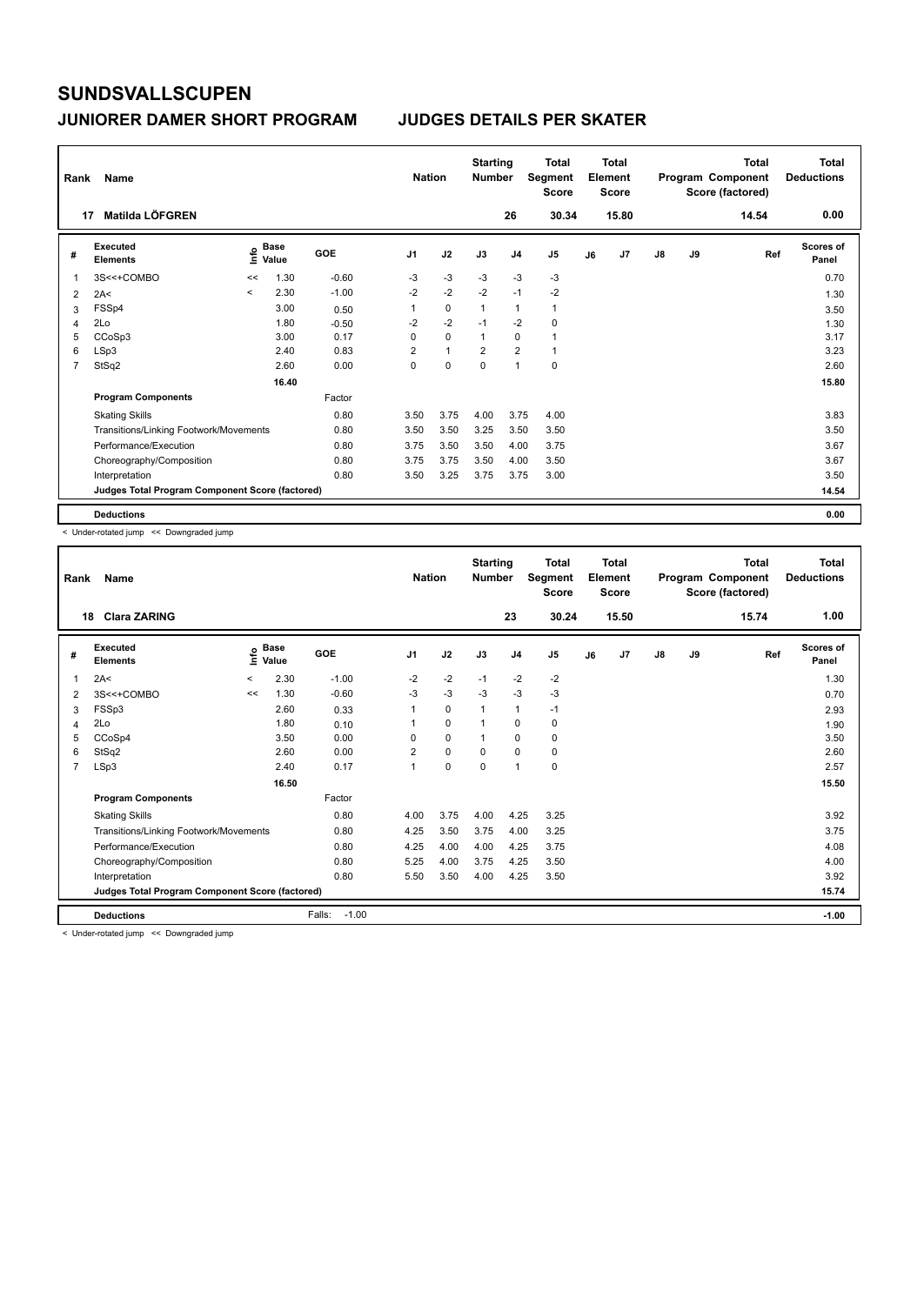| Rank           | Name                                            |    |                                  |         | <b>Nation</b>  |             | <b>Starting</b><br><b>Number</b> |                | <b>Total</b><br>Segment<br><b>Score</b> |    | <b>Total</b><br>Element<br><b>Score</b> |               |    | <b>Total</b><br>Program Component<br>Score (factored) | <b>Total</b><br><b>Deductions</b> |
|----------------|-------------------------------------------------|----|----------------------------------|---------|----------------|-------------|----------------------------------|----------------|-----------------------------------------|----|-----------------------------------------|---------------|----|-------------------------------------------------------|-----------------------------------|
|                | Rebecka HAMMAR<br>19                            |    |                                  |         |                |             |                                  | 36             | 29.74                                   |    | 15.34                                   |               |    | 14.40                                                 | 0.00                              |
| #              | Executed<br><b>Elements</b>                     |    | <b>Base</b><br>e Base<br>⊆ Value | GOE     | J <sub>1</sub> | J2          | J3                               | J <sub>4</sub> | J <sub>5</sub>                          | J6 | J <sub>7</sub>                          | $\mathsf{J}8$ | J9 | Ref                                                   | Scores of<br>Panel                |
| $\overline{1}$ | 2A                                              |    | 3.30                             | $-1.33$ | $-3$           | $-2$        | $-3$                             | $-3$           | $-2$                                    |    |                                         |               |    |                                                       | 1.97                              |
| 2              | 3S<<+COMBO                                      | << | 1.30                             | $-0.60$ | -3             | $-3$        | $-3$                             | $-3$           | $-3$                                    |    |                                         |               |    |                                                       | 0.70                              |
| 3              | FSSp3                                           |    | 2.60                             | 0.00    | 0              | $\mathbf 0$ | $\mathbf 0$                      | $\mathbf 0$    | $-2$                                    |    |                                         |               |    |                                                       | 2.60                              |
| 4              | 2Lo                                             |    | 1.80                             | 0.10    |                | 0           | 0                                | 0              | $\mathbf{1}$                            |    |                                         |               |    |                                                       | 1.90                              |
| 5              | LSp2                                            |    | 1.90                             | 0.17    | 1              | $\Omega$    | $\Omega$                         | $\overline{1}$ | 0                                       |    |                                         |               |    |                                                       | 2.07                              |
| 6              | StSq2                                           |    | 2.60                             | 0.00    | $-1$           | 0           | 0                                | 0              | $\mathbf 0$                             |    |                                         |               |    |                                                       | 2.60                              |
| $\overline{7}$ | CCoSp4                                          |    | 3.50                             | 0.00    | 0              | $\mathbf 0$ | 0                                | $\mathbf 0$    | $-1$                                    |    |                                         |               |    |                                                       | 3.50                              |
|                |                                                 |    | 17.00                            |         |                |             |                                  |                |                                         |    |                                         |               |    |                                                       | 15.34                             |
|                | <b>Program Components</b>                       |    |                                  | Factor  |                |             |                                  |                |                                         |    |                                         |               |    |                                                       |                                   |
|                | <b>Skating Skills</b>                           |    |                                  | 0.80    | 3.75           | 3.75        | 4.00                             | 3.75           | 3.75                                    |    |                                         |               |    |                                                       | 3.75                              |
|                | Transitions/Linking Footwork/Movements          |    |                                  | 0.80    | 3.50           | 3.50        | 3.50                             | 3.50           | 3.25                                    |    |                                         |               |    |                                                       | 3.50                              |
|                | Performance/Execution                           |    |                                  | 0.80    | 3.75           | 3.75        | 3.75                             | 3.50           | 3.75                                    |    |                                         |               |    |                                                       | 3.75                              |
|                | Choreography/Composition                        |    |                                  | 0.80    | 3.50           | 3.75        | 3.50                             | 3.50           | 3.75                                    |    |                                         |               |    |                                                       | 3.58                              |
|                | Interpretation                                  |    |                                  | 0.80    | 3.25           | 3.50        | 3.50                             | 3.25           | 3.50                                    |    |                                         |               |    |                                                       | 3.42                              |
|                | Judges Total Program Component Score (factored) |    |                                  |         |                |             |                                  |                |                                         |    |                                         |               |    |                                                       | 14.40                             |
|                | <b>Deductions</b>                               |    |                                  |         |                |             |                                  |                |                                         |    |                                         |               |    |                                                       | 0.00                              |

<< Downgraded jump

| Rank<br>20 | Name<br><b>Louise JENSEN</b>                    |    |                      |                   | <b>Nation</b>  |             | <b>Starting</b><br><b>Number</b> | 33             | <b>Total</b><br>Segment<br><b>Score</b><br>29.20 |    | <b>Total</b><br>Element<br><b>Score</b><br>14.20 |               |    | <b>Total</b><br>Program Component<br>Score (factored)<br>16.00 | <b>Total</b><br><b>Deductions</b><br>1.00 |
|------------|-------------------------------------------------|----|----------------------|-------------------|----------------|-------------|----------------------------------|----------------|--------------------------------------------------|----|--------------------------------------------------|---------------|----|----------------------------------------------------------------|-------------------------------------------|
|            |                                                 |    |                      |                   |                |             |                                  |                |                                                  |    |                                                  |               |    |                                                                |                                           |
| #          | Executed<br><b>Elements</b>                     | ۴٥ | <b>Base</b><br>Value | GOE               | J <sub>1</sub> | J2          | J3                               | J <sub>4</sub> | J <sub>5</sub>                                   | J6 | J <sub>7</sub>                                   | $\mathsf{J}8$ | J9 | Ref                                                            | <b>Scores of</b><br>Panel                 |
| 1          | 2A                                              |    | 3.30                 | 0.00              | 1              | $\mathbf 0$ | $\mathbf 0$                      | $\mathbf 0$    | 0                                                |    |                                                  |               |    |                                                                | 3.30                                      |
| 2          | 3S<<+COMBO                                      | << | 1.30                 | $-0.60$           | $-3$           | $-3$        | $-3$                             | $-3$           | $-3$                                             |    |                                                  |               |    |                                                                | 0.70                                      |
| 3          | CCoSp3                                          |    | 3.00                 | $-0.30$           | $-1$           | $-1$        | $-2$                             | 0              | $-1$                                             |    |                                                  |               |    |                                                                | 2.70                                      |
| 4          | 2Lo<<                                           | << | 0.50                 | $-0.30$           | $-3$           | $-3$        | $-3$                             | $-3$           | $-3$                                             |    |                                                  |               |    |                                                                | 0.20                                      |
| 5          | FSSp1                                           |    | 2.00                 | $-0.40$           | $-2$           | $-2$        |                                  | $\mathbf 0$    | $-2$                                             |    |                                                  |               |    |                                                                | 1.60                                      |
| 6          | LSp2                                            |    | 1.90                 | 0.00              | $\Omega$       | $\mathbf 0$ |                                  | $\Omega$       | 0                                                |    |                                                  |               |    |                                                                | 1.90                                      |
| 7          | StSq3                                           |    | 3.30                 | 0.50              | 1              | 1           | 1                                | $\Omega$       | $\mathbf{1}$                                     |    |                                                  |               |    |                                                                | 3.80                                      |
|            |                                                 |    | 15.30                |                   |                |             |                                  |                |                                                  |    |                                                  |               |    |                                                                | 14.20                                     |
|            | <b>Program Components</b>                       |    |                      | Factor            |                |             |                                  |                |                                                  |    |                                                  |               |    |                                                                |                                           |
|            | <b>Skating Skills</b>                           |    |                      | 0.80              | 4.00           | 4.25        | 4.50                             | 3.75           | 4.25                                             |    |                                                  |               |    |                                                                | 4.17                                      |
|            | Transitions/Linking Footwork/Movements          |    |                      | 0.80              | 3.50           | 3.75        | 4.00                             | 3.75           | 4.00                                             |    |                                                  |               |    |                                                                | 3.83                                      |
|            | Performance/Execution                           |    |                      | 0.80              | 3.50           | 4.00        | 4.25                             | 4.00           | 4.00                                             |    |                                                  |               |    |                                                                | 4.00                                      |
|            | Choreography/Composition                        |    |                      | 0.80              | 3.75           | 4.25        | 4.00                             | 4.00           | 4.25                                             |    |                                                  |               |    |                                                                | 4.08                                      |
|            | Interpretation                                  |    |                      | 0.80              | 3.50           | 4.25        | 4.25                             | 3.75           | 3.75                                             |    |                                                  |               |    |                                                                | 3.92                                      |
|            | Judges Total Program Component Score (factored) |    |                      |                   |                |             |                                  |                |                                                  |    |                                                  |               |    |                                                                | 16.00                                     |
|            | <b>Deductions</b>                               |    |                      | Falls:<br>$-1.00$ |                |             |                                  |                |                                                  |    |                                                  |               |    |                                                                | $-1.00$                                   |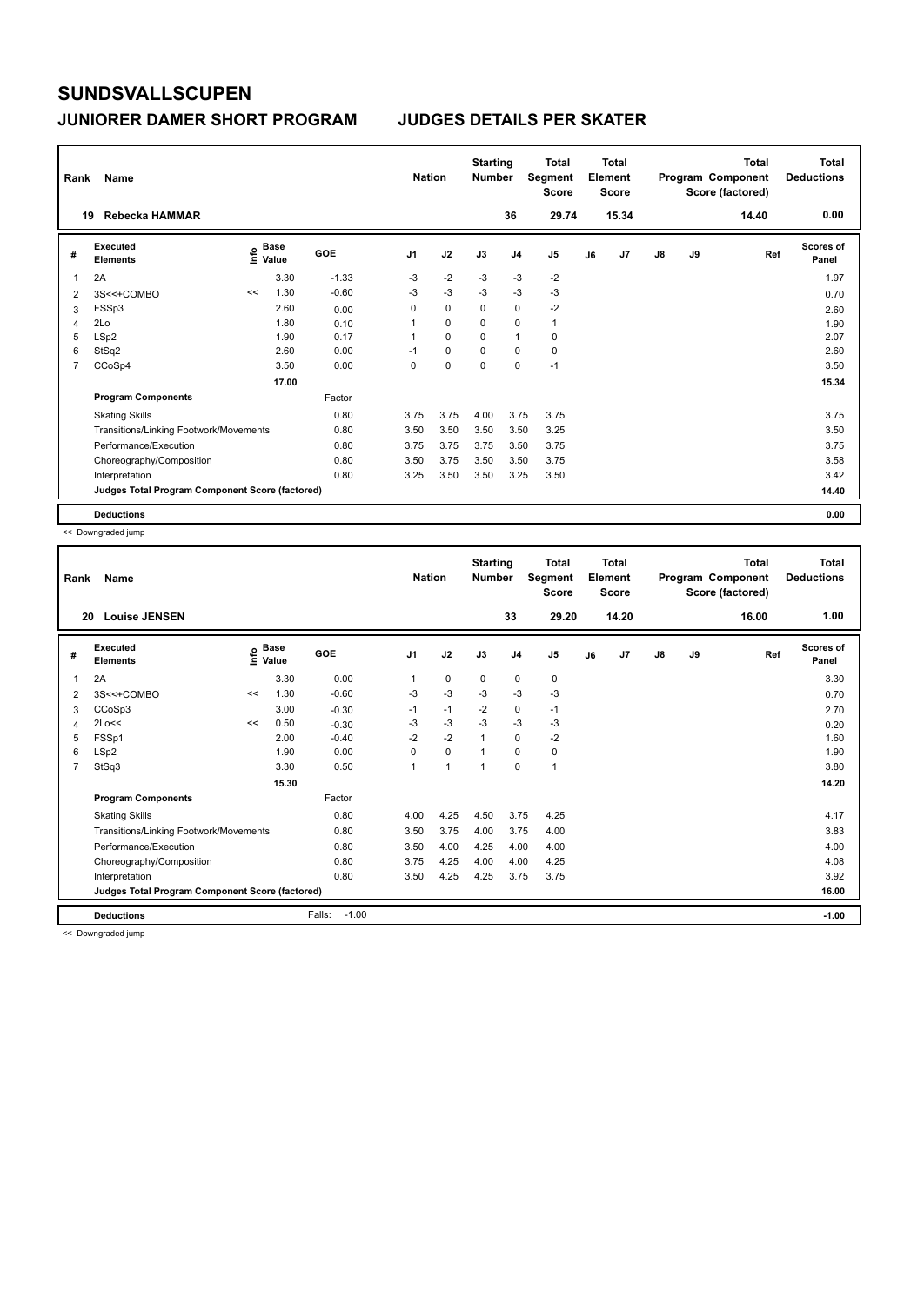| Rank | Name                                            |      |                      |                           |         | <b>Nation</b>  |                | <b>Starting</b><br><b>Number</b> |                | <b>Total</b><br>Segment<br><b>Score</b> |    | <b>Total</b><br>Element<br><b>Score</b> |               |    | <b>Total</b><br>Program Component<br>Score (factored) | <b>Total</b><br><b>Deductions</b> |
|------|-------------------------------------------------|------|----------------------|---------------------------|---------|----------------|----------------|----------------------------------|----------------|-----------------------------------------|----|-----------------------------------------|---------------|----|-------------------------------------------------------|-----------------------------------|
| 21   | <b>Betty CALLNE</b>                             |      |                      |                           |         |                |                |                                  | 1              | 28.71                                   |    | 14.51                                   |               |    | 15.20                                                 | 1.00                              |
| #    | Executed<br><b>Elements</b>                     | lnfo | <b>Base</b><br>Value |                           | GOE     | J <sub>1</sub> | J2             | J3                               | J <sub>4</sub> | J <sub>5</sub>                          | J6 | J <sub>7</sub>                          | $\mathsf{J}8$ | J9 | Ref                                                   | <b>Scores of</b><br>Panel         |
| 1    | 2A<<                                            | <<   | 1.10                 |                           | $-0.60$ | $-3$           | $-3$           | $-3$                             | $-1$           | $-3$                                    |    |                                         |               |    |                                                       | 0.50                              |
| 2    | 3S<<+COMBO                                      | <<   | 1.30                 |                           | $-0.60$ | $-3$           | $-3$           | $-3$                             | $-3$           | $-3$                                    |    |                                         |               |    |                                                       | 0.70                              |
| 3    | CCoSp4                                          |      | 3.50                 |                           | 0.50    | 1              | $\overline{1}$ | $\mathbf{1}$                     | $\mathbf 0$    | $\mathbf{1}$                            |    |                                         |               |    |                                                       | 4.00                              |
| 4    | StSq3                                           |      | 3.30                 |                           | 0.50    |                | $\overline{1}$ | $\mathbf{1}$                     | $\mathbf{1}$   | $\mathbf{1}$                            |    |                                         |               |    |                                                       | 3.80                              |
| 5    | FSSp3                                           |      | 2.60                 |                           | $-0.40$ | -3             | 0              | $-2$                             | $-2$           | 0                                       |    |                                         |               |    |                                                       | 2.20                              |
| 6    | 2Lo                                             |      | 1.98                 | $\boldsymbol{\mathsf{x}}$ | $-0.90$ | $-3$           | $-3$           | $-3$                             | $-3$           | $-3$                                    |    |                                         |               |    |                                                       | 1.08                              |
| 7    | LSp2                                            |      | 1.90                 |                           | 0.33    | 0              | $\overline{1}$ | $\overline{1}$                   | $\Omega$       | 1                                       |    |                                         |               |    |                                                       | 2.23                              |
|      |                                                 |      | 15.68                |                           |         |                |                |                                  |                |                                         |    |                                         |               |    |                                                       | 14.51                             |
|      | <b>Program Components</b>                       |      |                      |                           | Factor  |                |                |                                  |                |                                         |    |                                         |               |    |                                                       |                                   |
|      | <b>Skating Skills</b>                           |      |                      |                           | 0.80    | 4.25           | 4.25           | 3.75                             | 4.00           | 4.00                                    |    |                                         |               |    |                                                       | 4.08                              |
|      | Transitions/Linking Footwork/Movements          |      |                      |                           | 0.80    | 3.50           | 3.50           | 3.50                             | 3.75           | 4.00                                    |    |                                         |               |    |                                                       | 3.58                              |
|      | Performance/Execution                           |      |                      |                           | 0.80    | 3.75           | 4.00           | 3.50                             | 3.75           | 3.75                                    |    |                                         |               |    |                                                       | 3.75                              |
|      | Choreography/Composition                        |      |                      |                           | 0.80    | 3.50           | 4.25           | 3.25                             | 4.00           | 4.25                                    |    |                                         |               |    |                                                       | 3.92                              |
|      | Interpretation                                  |      |                      |                           | 0.80    | 3.75           | 3.75           | 3.25                             | 3.50           | 4.00                                    |    |                                         |               |    |                                                       | 3.67                              |
|      | Judges Total Program Component Score (factored) |      |                      |                           |         |                |                |                                  |                |                                         |    |                                         |               |    |                                                       | 15.20                             |
|      | <b>Deductions</b>                               |      |                      | Falls:                    | $-1.00$ |                |                |                                  |                |                                         |    |                                         |               |    |                                                       | $-1.00$                           |

<< Downgraded jump x Credit for highlight distribution, base value multiplied by 1.1

| Rank           | Name                                                                                                            |         |                            |                         | <b>Nation</b>  |             | <b>Starting</b><br><b>Number</b> |                | <b>Total</b><br>Segment<br>Score |    | Total<br>Element<br><b>Score</b> |    |    | Total<br>Program Component<br>Score (factored) | Total<br><b>Deductions</b> |
|----------------|-----------------------------------------------------------------------------------------------------------------|---------|----------------------------|-------------------------|----------------|-------------|----------------------------------|----------------|----------------------------------|----|----------------------------------|----|----|------------------------------------------------|----------------------------|
|                | <b>Tilda ALTERYD</b><br>22                                                                                      |         |                            |                         |                |             |                                  | 17             | 28.40                            |    | 13.78                            |    |    | 15.62                                          | 1.00                       |
| #              | Executed<br><b>Elements</b>                                                                                     |         | e Base<br>E Value<br>Value | GOE                     | J <sub>1</sub> | J2          | J3                               | J <sub>4</sub> | J <sub>5</sub>                   | J6 | J <sub>7</sub>                   | J8 | J9 | Ref                                            | <b>Scores of</b><br>Panel  |
|                | 2A<                                                                                                             | $\prec$ | 2.30                       | $-1.50$                 | $-3$           | $-3$        | $-3$                             | $-3$           | $-3$                             |    |                                  |    |    |                                                | 0.80                       |
| 2              | 3S<+COMBO                                                                                                       | $\prec$ | 2.90                       | $-2.10$                 | $-3$           | $-3$        | $-3$                             | $-3$           | $-3$                             |    |                                  |    |    |                                                | 0.80                       |
| 3              | CCoSp3                                                                                                          |         | 3.00                       | 0.00                    | 0              | $\mathbf 0$ |                                  | 0              | 0                                |    |                                  |    |    |                                                | 3.00                       |
| 4              | StSq3                                                                                                           |         | 3.30                       | 0.50                    | 2              | $\mathbf 0$ |                                  | 1              | 1                                |    |                                  |    |    |                                                | 3.80                       |
| 5              | 2Lo                                                                                                             |         | 1.98                       | $-0.20$<br>$\mathsf{x}$ | $-1$           | $-1$        | 0                                | 0              | $-2$                             |    |                                  |    |    |                                                | 1.78                       |
| 6              | FSSp2                                                                                                           |         | 2.30                       | $-0.60$                 | $-2$           | $-2$        | $-2$                             | $-2$           | 0                                |    |                                  |    |    |                                                | 1.70                       |
| $\overline{7}$ | LSp2                                                                                                            |         | 1.90                       | 0.00                    | 1              | $\Omega$    | $\Omega$                         | $\Omega$       | 0                                |    |                                  |    |    |                                                | 1.90                       |
|                |                                                                                                                 |         | 17.68                      |                         |                |             |                                  |                |                                  |    |                                  |    |    |                                                | 13.78                      |
|                | <b>Program Components</b>                                                                                       |         |                            | Factor                  |                |             |                                  |                |                                  |    |                                  |    |    |                                                |                            |
|                | <b>Skating Skills</b>                                                                                           |         |                            | 0.80                    | 4.25           | 3.75        | 3.75                             | 4.00           | 4.00                             |    |                                  |    |    |                                                | 3.92                       |
|                | Transitions/Linking Footwork/Movements                                                                          |         |                            | 0.80                    | 4.00           | 3.25        | 3.25                             | 3.75           | 3.50                             |    |                                  |    |    |                                                | 3.50                       |
|                | Performance/Execution                                                                                           |         |                            | 0.80                    | 4.75           | 3.50        | 4.00                             | 4.00           | 3.75                             |    |                                  |    |    |                                                | 3.92                       |
|                | Choreography/Composition                                                                                        |         |                            | 0.80                    | 5.00           | 3.75        | 4.25                             | 4.25           | 4.00                             |    |                                  |    |    |                                                | 4.17                       |
|                | Interpretation                                                                                                  |         |                            | 0.80                    | 5.25           | 3.75        | 4.00                             | 4.25           | 3.75                             |    |                                  |    |    |                                                | 4.00                       |
|                | Judges Total Program Component Score (factored)                                                                 |         |                            |                         |                |             |                                  |                |                                  |    |                                  |    |    |                                                | 15.62                      |
|                | <b>Deductions</b>                                                                                               |         |                            | Falls:<br>$-1.00$       |                |             |                                  |                |                                  |    |                                  |    |    |                                                | $-1.00$                    |
|                | The decoration of these in the Western are administrated distributions in the control territorial and any of or |         |                            |                         |                |             |                                  |                |                                  |    |                                  |    |    |                                                |                            |

Inder-rotated jump  $\,$  x  $\,$  Credit for highlight distribution, base value multiplied by 1.1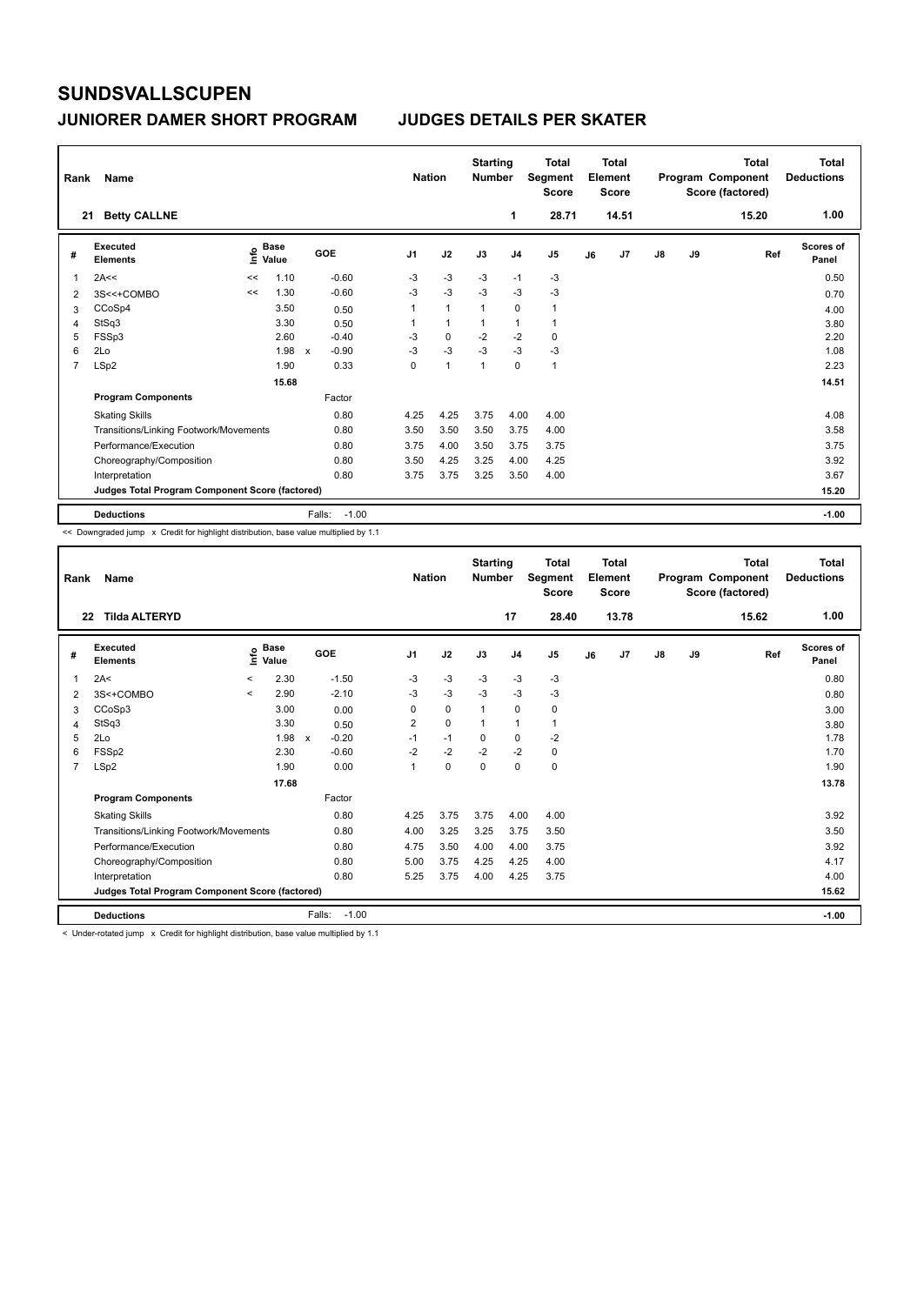| Rank           | Name                                            |         |                      |              |         |                | <b>Nation</b> |             | <b>Starting</b><br><b>Number</b> |                | <b>Total</b><br>Segment<br><b>Score</b> |    | <b>Total</b><br>Element<br><b>Score</b> |               |    | <b>Total</b><br>Program Component<br>Score (factored) | <b>Total</b><br><b>Deductions</b> |
|----------------|-------------------------------------------------|---------|----------------------|--------------|---------|----------------|---------------|-------------|----------------------------------|----------------|-----------------------------------------|----|-----------------------------------------|---------------|----|-------------------------------------------------------|-----------------------------------|
|                | <b>Clara CALLNE</b><br>23                       |         |                      |              |         |                |               |             |                                  | 31             | 28.32                                   |    | 13.58                                   |               |    | 14.74                                                 | 0.00                              |
| #              | Executed<br><b>Elements</b>                     | lnfo    | <b>Base</b><br>Value |              | GOE     | J <sub>1</sub> |               | J2          | J3                               | J <sub>4</sub> | J <sub>5</sub>                          | J6 | J7                                      | $\mathsf{J}8$ | J9 | Ref                                                   | Scores of<br>Panel                |
| 1              | 2A<<                                            | <<      | 1.10                 |              | $-0.60$ | -3             |               | $-3$        | $-3$                             | -3             | $-3$                                    |    |                                         |               |    |                                                       | 0.50                              |
| 2              | 3S<+COMBO                                       | $\prec$ | 2.90                 |              | $-2.10$ | $-3$           |               | $-3$        | $-3$                             | $-3$           | $-3$                                    |    |                                         |               |    |                                                       | 0.80                              |
| 3              | FSSp3                                           |         | 2.60                 |              | $-0.40$ | $-2$           |               | $-1$        | $-1$                             | $-1$           | $-2$                                    |    |                                         |               |    |                                                       | 2.20                              |
| 4              | StSq3                                           |         | 3.30                 |              | 0.00    | 0              |               | $\mathbf 0$ | 0                                | $\mathbf 0$    | $\mathbf 0$                             |    |                                         |               |    |                                                       | 3.30                              |
| 5              | 2Lo                                             |         | 1.98                 | $\mathsf{x}$ | 0.00    | 0              |               | $\Omega$    | $\overline{1}$                   | $\Omega$       | 0                                       |    |                                         |               |    |                                                       | 1.98                              |
| 6              | CCoSp3                                          |         | 3.00                 |              | $-0.10$ | $-1$           |               | $\mathbf 0$ | 0                                | $-1$           | 0                                       |    |                                         |               |    |                                                       | 2.90                              |
| $\overline{7}$ | LSp2                                            |         | 1.90                 |              | 0.00    | $-1$           |               | $\mathbf 0$ | $\mathbf 0$                      | $\mathbf 0$    | $\mathbf{1}$                            |    |                                         |               |    |                                                       | 1.90                              |
|                |                                                 |         | 16.78                |              |         |                |               |             |                                  |                |                                         |    |                                         |               |    |                                                       | 13.58                             |
|                | <b>Program Components</b>                       |         |                      |              | Factor  |                |               |             |                                  |                |                                         |    |                                         |               |    |                                                       |                                   |
|                | <b>Skating Skills</b>                           |         |                      |              | 0.80    | 3.75           |               | 4.00        | 4.00                             | 4.00           | 4.00                                    |    |                                         |               |    |                                                       | 4.00                              |
|                | Transitions/Linking Footwork/Movements          |         |                      |              | 0.80    | 3.25           |               | 3.75        | 3.50                             | 3.75           | 3.75                                    |    |                                         |               |    |                                                       | 3.67                              |
|                | Performance/Execution                           |         |                      |              | 0.80    | 3.50           |               | 4.00        | 3.75                             | 3.75           | 3.75                                    |    |                                         |               |    |                                                       | 3.75                              |
|                | Choreography/Composition                        |         |                      |              | 0.80    | 3.50           |               | 4.00        | 3.50                             | 3.50           | 3.50                                    |    |                                         |               |    |                                                       | 3.50                              |
|                | Interpretation                                  |         |                      |              | 0.80    | 3.25           |               | 3.75        | 3.75                             | 3.50           | 3.25                                    |    |                                         |               |    |                                                       | 3.50                              |
|                | Judges Total Program Component Score (factored) |         |                      |              |         |                |               |             |                                  |                |                                         |    |                                         |               |    |                                                       | 14.74                             |
|                | <b>Deductions</b>                               |         |                      |              |         |                |               |             |                                  |                |                                         |    |                                         |               |    |                                                       | 0.00                              |

< Under-rotated jump << Downgraded jump x Credit for highlight distribution, base value multiplied by 1.1

| Rank | Name                                            |    |                                  |              |         |                | <b>Nation</b> | <b>Starting</b><br><b>Number</b> |                | <b>Total</b><br>Segment<br><b>Score</b> |    | <b>Total</b><br>Element<br><b>Score</b> |    |    | <b>Total</b><br>Program Component<br>Score (factored) | <b>Total</b><br><b>Deductions</b> |
|------|-------------------------------------------------|----|----------------------------------|--------------|---------|----------------|---------------|----------------------------------|----------------|-----------------------------------------|----|-----------------------------------------|----|----|-------------------------------------------------------|-----------------------------------|
|      | Filippa WICKSTRÖM<br>24                         |    |                                  |              |         |                |               |                                  | 25             | 28.00                                   |    | 14.28                                   |    |    | 13.72                                                 | 0.00                              |
| #    | Executed<br><b>Elements</b>                     |    | <b>Base</b><br>e Base<br>⊆ Value |              | GOE     | J <sub>1</sub> | J2            | J3                               | J <sub>4</sub> | J <sub>5</sub>                          | J6 | J <sub>7</sub>                          | J8 | J9 | Ref                                                   | <b>Scores of</b><br>Panel         |
| 1    | LSp3                                            |    | 2.40                             |              | 0.50    |                | $\mathbf{1}$  | 1                                | $\mathbf{1}$   | 1                                       |    |                                         |    |    |                                                       | 2.90                              |
| 2    | 2A<<                                            | << | 1.10                             |              | $-0.60$ | $-3$           | $-3$          | $-3$                             | $-3$           | $-3$                                    |    |                                         |    |    |                                                       | 0.50                              |
| 3    | 3S<<+COMBO                                      | << | 1.30                             |              | $-0.60$ | $-3$           | $-3$          | $-3$                             | $-3$           | $-3$                                    |    |                                         |    |    |                                                       | 0.70                              |
| 4    | FSSp3                                           |    | 2.60                             |              | 0.00    | 0              | $\mathbf 0$   | $\mathbf 0$                      | $\mathbf 0$    | $-2$                                    |    |                                         |    |    |                                                       | 2.60                              |
| 5    | 2Lo                                             |    | 1.98                             | $\mathsf{x}$ | 0.00    | 0              | $\mathbf 0$   |                                  | 0              | 0                                       |    |                                         |    |    |                                                       | 1.98                              |
| 6    | StSq2                                           |    | 2.60                             |              | 0.00    | 0              | $\mathbf 0$   |                                  | 0              | 0                                       |    |                                         |    |    |                                                       | 2.60                              |
| 7    | CCoSp3                                          |    | 3.00                             |              | 0.00    | $\Omega$       | $\mathbf 0$   | $\Omega$                         | $\mathbf 0$    | 0                                       |    |                                         |    |    |                                                       | 3.00                              |
|      |                                                 |    | 14.98                            |              |         |                |               |                                  |                |                                         |    |                                         |    |    |                                                       | 14.28                             |
|      | <b>Program Components</b>                       |    |                                  |              | Factor  |                |               |                                  |                |                                         |    |                                         |    |    |                                                       |                                   |
|      | <b>Skating Skills</b>                           |    |                                  |              | 0.80    | 3.50           | 3.75          | 3.50                             | 3.50           | 3.50                                    |    |                                         |    |    |                                                       | 3.50                              |
|      | Transitions/Linking Footwork/Movements          |    |                                  |              | 0.80    | 3.25           | 3.50          | 3.25                             | 3.25           | 3.50                                    |    |                                         |    |    |                                                       | 3.33                              |
|      | Performance/Execution                           |    |                                  |              | 0.80    | 3.50           | 3.75          | 3.50                             | 3.50           | 3.75                                    |    |                                         |    |    |                                                       | 3.58                              |
|      | Choreography/Composition                        |    |                                  |              | 0.80    | 3.50           | 4.00          | 3.00                             | 3.50           | 3.50                                    |    |                                         |    |    |                                                       | 3.50                              |
|      | Interpretation                                  |    |                                  |              | 0.80    | 3.25           | 3.50          | 3.25                             | 3.25           | 3.00                                    |    |                                         |    |    |                                                       | 3.25                              |
|      | Judges Total Program Component Score (factored) |    |                                  |              |         |                |               |                                  |                |                                         |    |                                         |    |    |                                                       | 13.72                             |
|      | <b>Deductions</b>                               |    |                                  |              |         |                |               |                                  |                |                                         |    |                                         |    |    |                                                       | 0.00                              |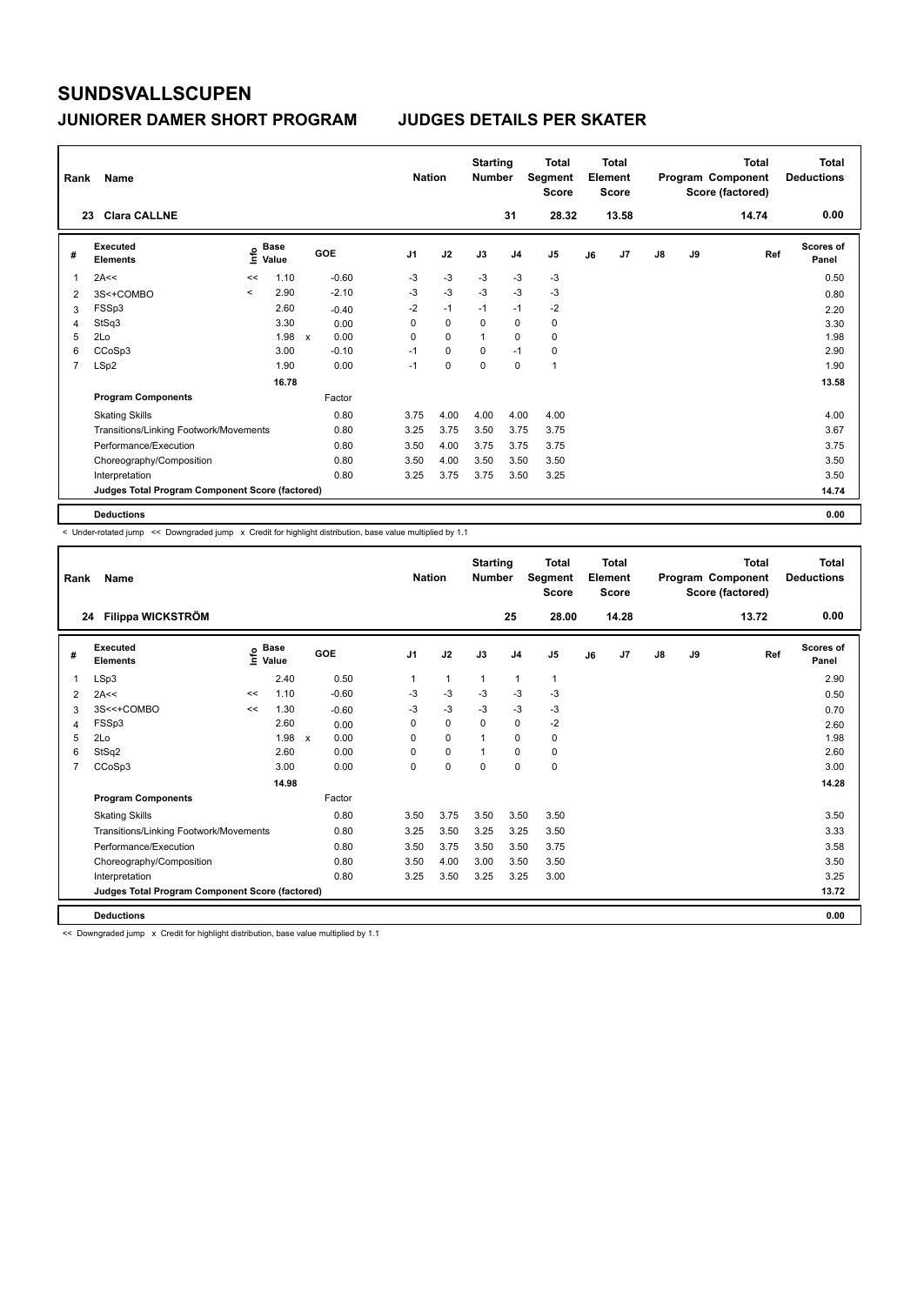| Rank           | Name                                            |                            |                 |                | <b>Nation</b>  | <b>Starting</b><br><b>Number</b> |                      | <b>Total</b><br>Segment<br><b>Score</b> | Element | <b>Total</b><br><b>Score</b> |    |    | <b>Total</b><br>Program Component<br>Score (factored) | <b>Total</b><br><b>Deductions</b> |
|----------------|-------------------------------------------------|----------------------------|-----------------|----------------|----------------|----------------------------------|----------------------|-----------------------------------------|---------|------------------------------|----|----|-------------------------------------------------------|-----------------------------------|
|                | 25 Linn FELDT                                   |                            |                 |                |                |                                  | 8                    | 28.00                                   |         | 14.20                        |    |    | 13.80                                                 | 0.00                              |
| #              | <b>Executed</b><br><b>Elements</b>              | <b>Base</b><br>۴ô<br>Value | GOE             | J <sub>1</sub> | J2             | J3                               | J <sub>4</sub>       | J <sub>5</sub>                          | J6      | J7                           | J8 | J9 | Ref                                                   | Scores of<br>Panel                |
| 1              | 2A                                              |                            | 3.30<br>$-0.67$ | $-2$           | $-1$           | $-1$                             | $-2$                 | $-1$                                    |         |                              |    |    |                                                       | 2.63                              |
| $\overline{2}$ | S+COMBO                                         |                            | 0.00<br>0.00    | ÷              | $\overline{a}$ | $\overline{a}$                   | $\ddot{\phantom{1}}$ | $\overline{a}$                          |         |                              |    |    |                                                       | 0.00                              |
| 3              | FSSp3                                           |                            | 2.60<br>0.17    | 1              | $-1$           | 0                                | 0                    | $\mathbf{1}$                            |         |                              |    |    |                                                       | 2.77                              |
| $\overline{4}$ | 2Lo                                             |                            | 1.80<br>0.10    | $\overline{2}$ | 0              | 0                                | 0                    | $\mathbf{1}$                            |         |                              |    |    |                                                       | 1.90                              |
| 5              | LSp2                                            |                            | 1.90<br>0.00    | 0              | $\Omega$       | $\Omega$                         | $\mathbf 0$          | $\mathbf 0$                             |         |                              |    |    |                                                       | 1.90                              |
| 6              | StSq2                                           |                            | 2.60<br>0.00    | $\overline{2}$ | $-1$           | $\Omega$                         | $\mathbf 0$          | $\pmb{0}$                               |         |                              |    |    |                                                       | 2.60                              |
| $\overline{7}$ | CCoSp2                                          |                            | 2.50<br>$-0.10$ | $\Omega$       | $\Omega$       | $\mathbf 0$                      | $-1$                 | $-1$                                    |         |                              |    |    |                                                       | 2.40                              |
|                |                                                 |                            | 14.70           |                |                |                                  |                      |                                         |         |                              |    |    |                                                       | 14.20                             |
|                | <b>Program Components</b>                       |                            | Factor          |                |                |                                  |                      |                                         |         |                              |    |    |                                                       |                                   |
|                | <b>Skating Skills</b>                           |                            | 0.80            | 4.50           | 3.25           | 3.75                             | 3.50                 | 3.75                                    |         |                              |    |    |                                                       | 3.67                              |
|                | Transitions/Linking Footwork/Movements          |                            | 0.80            | 4.25           | 3.00           | 3.25                             | 3.00                 | 3.00                                    |         |                              |    |    |                                                       | 3.08                              |
|                | Performance/Execution                           |                            | 0.80            | 4.25           | 3.25           | 3.25                             | 3.50                 | 3.75                                    |         |                              |    |    |                                                       | 3.50                              |
|                | Choreography/Composition                        |                            | 0.80            | 4.25           | 3.25           | 3.50                             | 3.50                 | 3.75                                    |         |                              |    |    |                                                       | 3.58                              |
|                | Interpretation                                  |                            | 0.80            | 4.00           | 2.75           | 3.50                             | 3.25                 | 3.50                                    |         |                              |    |    |                                                       | 3.42                              |
|                | Judges Total Program Component Score (factored) |                            |                 |                |                |                                  |                      |                                         |         |                              |    |    |                                                       | 13.80                             |
|                | <b>Deductions</b>                               |                            |                 |                |                |                                  |                      |                                         |         |                              |    |    |                                                       | 0.00                              |
|                |                                                 |                            |                 |                |                |                                  |                      |                                         |         |                              |    |    |                                                       |                                   |
| Rank           | Name                                            |                            |                 |                | <b>Nation</b>  | <b>Starting</b><br><b>Number</b> |                      | <b>Total</b><br>Segment<br><b>Score</b> | Element | <b>Total</b><br><b>Score</b> |    |    | <b>Total</b><br>Program Component<br>Score (factored) | <b>Total</b><br><b>Deductions</b> |
|                | <b>Melissa McINTYRE-ANDERSSON</b><br>26         |                            |                 |                |                |                                  | 9                    | 26.76                                   |         | 13.10                        |    |    | 13.66                                                 | 0.00                              |
| #              | <b>Executed</b><br><b>Elements</b>              | <b>Base</b><br>١ų<br>Value | GOE             | J <sub>1</sub> | J2             | J3                               | J <sub>4</sub>       | J <sub>5</sub>                          | J6      | J7                           | J8 | J9 | Ref                                                   | Scores of<br>Panel                |
| 1              | 2Lo                                             |                            | 1.80<br>$-0.10$ | $\mathbf{1}$   | $-1$           | $-1$                             | 0                    | $\pmb{0}$                               |         |                              |    |    |                                                       | 1.70                              |
| $\overline{2}$ | 3Lo<<+COMBO                                     | <<                         | 1.80<br>$-0.90$ | $-3$           | $-3$           | $-3$                             | $-3$                 | $-3$                                    |         |                              |    |    |                                                       | 0.90                              |
| 3              | FSSp3                                           |                            | 2.60<br>$-0.10$ | $-2$           | $-1$           | $\Omega$                         | $\Omega$             | $\pmb{0}$                               |         |                              |    |    |                                                       | 2.50                              |
|                | $0.8 - 1.2$                                     | $\sim$ $\sim$              | $\overline{A}$  | $\sim$         | $\sim$         | $\sim$                           | $\sim$               | $\sim$                                  |         |                              |    |    |                                                       |                                   |

|   | <b>Deductions</b>                               |    |       |         |      |          |             |      |      | 0.00  |
|---|-------------------------------------------------|----|-------|---------|------|----------|-------------|------|------|-------|
|   | Judges Total Program Component Score (factored) |    |       |         |      |          |             |      |      | 13.66 |
|   | Interpretation                                  |    |       | 0.80    | 3.50 | 3.25     | 3.25        | 2.75 | 3.25 | 3.25  |
|   | Choreography/Composition                        |    |       | 0.80    | 3.75 | 3.75     | 3.00        | 3.50 | 3.50 | 3.58  |
|   | Performance/Execution                           |    |       | 0.80    | 3.75 | 3.50     | 3.00        | 3.25 | 3.75 | 3.50  |
|   | Transitions/Linking Footwork/Movements          |    |       | 0.80    | 3.50 | 3.25     | 2.75        | 3.25 | 3.25 | 3.25  |
|   | <b>Skating Skills</b>                           |    |       | 0.80    | 3.75 | 3.50     | 3.25        | 3.25 | 3.75 | 3.50  |
|   | <b>Program Components</b>                       |    |       | Factor  |      |          |             |      |      |       |
|   |                                                 |    | 14.90 |         |      |          |             |      |      | 13.10 |
|   | CCoSp4                                          |    | 3.50  | 0.00    | 0    | $\Omega$ | 0           | 0    | 0    | 3.50  |
| 6 | StSq2                                           |    | 2.60  | 0.00    | 0    | 0        | 0           | 0    | 0    | 2.60  |
| 5 | LSp1                                            |    | 1.50  | $-0.10$ | $-1$ | $-1$     | $\mathbf 1$ | 0    | 0    | 1.40  |
| 4 | 2A<<                                            | << | 1.10  | $-0.60$ | -3   | $-3$     | $-3$        | $-3$ | -3   | 0.50  |
| 3 | FSSp3                                           |    | 2.60  | $-0.10$ | $-2$ | -1       | 0           | 0    | 0    | 2.50  |
| 2 | 3Lo<<+COMBO                                     | ≺≺ | I.ŏU  | -0.90   | -3   | -3       | -3          | -3   | -3   | 0.90  |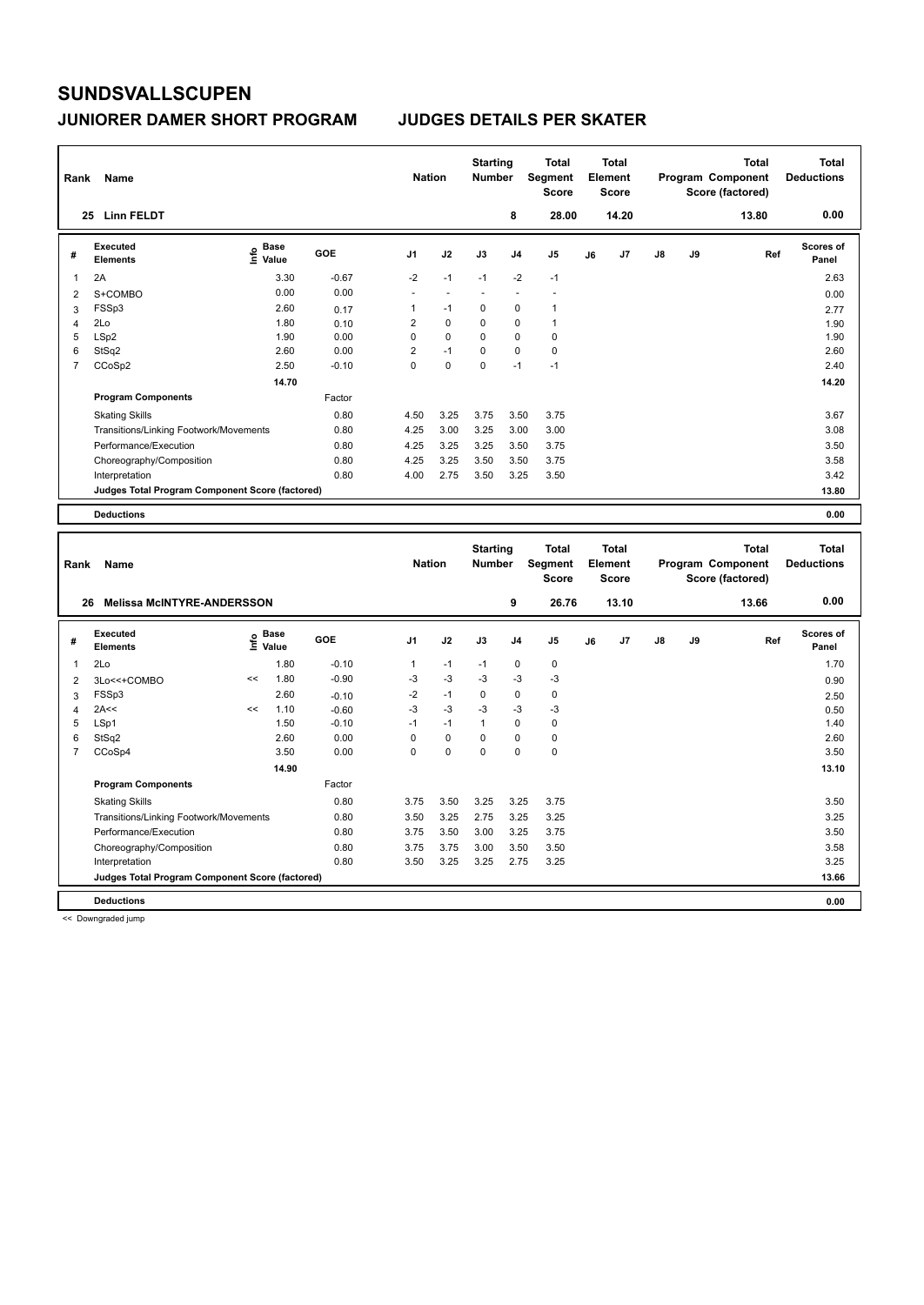### **JUNIORER DAMER SHORT PROGRAM JUDGES DETAILS PER SKATER**

| Rank           | Name                                            |                             |              |         | <b>Nation</b>  |             | <b>Starting</b><br><b>Number</b> |                | <b>Total</b><br><b>Segment</b><br><b>Score</b> |    | Total<br>Element<br>Score |               |    | <b>Total</b><br>Program Component<br>Score (factored) | <b>Total</b><br><b>Deductions</b> |
|----------------|-------------------------------------------------|-----------------------------|--------------|---------|----------------|-------------|----------------------------------|----------------|------------------------------------------------|----|---------------------------|---------------|----|-------------------------------------------------------|-----------------------------------|
| 27             | Pernilla SÖDERHOLM                              |                             |              |         |                |             |                                  | 18             | 26.47                                          |    | 12.41                     |               |    | 14.06                                                 | 0.00                              |
| #              | Executed<br><b>Elements</b>                     | Base<br>$\frac{6}{5}$ Value | GOE          |         | J <sub>1</sub> | J2          | J3                               | J <sub>4</sub> | J <sub>5</sub>                                 | J6 | J7                        | $\mathsf{J}8$ | J9 | Ref                                                   | <b>Scores of</b><br>Panel         |
| 1              | T+COMBO                                         | 0.00                        |              | 0.00    |                |             |                                  |                | $\overline{\phantom{a}}$                       |    |                           |               |    |                                                       | 0.00                              |
| 2              | 2A                                              | 3.30                        |              | $-0.67$ | $-2$           | $-1$        | $-1$                             | $-1$           | $-2$                                           |    |                           |               |    |                                                       | 2.63                              |
| 3              | CCoSp2                                          | 2.50                        |              | $-0.20$ | 0              | $-1$        | 1                                | $-1$           | $-1$                                           |    |                           |               |    |                                                       | 2.30                              |
| 4              | 2Lo                                             | 1.98                        | $\mathsf{x}$ | 0.00    | 0              | $-2$        | $\Omega$                         | $\mathbf 0$    | 0                                              |    |                           |               |    |                                                       | 1.98                              |
| 5              | LSp2                                            | 1.90                        |              | 0.00    | 0              | $\mathbf 0$ | $\Omega$                         | $\mathbf 0$    | $\mathbf 0$                                    |    |                           |               |    |                                                       | 1.90                              |
| 6              | FSSp2                                           | 2.30                        |              | $-0.50$ | $-2$           | $-2$        | 1                                | $-1$           | $-2$                                           |    |                           |               |    |                                                       | 1.80                              |
| $\overline{7}$ | StSq1                                           | 1.80                        |              | 0.00    | 0              | $\pmb{0}$   | $\mathbf 0$                      | $-1$           | $\pmb{0}$                                      |    |                           |               |    |                                                       | 1.80                              |
|                |                                                 | 13.78                       |              |         |                |             |                                  |                |                                                |    |                           |               |    |                                                       | 12.41                             |
|                | <b>Program Components</b>                       |                             |              | Factor  |                |             |                                  |                |                                                |    |                           |               |    |                                                       |                                   |
|                | <b>Skating Skills</b>                           |                             |              | 0.80    | 3.25           | 3.75        | 4.00                             | 3.75           | 4.00                                           |    |                           |               |    |                                                       | 3.83                              |
|                | Transitions/Linking Footwork/Movements          |                             |              | 0.80    | 3.25           | 3.25        | 3.50                             | 3.50           | 3.50                                           |    |                           |               |    |                                                       | 3.42                              |
|                | Performance/Execution                           |                             |              | 0.80    | 3.50           | 3.50        | 3.50                             | 3.75           | 3.75                                           |    |                           |               |    |                                                       | 3.58                              |
|                | Choreography/Composition                        |                             |              | 0.80    | 3.50           | 3.50        | 3.75                             | 3.50           | 3.75                                           |    |                           |               |    |                                                       | 3.58                              |
|                | Interpretation                                  |                             |              | 0.80    | 3.00           | 3.00        | 3.50                             | 3.25           | 3.25                                           |    |                           |               |    |                                                       | 3.17                              |
|                | Judges Total Program Component Score (factored) |                             |              |         |                |             |                                  |                |                                                |    |                           |               |    |                                                       | 14.06                             |
|                | <b>Deductions</b>                               |                             |              |         |                |             |                                  |                |                                                |    |                           |               |    |                                                       | 0.00                              |

x Credit for highlight distribution, base value multiplied by 1.1

| Rank           | Name                                                                                                              |    | <b>Nation</b>          |                         | <b>Starting</b><br><b>Number</b> |              | <b>Total</b><br>Segment<br><b>Score</b> |                | Total<br>Element<br><b>Score</b> |    |                | Total<br>Program Component<br>Score (factored) | Total<br><b>Deductions</b> |       |                           |
|----------------|-------------------------------------------------------------------------------------------------------------------|----|------------------------|-------------------------|----------------------------------|--------------|-----------------------------------------|----------------|----------------------------------|----|----------------|------------------------------------------------|----------------------------|-------|---------------------------|
| 28             | <b>Esmeralda ANDERSSON</b>                                                                                        |    |                        |                         |                                  |              |                                         | 3              | 26.45                            |    | 13.25          |                                                |                            | 14.20 | 1.00                      |
| #              | Executed<br><b>Elements</b>                                                                                       |    | $\sum_{i=1}^{n}$ Value | GOE                     | J <sub>1</sub>                   | J2           | J3                                      | J <sub>4</sub> | J <sub>5</sub>                   | J6 | J <sub>7</sub> | J8                                             | J9                         | Ref   | <b>Scores of</b><br>Panel |
| 1              | 3Lo<<+COMBO                                                                                                       | << | 1.80                   | $-0.90$                 | $-3$                             | $-3$         | $-3$                                    | $-3$           | $-3$                             |    |                |                                                |                            |       | 0.90                      |
| 2              | 2A<<                                                                                                              | << | 1.10                   | $-0.60$                 | $-3$                             | $-3$         | $-3$                                    | $-3$           | $-3$                             |    |                |                                                |                            |       | 0.50                      |
| 3              | FSSp3                                                                                                             |    | 2.60                   | 0.17                    | 0                                | 0            | 1                                       | $\mathbf 0$    | 1                                |    |                |                                                |                            |       | 2.77                      |
| 4              | 2Lo                                                                                                               |    | 1.98                   | $-0.90$<br>$\mathsf{x}$ | -3                               | $-3$         | $-3$                                    | $-3$           | $-3$                             |    |                |                                                |                            |       | 1.08                      |
| 5              | LSp2                                                                                                              |    | 1.90                   | 0.50                    | $\overline{2}$                   | $\mathbf{1}$ | 1                                       | $\mathbf{1}$   | 1                                |    |                |                                                |                            |       | 2.40                      |
| 6              | StSq2                                                                                                             |    | 2.60                   | 0.00                    | 1                                | 0            | $\Omega$                                | $\mathbf 0$    | 0                                |    |                |                                                |                            |       | 2.60                      |
| $\overline{7}$ | CCoSp3                                                                                                            |    | 3.00                   | 0.00                    | $\Omega$                         | $\Omega$     | 1                                       | $\Omega$       | 0                                |    |                |                                                |                            |       | 3.00                      |
|                |                                                                                                                   |    | 14.98                  |                         |                                  |              |                                         |                |                                  |    |                |                                                |                            |       | 13.25                     |
|                | <b>Program Components</b>                                                                                         |    |                        | Factor                  |                                  |              |                                         |                |                                  |    |                |                                                |                            |       |                           |
|                | <b>Skating Skills</b>                                                                                             |    |                        | 0.80                    | 4.00                             | 3.75         | 3.75                                    | 3.50           | 3.75                             |    |                |                                                |                            |       | 3.75                      |
|                | Transitions/Linking Footwork/Movements                                                                            |    |                        | 0.80                    | 3.75                             | 3.25         | 3.25                                    | 3.50           | 3.25                             |    |                |                                                |                            |       | 3.33                      |
|                | Performance/Execution                                                                                             |    |                        | 0.80                    | 4.50                             | 3.75         | 3.50                                    | 3.50           | 3.50                             |    |                |                                                |                            |       | 3.58                      |
|                | Choreography/Composition                                                                                          |    |                        | 0.80                    | 4.25                             | 3.50         | 3.25                                    | 3.75           | 3.75                             |    |                |                                                |                            |       | 3.67                      |
|                | Interpretation                                                                                                    |    |                        | 0.80                    | 4.00                             | 3.25         | 3.25                                    | 3.50           | 3.50                             |    |                |                                                |                            |       | 3.42                      |
|                | Judges Total Program Component Score (factored)                                                                   |    |                        |                         |                                  |              |                                         |                |                                  |    |                |                                                |                            |       | 14.20                     |
|                | <b>Deductions</b>                                                                                                 |    |                        | Falls:<br>$-1.00$       |                                  |              |                                         |                |                                  |    |                |                                                |                            |       | $-1.00$                   |
|                | a a "Procedural de discussion" en "Procedural de la batalla discussional de la composició de cualquista di la com |    |                        |                         |                                  |              |                                         |                |                                  |    |                |                                                |                            |       |                           |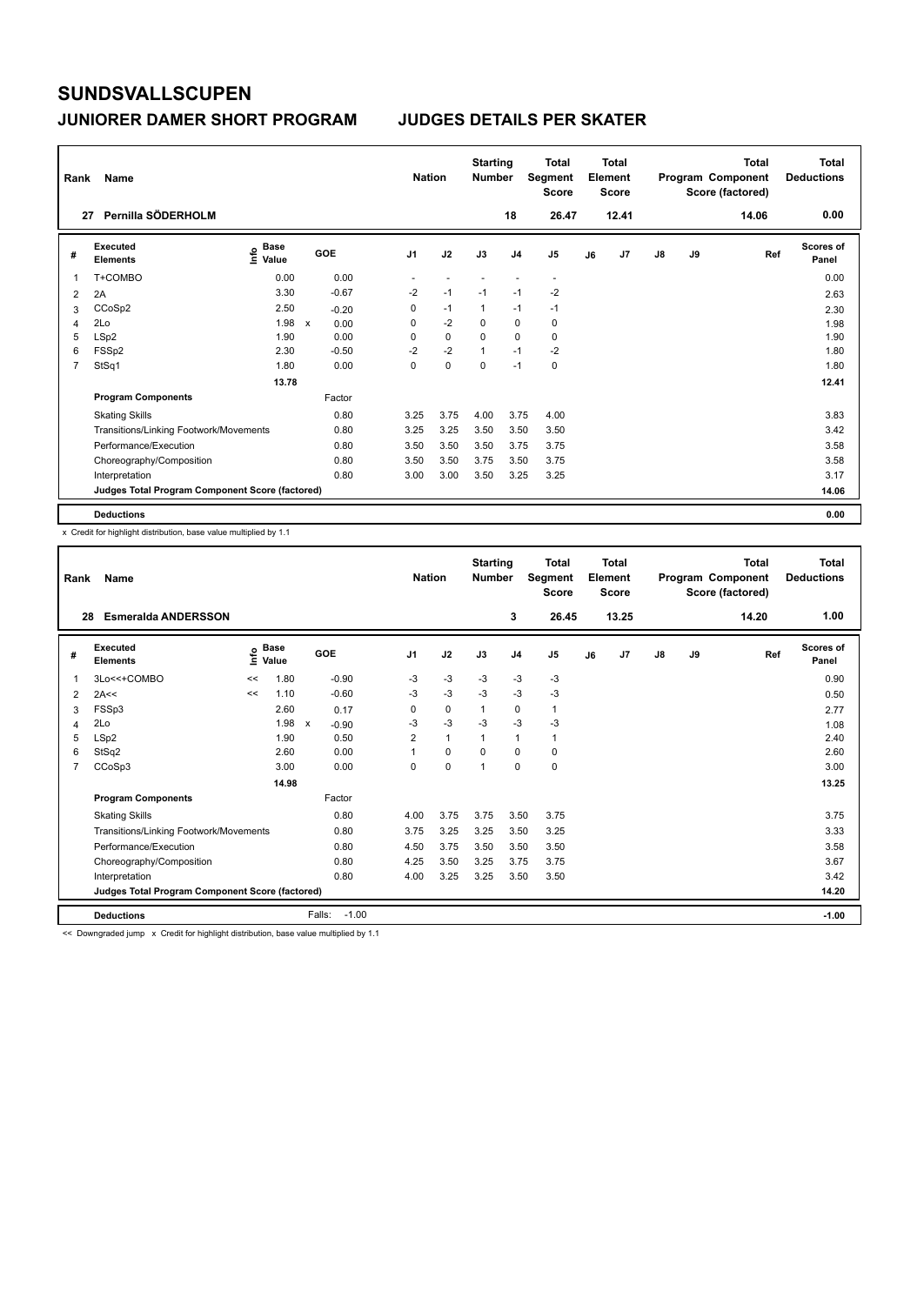| Rank         | Name                                            |         | <b>Nation</b>        |                   | <b>Starting</b><br><b>Number</b> |             | Total<br>Segment<br><b>Score</b> |                | <b>Total</b><br>Element<br><b>Score</b> |    |       | <b>Total</b><br>Program Component<br>Score (factored) | <b>Total</b><br><b>Deductions</b> |       |                           |
|--------------|-------------------------------------------------|---------|----------------------|-------------------|----------------------------------|-------------|----------------------------------|----------------|-----------------------------------------|----|-------|-------------------------------------------------------|-----------------------------------|-------|---------------------------|
| 29           | <b>Pernille SIMENSEN</b>                        |         |                      |                   |                                  |             |                                  | 20             | 25.63                                   |    | 12.77 |                                                       |                                   | 13.86 | 1.00                      |
| #            | Executed<br><b>Elements</b>                     | ۴ů      | <b>Base</b><br>Value | GOE               | J <sub>1</sub>                   | J2          | J3                               | J <sub>4</sub> | J <sub>5</sub>                          | J6 | J7    | $\mathsf{J}8$                                         | J9                                | Ref   | <b>Scores of</b><br>Panel |
| $\mathbf{1}$ | 3S<<+COMBO                                      | <<      | 1.30                 | $-0.60$           | -3                               | $-3$        | -3                               | $-3$           | $-3$                                    |    |       |                                                       |                                   |       | 0.70                      |
| 2            | 2A<                                             | $\prec$ | 2.30                 | $-1.50$           | $-3$                             | $-3$        | $-3$                             | $-3$           | $-3$                                    |    |       |                                                       |                                   |       | 0.80                      |
| 3            | CCoSp1                                          |         | 2.00                 | 0.17              | 1                                | $\mathbf 0$ | 1                                | $-2$           | 0                                       |    |       |                                                       |                                   |       | 2.17                      |
| 4            | 2Lo                                             |         | 1.80                 | $-0.30$           | $-2$                             | $-1$        | 0                                | $-2$           | $\mathbf 0$                             |    |       |                                                       |                                   |       | 1.50                      |
| 5            | LSp3                                            |         | 2.40                 | 0.00              | 0                                | 0           | 0                                | $\mathbf 0$    | 0                                       |    |       |                                                       |                                   |       | 2.40                      |
| 6            | StSq3                                           |         | 3.30                 | 0.00              | 0                                | $\mathbf 0$ | $\mathbf 0$                      | $\mathbf 0$    | $\mathbf{1}$                            |    |       |                                                       |                                   |       | 3.30                      |
| 7            | FSSp2                                           |         | 2.30                 | $-0.40$           | $-2$                             | $\pmb{0}$   | $-1$                             | $-2$           | $-1$                                    |    |       |                                                       |                                   |       | 1.90                      |
|              |                                                 |         | 15.40                |                   |                                  |             |                                  |                |                                         |    |       |                                                       |                                   |       | 12.77                     |
|              | <b>Program Components</b>                       |         |                      | Factor            |                                  |             |                                  |                |                                         |    |       |                                                       |                                   |       |                           |
|              | <b>Skating Skills</b>                           |         |                      | 0.80              | 3.50                             | 3.75        | 3.50                             | 3.50           | 4.00                                    |    |       |                                                       |                                   |       | 3.58                      |
|              | Transitions/Linking Footwork/Movements          |         |                      | 0.80              | 3.25                             | 3.50        | 3.00                             | 3.00           | 3.75                                    |    |       |                                                       |                                   |       | 3.25                      |
|              | Performance/Execution                           |         |                      | 0.80              | 3.75                             | 3.75        | 3.25                             | 3.50           | 3.75                                    |    |       |                                                       |                                   |       | 3.67                      |
|              | Choreography/Composition                        |         |                      | 0.80              | 3.50                             | 4.00        | 3.00                             | 3.25           | 4.00                                    |    |       |                                                       |                                   |       | 3.58                      |
|              | Interpretation                                  |         |                      | 0.80              | 3.25                             | 3.50        | 3.00                             | 3.00           | 3.50                                    |    |       |                                                       |                                   |       | 3.25                      |
|              | Judges Total Program Component Score (factored) |         |                      |                   |                                  |             |                                  |                |                                         |    |       |                                                       |                                   |       | 13.86                     |
|              | <b>Deductions</b>                               |         |                      | $-1.00$<br>Falls: |                                  |             |                                  |                |                                         |    |       |                                                       |                                   |       | $-1.00$                   |

< Under-rotated jump << Downgraded jump

| 1.00<br>30 Sigrid BRUNÉR<br>25.50<br>12.58<br>37<br>13.92<br>Executed<br>$\frac{e}{E}$ Base<br>$\frac{E}{E}$ Value<br><b>Scores of</b><br>GOE<br>J <sub>1</sub><br>J2<br>J <sub>4</sub><br>J9<br>J3<br>J <sub>5</sub><br>J7<br>$\mathsf{J}8$<br>Ref<br>#<br>J6<br>Value<br><b>Elements</b><br>Panel<br>$-3$<br>$-0.60$<br>$-3$<br>$-3$<br>2A<<<br>1.10<br>$-3$<br>$-3$<br>0.50<br>1<br><<<br>$-3$<br>$-0.90$<br>$-3$<br>$-3$<br>$-3$<br>$-3$<br>1.80<br>3Lo<<+COMBO<br>0.90<br><<<br>2<br>$-2$<br>$-1$<br>$-2$<br>FSSp1<br>2.00<br>$-3$<br>$-2$<br>$-0.60$<br>1.40<br>3<br>LSp3<br>$\Omega$<br>0<br>2.40<br>$\Omega$<br>0<br>$\Omega$<br>0.00<br>2.40<br>4<br>$\overline{\mathbf{c}}$<br>StSq2<br>2.60<br>0.00<br>0<br>$\mathbf 0$<br>$\mathbf 0$<br>2.60<br>0<br>5<br>0.00<br>0<br>$\mathbf 0$<br>2Lo<br>1.98 x<br>$\Omega$<br>0<br>1.98<br>6<br>$\Omega$<br>CCoSp3<br>3.00<br>$-0.20$<br>$\Omega$<br>$\Omega$<br>$-1$<br>$-1$<br>2.80<br>$\overline{7}$<br>$-1$<br>12.58<br>14.88<br>Factor<br><b>Program Components</b><br>0.80<br>3.75<br>3.50<br>3.75<br>3.75<br>3.75<br><b>Skating Skills</b><br>3.75<br>3.33<br>Transitions/Linking Footwork/Movements<br>0.80<br>3.25<br>3.50<br>3.75<br>3.00<br>3.25<br>Performance/Execution<br>0.80<br>3.75<br>3.50<br>3.50<br>3.50<br>3.50<br>3.50<br>3.50<br>0.80<br>3.50<br>3.75<br>3.50<br>3.50<br>Choreography/Composition<br>3.25<br>3.33<br>Interpretation<br>0.80<br>3.25<br>3.50<br>3.25<br>3.50<br>2.75<br>Judges Total Program Component Score (factored)<br>13.92<br>Falls:<br>$-1.00$<br><b>Deductions</b><br>$-1.00$ | Rank | Name | <b>Nation</b> | <b>Starting</b><br><b>Number</b> | <b>Total</b><br>Segment<br><b>Score</b> | Total<br>Element<br><b>Score</b> |  | <b>Total</b><br>Program Component<br>Score (factored) | <b>Total</b><br><b>Deductions</b> |  |
|-------------------------------------------------------------------------------------------------------------------------------------------------------------------------------------------------------------------------------------------------------------------------------------------------------------------------------------------------------------------------------------------------------------------------------------------------------------------------------------------------------------------------------------------------------------------------------------------------------------------------------------------------------------------------------------------------------------------------------------------------------------------------------------------------------------------------------------------------------------------------------------------------------------------------------------------------------------------------------------------------------------------------------------------------------------------------------------------------------------------------------------------------------------------------------------------------------------------------------------------------------------------------------------------------------------------------------------------------------------------------------------------------------------------------------------------------------------------------------------------------------------------------------------------------------------------------------|------|------|---------------|----------------------------------|-----------------------------------------|----------------------------------|--|-------------------------------------------------------|-----------------------------------|--|
|                                                                                                                                                                                                                                                                                                                                                                                                                                                                                                                                                                                                                                                                                                                                                                                                                                                                                                                                                                                                                                                                                                                                                                                                                                                                                                                                                                                                                                                                                                                                                                               |      |      |               |                                  |                                         |                                  |  |                                                       |                                   |  |
|                                                                                                                                                                                                                                                                                                                                                                                                                                                                                                                                                                                                                                                                                                                                                                                                                                                                                                                                                                                                                                                                                                                                                                                                                                                                                                                                                                                                                                                                                                                                                                               |      |      |               |                                  |                                         |                                  |  |                                                       |                                   |  |
|                                                                                                                                                                                                                                                                                                                                                                                                                                                                                                                                                                                                                                                                                                                                                                                                                                                                                                                                                                                                                                                                                                                                                                                                                                                                                                                                                                                                                                                                                                                                                                               |      |      |               |                                  |                                         |                                  |  |                                                       |                                   |  |
|                                                                                                                                                                                                                                                                                                                                                                                                                                                                                                                                                                                                                                                                                                                                                                                                                                                                                                                                                                                                                                                                                                                                                                                                                                                                                                                                                                                                                                                                                                                                                                               |      |      |               |                                  |                                         |                                  |  |                                                       |                                   |  |
|                                                                                                                                                                                                                                                                                                                                                                                                                                                                                                                                                                                                                                                                                                                                                                                                                                                                                                                                                                                                                                                                                                                                                                                                                                                                                                                                                                                                                                                                                                                                                                               |      |      |               |                                  |                                         |                                  |  |                                                       |                                   |  |
|                                                                                                                                                                                                                                                                                                                                                                                                                                                                                                                                                                                                                                                                                                                                                                                                                                                                                                                                                                                                                                                                                                                                                                                                                                                                                                                                                                                                                                                                                                                                                                               |      |      |               |                                  |                                         |                                  |  |                                                       |                                   |  |
|                                                                                                                                                                                                                                                                                                                                                                                                                                                                                                                                                                                                                                                                                                                                                                                                                                                                                                                                                                                                                                                                                                                                                                                                                                                                                                                                                                                                                                                                                                                                                                               |      |      |               |                                  |                                         |                                  |  |                                                       |                                   |  |
|                                                                                                                                                                                                                                                                                                                                                                                                                                                                                                                                                                                                                                                                                                                                                                                                                                                                                                                                                                                                                                                                                                                                                                                                                                                                                                                                                                                                                                                                                                                                                                               |      |      |               |                                  |                                         |                                  |  |                                                       |                                   |  |
|                                                                                                                                                                                                                                                                                                                                                                                                                                                                                                                                                                                                                                                                                                                                                                                                                                                                                                                                                                                                                                                                                                                                                                                                                                                                                                                                                                                                                                                                                                                                                                               |      |      |               |                                  |                                         |                                  |  |                                                       |                                   |  |
|                                                                                                                                                                                                                                                                                                                                                                                                                                                                                                                                                                                                                                                                                                                                                                                                                                                                                                                                                                                                                                                                                                                                                                                                                                                                                                                                                                                                                                                                                                                                                                               |      |      |               |                                  |                                         |                                  |  |                                                       |                                   |  |
|                                                                                                                                                                                                                                                                                                                                                                                                                                                                                                                                                                                                                                                                                                                                                                                                                                                                                                                                                                                                                                                                                                                                                                                                                                                                                                                                                                                                                                                                                                                                                                               |      |      |               |                                  |                                         |                                  |  |                                                       |                                   |  |
|                                                                                                                                                                                                                                                                                                                                                                                                                                                                                                                                                                                                                                                                                                                                                                                                                                                                                                                                                                                                                                                                                                                                                                                                                                                                                                                                                                                                                                                                                                                                                                               |      |      |               |                                  |                                         |                                  |  |                                                       |                                   |  |
|                                                                                                                                                                                                                                                                                                                                                                                                                                                                                                                                                                                                                                                                                                                                                                                                                                                                                                                                                                                                                                                                                                                                                                                                                                                                                                                                                                                                                                                                                                                                                                               |      |      |               |                                  |                                         |                                  |  |                                                       |                                   |  |
|                                                                                                                                                                                                                                                                                                                                                                                                                                                                                                                                                                                                                                                                                                                                                                                                                                                                                                                                                                                                                                                                                                                                                                                                                                                                                                                                                                                                                                                                                                                                                                               |      |      |               |                                  |                                         |                                  |  |                                                       |                                   |  |
|                                                                                                                                                                                                                                                                                                                                                                                                                                                                                                                                                                                                                                                                                                                                                                                                                                                                                                                                                                                                                                                                                                                                                                                                                                                                                                                                                                                                                                                                                                                                                                               |      |      |               |                                  |                                         |                                  |  |                                                       |                                   |  |
|                                                                                                                                                                                                                                                                                                                                                                                                                                                                                                                                                                                                                                                                                                                                                                                                                                                                                                                                                                                                                                                                                                                                                                                                                                                                                                                                                                                                                                                                                                                                                                               |      |      |               |                                  |                                         |                                  |  |                                                       |                                   |  |
|                                                                                                                                                                                                                                                                                                                                                                                                                                                                                                                                                                                                                                                                                                                                                                                                                                                                                                                                                                                                                                                                                                                                                                                                                                                                                                                                                                                                                                                                                                                                                                               |      |      |               |                                  |                                         |                                  |  |                                                       |                                   |  |
|                                                                                                                                                                                                                                                                                                                                                                                                                                                                                                                                                                                                                                                                                                                                                                                                                                                                                                                                                                                                                                                                                                                                                                                                                                                                                                                                                                                                                                                                                                                                                                               |      |      |               |                                  |                                         |                                  |  |                                                       |                                   |  |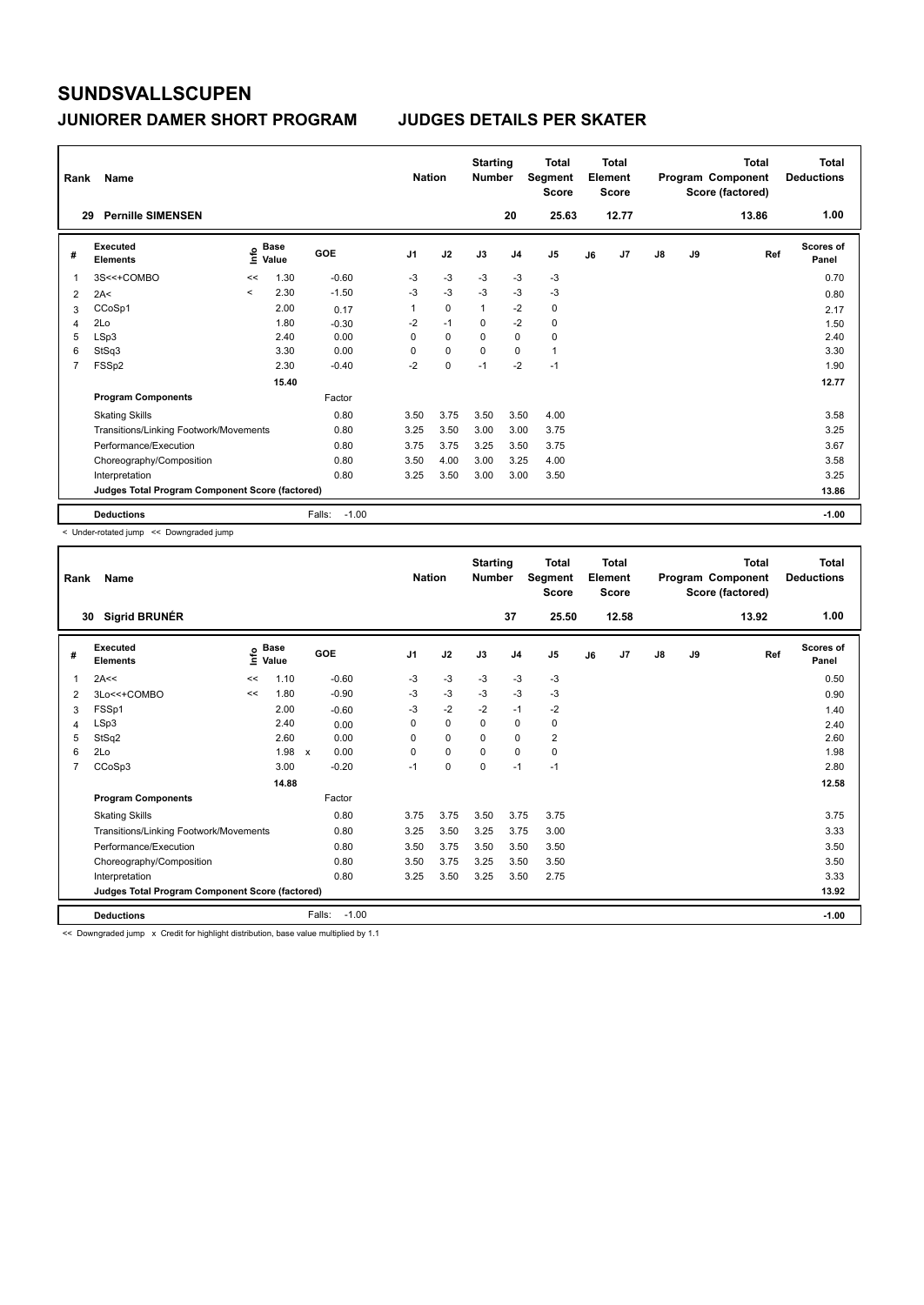| Rank           | Name                                            | <b>Nation</b> |                      | <b>Starting</b><br><b>Number</b> |                | <b>Total</b><br>Segment<br><b>Score</b> |                | Total<br>Element<br><b>Score</b> |                |    | <b>Total</b><br>Program Component<br>Score (factored) | <b>Total</b><br><b>Deductions</b> |    |       |                           |
|----------------|-------------------------------------------------|---------------|----------------------|----------------------------------|----------------|-----------------------------------------|----------------|----------------------------------|----------------|----|-------------------------------------------------------|-----------------------------------|----|-------|---------------------------|
| 31             | <b>Julia LARSSON</b>                            |               |                      |                                  |                |                                         |                | 27                               | 24.65          |    | 12.25                                                 |                                   |    | 13.40 | 1.00                      |
| #              | Executed<br><b>Elements</b>                     | lnfo          | <b>Base</b><br>Value | GOE                              | J <sub>1</sub> | J2                                      | J3             | J <sub>4</sub>                   | J <sub>5</sub> | J6 | J7                                                    | $\mathsf{J}8$                     | J9 | Ref   | <b>Scores of</b><br>Panel |
| 1              | 2A<<                                            | <<            | 1.10                 | $-0.60$                          | $-3$           | $-3$                                    | $-3$           | $-3$                             | $-3$           |    |                                                       |                                   |    |       | 0.50                      |
| 2              | 3T<<+COMBO                                      | <<            | 1.30                 | $-0.60$                          | $-3$           | $-3$                                    | $-3$           | $-3$                             | $-3$           |    |                                                       |                                   |    |       | 0.70                      |
| 3              | FSSp1                                           |               | 2.00                 | $-0.30$                          | $-3$           | $-1$                                    | $-1$           | $-1$                             | $-1$           |    |                                                       |                                   |    |       | 1.70                      |
| 4              | 2Lo                                             |               | 1.98                 | $\mathsf{x}$<br>0.20             | 1              | $\mathbf 0$                             | 0              | $\overline{1}$                   | $\mathbf{1}$   |    |                                                       |                                   |    |       | 2.18                      |
| 5              | LSp1                                            |               | 1.50                 | 0.17                             | 0              | $\mathbf 0$                             | $\overline{1}$ | $\mathbf 0$                      | $\mathbf{1}$   |    |                                                       |                                   |    |       | 1.67                      |
| 6              | StSq2                                           |               | 2.60                 | 0.00                             | $-1$           | $\mathbf 0$                             | $\Omega$       | 0                                | 0              |    |                                                       |                                   |    |       | 2.60                      |
| $\overline{7}$ | CCoSp3                                          |               | 3.00                 | $-0.10$                          | $-1$           | $\mathbf 0$                             | 0              | $\mathbf 0$                      | $-1$           |    |                                                       |                                   |    |       | 2.90                      |
|                |                                                 |               | 13.48                |                                  |                |                                         |                |                                  |                |    |                                                       |                                   |    |       | 12.25                     |
|                | <b>Program Components</b>                       |               |                      | Factor                           |                |                                         |                |                                  |                |    |                                                       |                                   |    |       |                           |
|                | <b>Skating Skills</b>                           |               |                      | 0.80                             | 3.50           | 3.50                                    | 3.50           | 3.50                             | 3.75           |    |                                                       |                                   |    |       | 3.50                      |
|                | Transitions/Linking Footwork/Movements          |               |                      | 0.80                             | 3.25           | 3.00                                    | 3.00           | 3.00                             | 3.25           |    |                                                       |                                   |    |       | 3.08                      |
|                | Performance/Execution                           |               |                      | 0.80                             | 3.50           | 3.50                                    | 3.25           | 3.50                             | 3.50           |    |                                                       |                                   |    |       | 3.50                      |
|                | Choreography/Composition                        |               |                      | 0.80                             | 3.25           | 3.50                                    | 3.00           | 3.50                             | 3.50           |    |                                                       |                                   |    |       | 3.42                      |
|                | Interpretation                                  |               |                      | 0.80                             | 3.00           | 3.25                                    | 3.25           | 3.25                             | 3.25           |    |                                                       |                                   |    |       | 3.25                      |
|                | Judges Total Program Component Score (factored) |               |                      |                                  |                |                                         |                |                                  |                |    |                                                       |                                   |    |       | 13.40                     |
|                | <b>Deductions</b>                               |               |                      | Time violation:<br>$-1.00$       |                |                                         |                |                                  |                |    |                                                       |                                   |    |       | $-1.00$                   |

<< Downgraded jump x Credit for highlight distribution, base value multiplied by 1.1

| Rank           | Name                                            |         | <b>Nation</b>        | <b>Starting</b><br><b>Number</b> |         | <b>Total</b><br>Segment<br><b>Score</b> |             | Total<br>Element<br><b>Score</b> |                |                | <b>Total</b><br>Program Component<br>Score (factored) | <b>Total</b><br><b>Deductions</b> |               |    |       |                           |
|----------------|-------------------------------------------------|---------|----------------------|----------------------------------|---------|-----------------------------------------|-------------|----------------------------------|----------------|----------------|-------------------------------------------------------|-----------------------------------|---------------|----|-------|---------------------------|
|                | <b>Ebba LINDEVRET</b><br>$32\,$                 |         |                      |                                  |         |                                         |             |                                  | 28             | 24.29          |                                                       | 12.15                             |               |    | 12.14 | 0.00                      |
| #              | Executed<br><b>Elements</b>                     | ١nfo    | <b>Base</b><br>Value |                                  | GOE     | J <sub>1</sub>                          | J2          | J3                               | J <sub>4</sub> | J <sub>5</sub> | J6                                                    | J <sub>7</sub>                    | $\mathsf{J}8$ | J9 | Ref   | <b>Scores of</b><br>Panel |
| 1              | 2A<                                             | $\,<\,$ | 2.30                 |                                  | $-1.50$ | -3                                      | $-3$        | $-3$                             | $-3$           | $-3$           |                                                       |                                   |               |    |       | 0.80                      |
| 2              | $3S < +2T$                                      | <<      | 2.60                 |                                  | $-0.60$ | $-3$                                    | $-3$        | $-3$                             | $-3$           | $-3$           |                                                       |                                   |               |    |       | 2.00                      |
| 3              | FSSp2                                           |         | 2.30                 |                                  | $-0.50$ | $-3$                                    | $-1$        | $-1$                             | $-2$           | $-2$           |                                                       |                                   |               |    |       | 1.80                      |
| 4              | LSp2                                            |         | 1.90                 |                                  | $-0.30$ | $-1$                                    | $-1$        | 0                                | $-1$           | $-1$           |                                                       |                                   |               |    |       | 1.60                      |
| 5              | StSq3                                           |         | 3.30                 |                                  | $-0.93$ | $-2$                                    | $-1$        | $\Omega$                         | $-2$           | $-1$           |                                                       |                                   |               |    |       | 2.37                      |
| 6              | 2Lo                                             |         | 1.98                 | $\boldsymbol{\mathsf{x}}$        | 0.00    | 1                                       | $\mathbf 0$ | $\Omega$                         | $-2$           | 0              |                                                       |                                   |               |    |       | 1.98                      |
| $\overline{7}$ | CCoSp1                                          |         | 2.00                 |                                  | $-0.40$ | $-2$                                    | $\mathbf 0$ | $-1$                             | $-2$           | $-1$           |                                                       |                                   |               |    |       | 1.60                      |
|                |                                                 |         | 16.38                |                                  |         |                                         |             |                                  |                |                |                                                       |                                   |               |    |       | 12.15                     |
|                | <b>Program Components</b>                       |         |                      |                                  | Factor  |                                         |             |                                  |                |                |                                                       |                                   |               |    |       |                           |
|                | <b>Skating Skills</b>                           |         |                      |                                  | 0.80    | 3.25                                    | 3.25        | 3.25                             | 2.75           | 3.25           |                                                       |                                   |               |    |       | 3.25                      |
|                | Transitions/Linking Footwork/Movements          |         |                      |                                  | 0.80    | 2.75                                    | 3.00        | 2.75                             | 2.75           | 2.50           |                                                       |                                   |               |    |       | 2.75                      |
|                | Performance/Execution                           |         |                      |                                  | 0.80    | 3.25                                    | 3.50        | 3.00                             | 2.75           | 3.25           |                                                       |                                   |               |    |       | 3.17                      |
|                | Choreography/Composition                        |         |                      |                                  | 0.80    | 3.25                                    | 3.25        | 3.00                             | 2.75           | 3.00           |                                                       |                                   |               |    |       | 3.08                      |
|                | Interpretation                                  |         |                      |                                  | 0.80    | 3.00                                    | 3.00        | 3.25                             | 2.75           | 2.75           |                                                       |                                   |               |    |       | 2.92                      |
|                | Judges Total Program Component Score (factored) |         |                      |                                  |         |                                         |             |                                  |                |                |                                                       |                                   |               |    |       | 12.14                     |
|                | <b>Deductions</b>                               |         |                      |                                  |         |                                         |             |                                  |                |                |                                                       |                                   |               |    |       | 0.00                      |

< Under-rotated jump << Downgraded jump x Credit for highlight distribution, base value multiplied by 1.1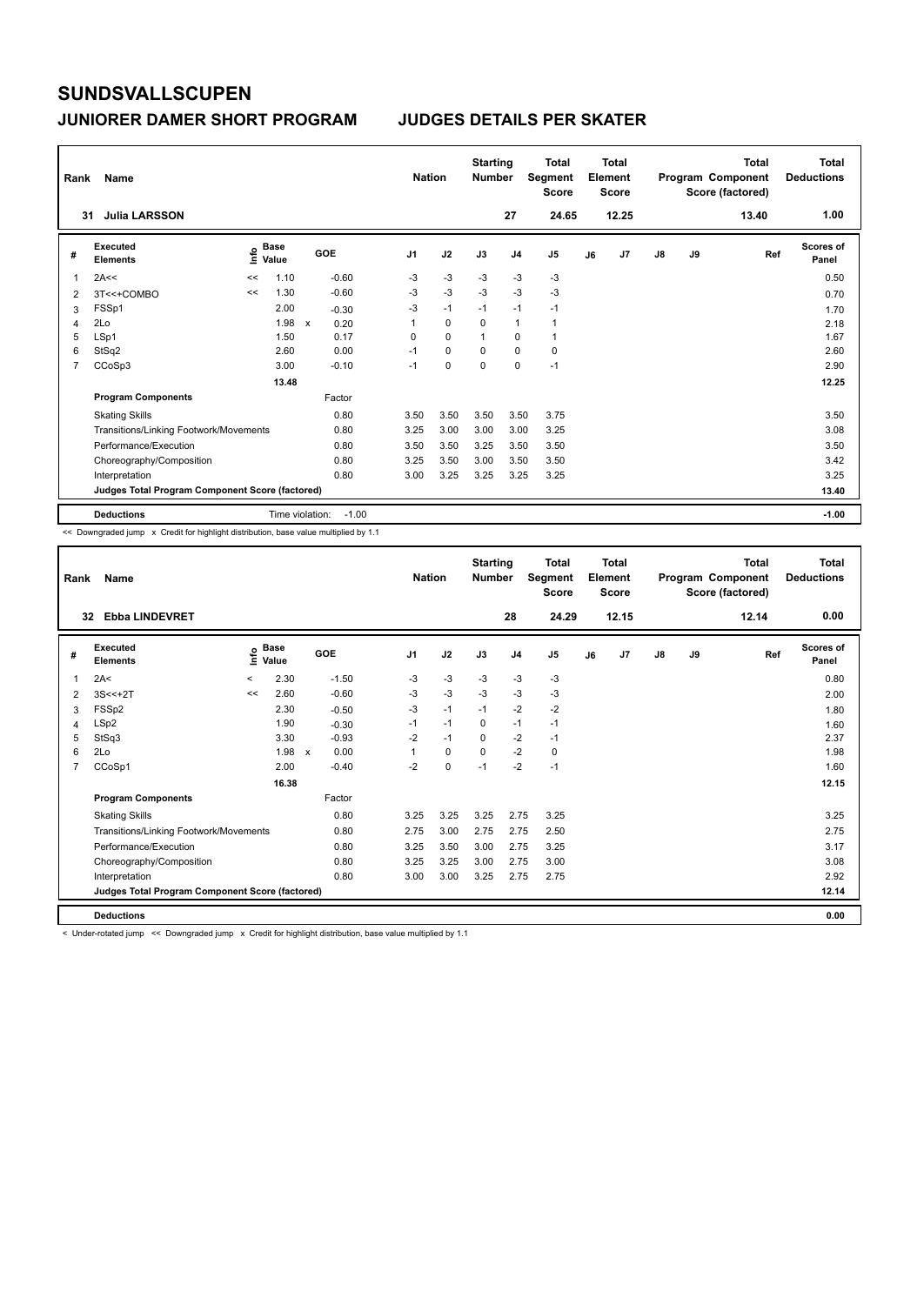### **JUNIORER DAMER SHORT PROGRAM JUDGES DETAILS PER SKATER**

| Rank | Name                                            |                                             |              |                   | <b>Nation</b>            |                | <b>Starting</b><br><b>Number</b> |                | <b>Total</b><br>Segment<br><b>Score</b> |    | <b>Total</b><br>Element<br><b>Score</b> |               |    | <b>Total</b><br>Program Component<br>Score (factored) | Total<br><b>Deductions</b> |
|------|-------------------------------------------------|---------------------------------------------|--------------|-------------------|--------------------------|----------------|----------------------------------|----------------|-----------------------------------------|----|-----------------------------------------|---------------|----|-------------------------------------------------------|----------------------------|
| 33   | <b>Moa BERGLUND</b>                             |                                             |              |                   |                          |                |                                  | 6              | 24.18                                   |    | 11.58                                   |               |    | 13.60                                                 | 1.00                       |
| #    | Executed<br><b>Elements</b>                     | <b>Base</b><br>e <sup>Base</sup><br>⊆ Value |              | GOE               | J <sub>1</sub>           | J2             | J3                               | J <sub>4</sub> | J <sub>5</sub>                          | J6 | J7                                      | $\mathsf{J}8$ | J9 | Ref                                                   | Scores of<br>Panel         |
| 1    | 2A                                              | 3.30                                        |              | $-1.50$           | $-3$                     | $-3$           | $-2$                             | $-3$           | -3                                      |    |                                         |               |    |                                                       | 1.80                       |
| 2    | LSp1                                            | 1.50                                        |              | 0.00              | 0                        | $\mathbf 0$    | $\mathbf 0$                      | $\mathbf 0$    | $-1$                                    |    |                                         |               |    |                                                       | 1.50                       |
| 3    | StSq2                                           | 2.60                                        |              | 0.00              | 0                        | $\mathbf 0$    | 1                                | 0              | 0                                       |    |                                         |               |    |                                                       | 2.60                       |
| 4    | S+COMBO                                         | 0.00                                        | $\mathsf{x}$ | 0.00              | $\overline{\phantom{a}}$ | $\overline{a}$ | $\overline{\phantom{a}}$         | ٠              | $\overline{\phantom{a}}$                |    |                                         |               |    |                                                       | 0.00                       |
| 5    | FSSp3                                           | 2.60                                        |              | $-0.60$           | $-2$                     | $-2$           | $-2$                             | $-2$           | $\mathbf 0$                             |    |                                         |               |    |                                                       | 2.00                       |
| 6    | CCoSp1                                          | 2.00                                        |              | $-0.30$           | $-2$                     | $-1$           | $-1$                             | $-1$           | $-1$                                    |    |                                         |               |    |                                                       | 1.70                       |
| 7    | 2Lo                                             | 1.98                                        | $\mathsf{x}$ | 0.00              | 0                        | $\mathbf 0$    | 0                                | 0              | 0                                       |    |                                         |               |    |                                                       | 1.98                       |
|      |                                                 | 13.98                                       |              |                   |                          |                |                                  |                |                                         |    |                                         |               |    |                                                       | 11.58                      |
|      | <b>Program Components</b>                       |                                             |              | Factor            |                          |                |                                  |                |                                         |    |                                         |               |    |                                                       |                            |
|      | <b>Skating Skills</b>                           |                                             |              | 0.80              | 3.75                     | 4.00           | 3.50                             | 3.50           | 3.75                                    |    |                                         |               |    |                                                       | 3.67                       |
|      | Transitions/Linking Footwork/Movements          |                                             |              | 0.80              | 3.50                     | 3.50           | 3.00                             | 3.00           | 3.25                                    |    |                                         |               |    |                                                       | 3.25                       |
|      | Performance/Execution                           |                                             |              | 0.80              | 3.75                     | 3.50           | 3.25                             | 3.50           | 3.50                                    |    |                                         |               |    |                                                       | 3.50                       |
|      | Choreography/Composition                        |                                             |              | 0.80              | 3.50                     | 3.50           | 3.00                             | 3.50           | 3.50                                    |    |                                         |               |    |                                                       | 3.50                       |
|      | Interpretation                                  |                                             |              | 0.80              | 3.25                     | 3.00           | 2.75                             | 3.25           | 3.00                                    |    |                                         |               |    |                                                       | 3.08                       |
|      | Judges Total Program Component Score (factored) |                                             |              |                   |                          |                |                                  |                |                                         |    |                                         |               |    |                                                       | 13.60                      |
|      | <b>Deductions</b>                               |                                             |              | Falls:<br>$-1.00$ |                          |                |                                  |                |                                         |    |                                         |               |    |                                                       | $-1.00$                    |

x Credit for highlight distribution, base value multiplied by 1.1

| Rank           | Name<br>Josefin FRANZÉN<br>34                   |                                           |              |         | <b>Nation</b>  |              | <b>Starting</b><br><b>Number</b> |                          | <b>Total</b><br>Segment<br><b>Score</b> |    | Total<br>Element<br><b>Score</b> |               |    | Total<br>Program Component<br>Score (factored) | <b>Total</b><br><b>Deductions</b> |
|----------------|-------------------------------------------------|-------------------------------------------|--------------|---------|----------------|--------------|----------------------------------|--------------------------|-----------------------------------------|----|----------------------------------|---------------|----|------------------------------------------------|-----------------------------------|
|                |                                                 |                                           |              |         |                |              |                                  | 38                       | 22.95                                   |    | 10.95                            |               |    | 13.00                                          | 1.00                              |
| #              | <b>Executed</b><br><b>Elements</b>              | $\frac{e}{E}$ Base<br>$\frac{e}{E}$ Value | GOE          |         | J <sub>1</sub> | J2           | J3                               | J <sub>4</sub>           | J5                                      | J6 | J7                               | $\mathsf{J}8$ | J9 | Ref                                            | <b>Scores of</b><br>Panel         |
| 1              | A                                               | 0.00                                      |              | 0.00    |                |              |                                  |                          | $\overline{\phantom{a}}$                |    |                                  |               |    |                                                | 0.00                              |
| 2              | LSp3                                            | 2.40                                      |              | 0.17    | 0              | $\mathbf{1}$ | $\mathbf 1$                      | 0                        | 0                                       |    |                                  |               |    |                                                | 2.57                              |
| 3              | T+COMBO                                         | 0.00                                      |              | 0.00    |                |              |                                  | $\overline{\phantom{a}}$ |                                         |    |                                  |               |    |                                                | 0.00                              |
| 4              | FSSp2                                           | 2.30                                      |              | $-0.70$ | $-3$           | $-2$         | $-3$                             | $-1$                     | $-2$                                    |    |                                  |               |    |                                                | 1.60                              |
| 5              | StSq1                                           | 1.80                                      |              | $-0.30$ | $-1$           | $-1$         | $\Omega$                         | $-1$                     | $-1$                                    |    |                                  |               |    |                                                | 1.50                              |
| 6              | 2Lo                                             | 1.98                                      | $\mathsf{x}$ | $-0.20$ | 0              | $-1$         | $-1$                             | 0                        | $-1$                                    |    |                                  |               |    |                                                | 1.78                              |
| $\overline{7}$ | CCoSp4                                          | 3.50                                      |              | 0.00    | $\Omega$       | $\Omega$     | $\overline{1}$                   | $\Omega$                 | 0                                       |    |                                  |               |    |                                                | 3.50                              |
|                |                                                 | 11.98                                     |              |         |                |              |                                  |                          |                                         |    |                                  |               |    |                                                | 10.95                             |
|                | <b>Program Components</b>                       |                                           | Factor       |         |                |              |                                  |                          |                                         |    |                                  |               |    |                                                |                                   |
|                | <b>Skating Skills</b>                           |                                           |              | 0.80    | 3.25           | 3.50         | 4.00                             | 3.50                     | 3.00                                    |    |                                  |               |    |                                                | 3.42                              |
|                | Transitions/Linking Footwork/Movements          |                                           |              | 0.80    | 3.25           | 3.25         | 3.25                             | 3.50                     | 2.75                                    |    |                                  |               |    |                                                | 3.25                              |
|                | Performance/Execution                           |                                           |              | 0.80    | 3.25           | 3.25         | 3.50                             | 3.50                     | 3.25                                    |    |                                  |               |    |                                                | 3.33                              |
|                | Choreography/Composition                        |                                           |              | 0.80    | 3.50           | 3.50         | 3.25                             | 3.25                     | 3.25                                    |    |                                  |               |    |                                                | 3.33                              |
|                | Interpretation                                  |                                           |              | 0.80    | 3.00           | 2.75         | 3.00                             | 3.00                     | 2.75                                    |    |                                  |               |    |                                                | 2.92                              |
|                | Judges Total Program Component Score (factored) |                                           |              |         |                |              |                                  |                          |                                         |    |                                  |               |    |                                                | 13.00                             |
|                | <b>Deductions</b>                               |                                           | Falls:       | $-1.00$ |                |              |                                  |                          |                                         |    |                                  |               |    |                                                | $-1.00$                           |

x Credit for highlight distribution, base value multiplied by 1.1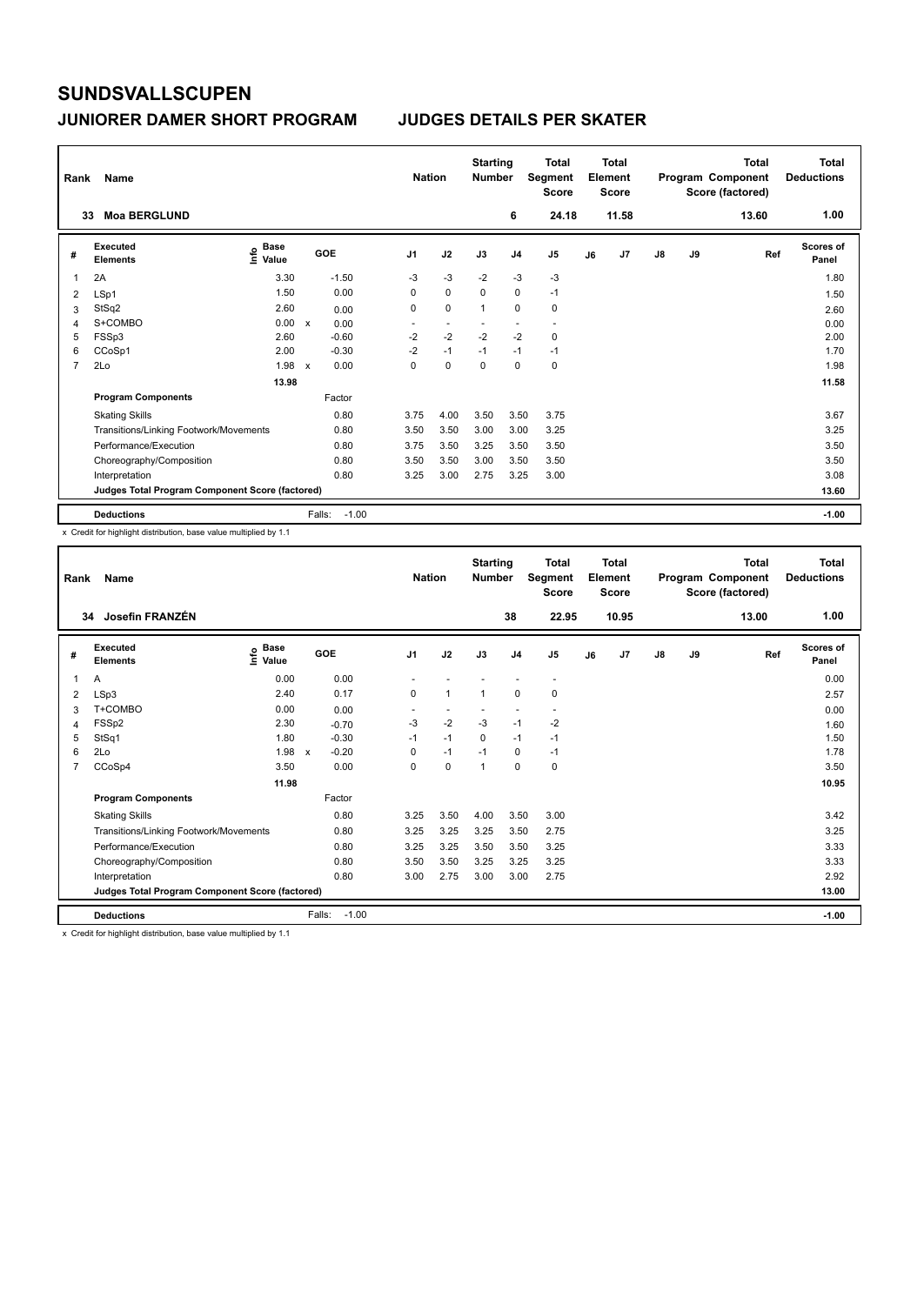| Rank | Name                                            |         |                      |                                      |         | <b>Nation</b>  |                | <b>Starting</b><br><b>Number</b> |                | <b>Total</b><br>Segment<br><b>Score</b> |    | Total<br>Element<br><b>Score</b> |               |    | <b>Total</b><br>Program Component<br>Score (factored) | Total<br><b>Deductions</b> |
|------|-------------------------------------------------|---------|----------------------|--------------------------------------|---------|----------------|----------------|----------------------------------|----------------|-----------------------------------------|----|----------------------------------|---------------|----|-------------------------------------------------------|----------------------------|
|      | Madeleine SJÖQUIST<br>35                        |         |                      |                                      |         |                |                |                                  | 5              | 21.96                                   |    | 9.96                             |               |    | 13.00                                                 | 1.00                       |
| #    | Executed<br><b>Elements</b>                     | lnfo    | <b>Base</b><br>Value | GOE                                  |         | J <sub>1</sub> | J2             | J3                               | J <sub>4</sub> | J <sub>5</sub>                          | J6 | J7                               | $\mathsf{J}8$ | J9 | Ref                                                   | Scores of<br>Panel         |
| 1    | 2A<<                                            | <<      | 1.10                 | $-0.60$                              |         | $-3$           | $-3$           | $-3$                             | $-3$           | $-3$                                    |    |                                  |               |    |                                                       | 0.50                       |
| 2    | S+COMBO                                         |         | 0.00                 | 0.00                                 |         | ٠              | ÷              | $\overline{\phantom{a}}$         | ٠              | $\overline{\phantom{a}}$                |    |                                  |               |    |                                                       | 0.00                       |
| 3    | FSSp2                                           |         | 2.30                 | $-0.40$                              |         | $-2$           | $-1$           | $-1$                             | $-2$           | $-1$                                    |    |                                  |               |    |                                                       | 1.90                       |
| 4    | CCoSp2                                          |         | 2.50                 | $-0.80$                              |         | $-2$           | $-2$           | -3                               | $-3$           | $-3$                                    |    |                                  |               |    |                                                       | 1.70                       |
| 5    | StSq2                                           |         | 2.60                 | 0.00                                 |         | 0              | $\mathbf 0$    | $\mathbf 0$                      | $\mathbf 0$    | 0                                       |    |                                  |               |    |                                                       | 2.60                       |
| 6    | 2Lo<                                            | $\prec$ | 1.43                 | $-0.90$<br>$\boldsymbol{\mathsf{x}}$ |         | $-3$           | $-3$           | $-3$                             | $-3$           | $-3$                                    |    |                                  |               |    |                                                       | 0.53                       |
| 7    | LSp3                                            |         | 2.40                 | 0.33                                 |         | 0              | $\overline{1}$ | $\overline{1}$                   | 0              | $\mathbf{1}$                            |    |                                  |               |    |                                                       | 2.73                       |
|      |                                                 |         | 12.33                |                                      |         |                |                |                                  |                |                                         |    |                                  |               |    |                                                       | 9.96                       |
|      | <b>Program Components</b>                       |         |                      | Factor                               |         |                |                |                                  |                |                                         |    |                                  |               |    |                                                       |                            |
|      | <b>Skating Skills</b>                           |         |                      | 0.80                                 |         | 3.75           | 3.50           | 3.50                             | 3.25           | 3.25                                    |    |                                  |               |    |                                                       | 3.42                       |
|      | Transitions/Linking Footwork/Movements          |         |                      | 0.80                                 |         | 3.25           | 3.25           | 3.00                             | 3.00           | 2.75                                    |    |                                  |               |    |                                                       | 3.08                       |
|      | Performance/Execution                           |         |                      | 0.80                                 |         | 3.50           | 3.50           | 3.00                             | 3.25           | 3.00                                    |    |                                  |               |    |                                                       | 3.25                       |
|      | Choreography/Composition                        |         |                      | 0.80                                 |         | 3.50           | 3.50           | 3.25                             | 3.25           | 3.50                                    |    |                                  |               |    |                                                       | 3.42                       |
|      | Interpretation                                  |         |                      | 0.80                                 |         | 3.25           | 3.25           | 3.00                             | 3.00           | 3.00                                    |    |                                  |               |    |                                                       | 3.08                       |
|      | Judges Total Program Component Score (factored) |         |                      |                                      |         |                |                |                                  |                |                                         |    |                                  |               |    |                                                       | 13.00                      |
|      | <b>Deductions</b>                               |         |                      | Falls:                               | $-1.00$ |                |                |                                  |                |                                         |    |                                  |               |    |                                                       | $-1.00$                    |

-<br>< Under-rotated jump << Downgraded jump x Credit for highlight distribution, base value multiplied by 1.1

| Rank           | Name                                            |    | <b>Nation</b>                    |                   | <b>Starting</b><br><b>Number</b> |                          | <b>Total</b><br>Segment<br><b>Score</b> |                          | <b>Total</b><br>Element<br><b>Score</b> |    |      | Total<br>Program Component<br>Score (factored) | <b>Total</b><br><b>Deductions</b> |       |                           |
|----------------|-------------------------------------------------|----|----------------------------------|-------------------|----------------------------------|--------------------------|-----------------------------------------|--------------------------|-----------------------------------------|----|------|------------------------------------------------|-----------------------------------|-------|---------------------------|
| 36             | <b>Ellen WARD</b>                               |    |                                  |                   |                                  |                          |                                         | 16                       | 21.04                                   |    | 9.40 |                                                |                                   | 12.64 | 1.00                      |
| #              | Executed<br><b>Elements</b>                     |    | <b>Base</b><br>e Base<br>⊆ Value | GOE               | J <sub>1</sub>                   | J2                       | J3                                      | J <sub>4</sub>           | J <sub>5</sub>                          | J6 | J7   | J8                                             | J9                                | Ref   | <b>Scores of</b><br>Panel |
| 1              | 2Lo                                             |    | 1.80                             | 0.10              | 1                                | $\mathbf 0$              | $\mathbf{1}$                            | $\mathbf 0$              | $\mathbf 0$                             |    |      |                                                |                                   |       | 1.90                      |
| $\overline{2}$ | 2A<<                                            | << | 1.10                             | $-0.60$           | $-3$                             | $-3$                     | $-3$                                    | $-3$                     | $-3$                                    |    |      |                                                |                                   |       | 0.50                      |
| 3              | <b>FSSp</b>                                     |    | 0.00                             | 0.00              | ٠                                | $\overline{\phantom{a}}$ | $\overline{\phantom{a}}$                | $\overline{\phantom{a}}$ | $\overline{\phantom{a}}$                |    |      |                                                |                                   |       | 0.00                      |
| 4              | 3S<<+COMBO                                      | << | 1.30                             | $-0.60$           | $-3$                             | $-3$                     | $-3$                                    | $-3$                     | $-3$                                    |    |      |                                                |                                   |       | 0.70                      |
| 5              | CCoSp2                                          |    | 2.50                             | 0.00              | 0                                | $\mathbf 0$              | 0                                       | $\mathbf 0$              | 0                                       |    |      |                                                |                                   |       | 2.50                      |
| 6              | LSp1                                            |    | 1.50                             | $-0.20$           | 0                                | $-1$                     | $-1$                                    | 0                        | $-1$                                    |    |      |                                                |                                   |       | 1.30                      |
| 7              | StSq2                                           |    | 2.60                             | $-0.10$           | $-2$                             | $\mathbf 0$              | $\Omega$                                | $\mathbf 0$              | $-1$                                    |    |      |                                                |                                   |       | 2.50                      |
|                |                                                 |    | 10.80                            |                   |                                  |                          |                                         |                          |                                         |    |      |                                                |                                   |       | 9.40                      |
|                | <b>Program Components</b>                       |    |                                  | Factor            |                                  |                          |                                         |                          |                                         |    |      |                                                |                                   |       |                           |
|                | <b>Skating Skills</b>                           |    |                                  | 0.80              | 3.25                             | 3.25                     | 3.50                                    | 3.50                     | 3.25                                    |    |      |                                                |                                   |       | 3.33                      |
|                | Transitions/Linking Footwork/Movements          |    |                                  | 0.80              | 3.25                             | 3.00                     | 3.00                                    | 3.25                     | 2.75                                    |    |      |                                                |                                   |       | 3.08                      |
|                | Performance/Execution                           |    |                                  | 0.80              | 3.50                             | 3.25                     | 3.25                                    | 3.50                     | 3.25                                    |    |      |                                                |                                   |       | 3.33                      |
|                | Choreography/Composition                        |    |                                  | 0.80              | 3.25                             | 3.25                     | 3.00                                    | 3.50                     | 3.25                                    |    |      |                                                |                                   |       | 3.25                      |
|                | Interpretation                                  |    |                                  | 0.80              | 3.00                             | 2.75                     | 2.75                                    | 3.25                     | 2.75                                    |    |      |                                                |                                   |       | 2.83                      |
|                | Judges Total Program Component Score (factored) |    |                                  |                   |                                  |                          |                                         |                          |                                         |    |      |                                                |                                   |       | 12.64                     |
|                | <b>Deductions</b>                               |    |                                  | $-1.00$<br>Falls: |                                  |                          |                                         |                          |                                         |    |      |                                                |                                   |       | $-1.00$                   |